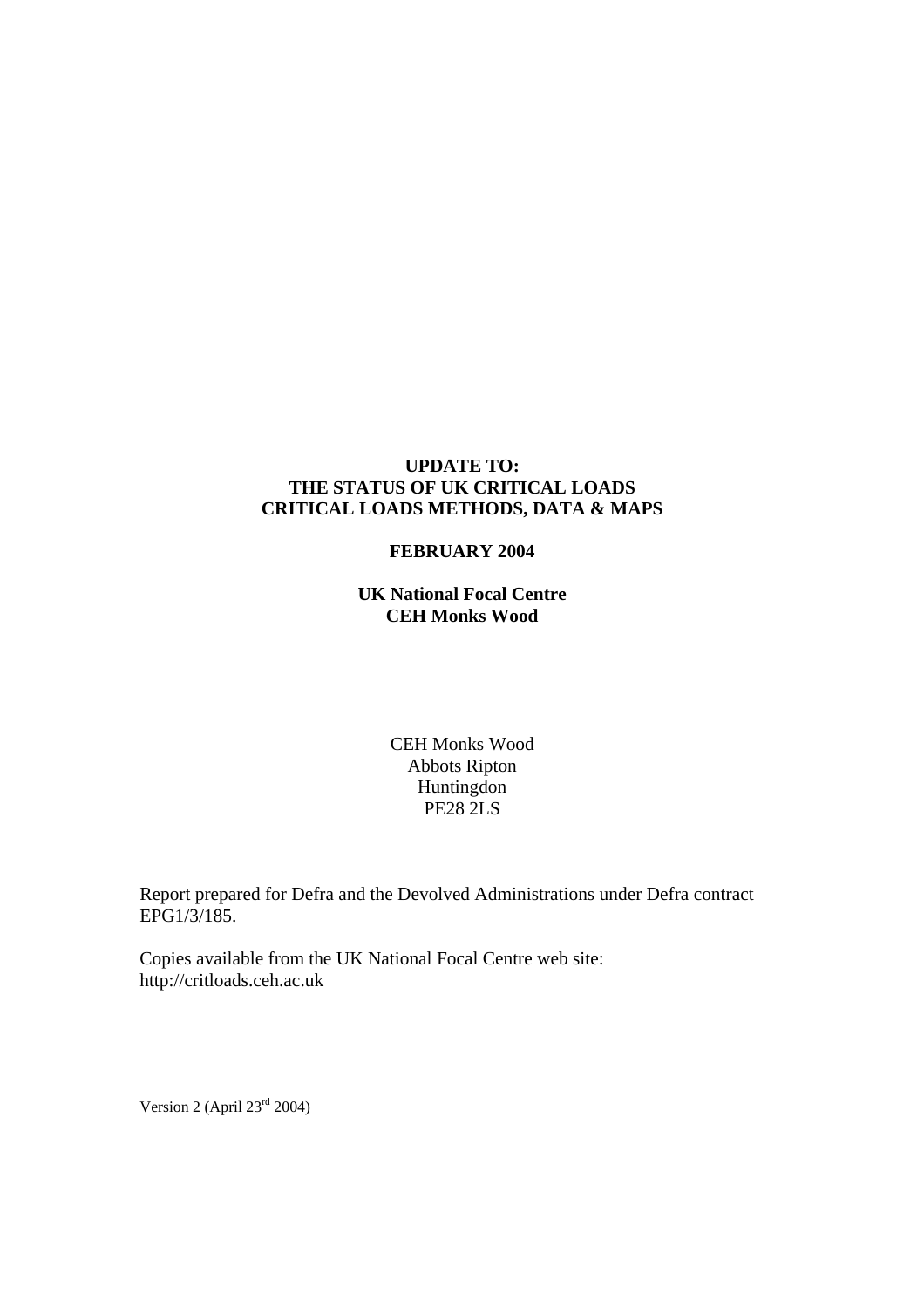This report is compiled by the UK's National Focal Centre for Critical Loads, in collaboration with a range of experts, listed below.

#### **UK National Focal Centre, CEH Monks Wood**

Jane Hall Jackie Ullyett Liz Heywood Rich Broughton

### **Collaborators**

Mark Broadmeadow, Forest Research Louise Calver, University of York Malcolm Cresser, University of York Chris Curtis, University College London Bridget Emmett, CEH Bangor Chris Evans, CEH Bangor David Fowler, CEH Edinburgh Alan Jenkins, CEH Wallingford Simon Langan, Macaulay Institute Brian Reynolds, CEH Bangor Richard Smart, University of York Ron Smith, CEH Edinburgh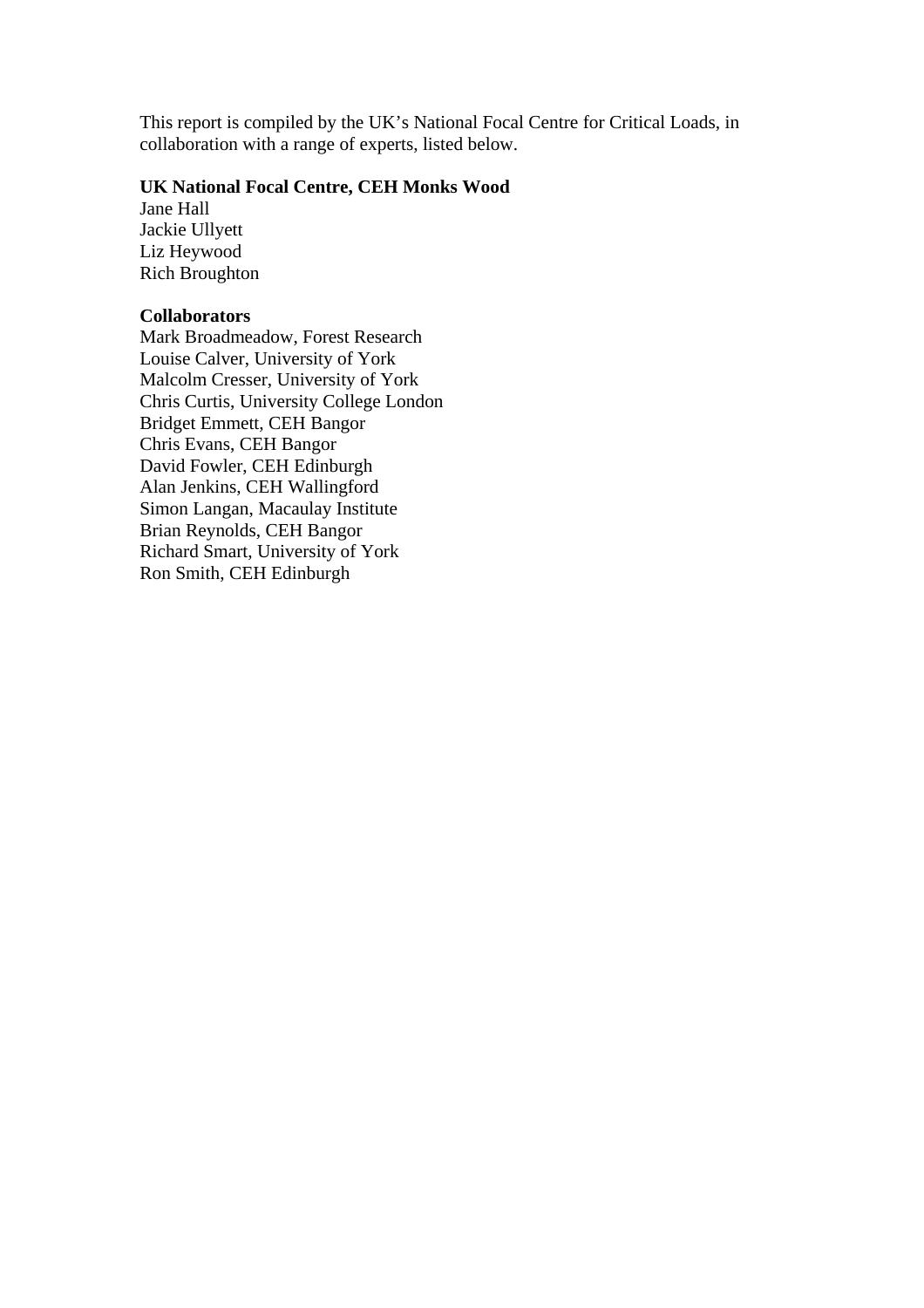## **CONTENTS**

### EXECUTIVE SUMMARY

### 1. INTRODUCTION TO CRITICAL LOADS

- 1.1 Introduction
- 1.2 Calculation and mapping of critical loads
- 1.3 Calculation and mapping of critical load exceedances

### 2. HABITAT MAPPING

- 2.1 Changes to managed woodland habitat distribution maps
- 2.2 Changes to calcareous grassland habitat distribution map for acidity

### 3. CRITICAL LOADS OF ACIDITY FOR TERRESTRIAL HABITATS

- 3.1 Introduction
- 3.2 Critical loads of acidity for soils
	- 3.2.1 Critical loads of acidity for peat soils
- 3.3 Critical loads of acidity for woodland habitats
- 4. ACIDITY CRITICAL LOADS FUNCTION FOR TERRESTRIAL **HABITATS**

### 5. CRITICAL LOADS OF ACIDITY FOR FRESHWATERS

- 5.1 Introduction
- 5.2 Updates to mapping dataset
- 5.3 Seasalts screening
- 5.4 Nested catchments
- 5.5 Stakeholder review of ANC<sub>crit</sub>
- 5.6 Updates to parameters in First-order Acidity Balance (FAB) model 5.6.1 Adoption of new version of FAB
	- 5.6.2 Updated forestry data

### 6. CRITICAL LOADS OF NUTRIENT NITROGEN

- 7. DYNAMIC MODELLING
	- 7.1 Introduction
	- 7.2 Application of dynamic models to UK freshwaters
	- 7.3 Methodology for UK-scale dynamic model application to terrestrial habitats

APPENDIX 1: Simple Mass Balance equation

APPENDIX 2: Summary Report – Stakeholder review of  $ANC<sub>crit</sub>$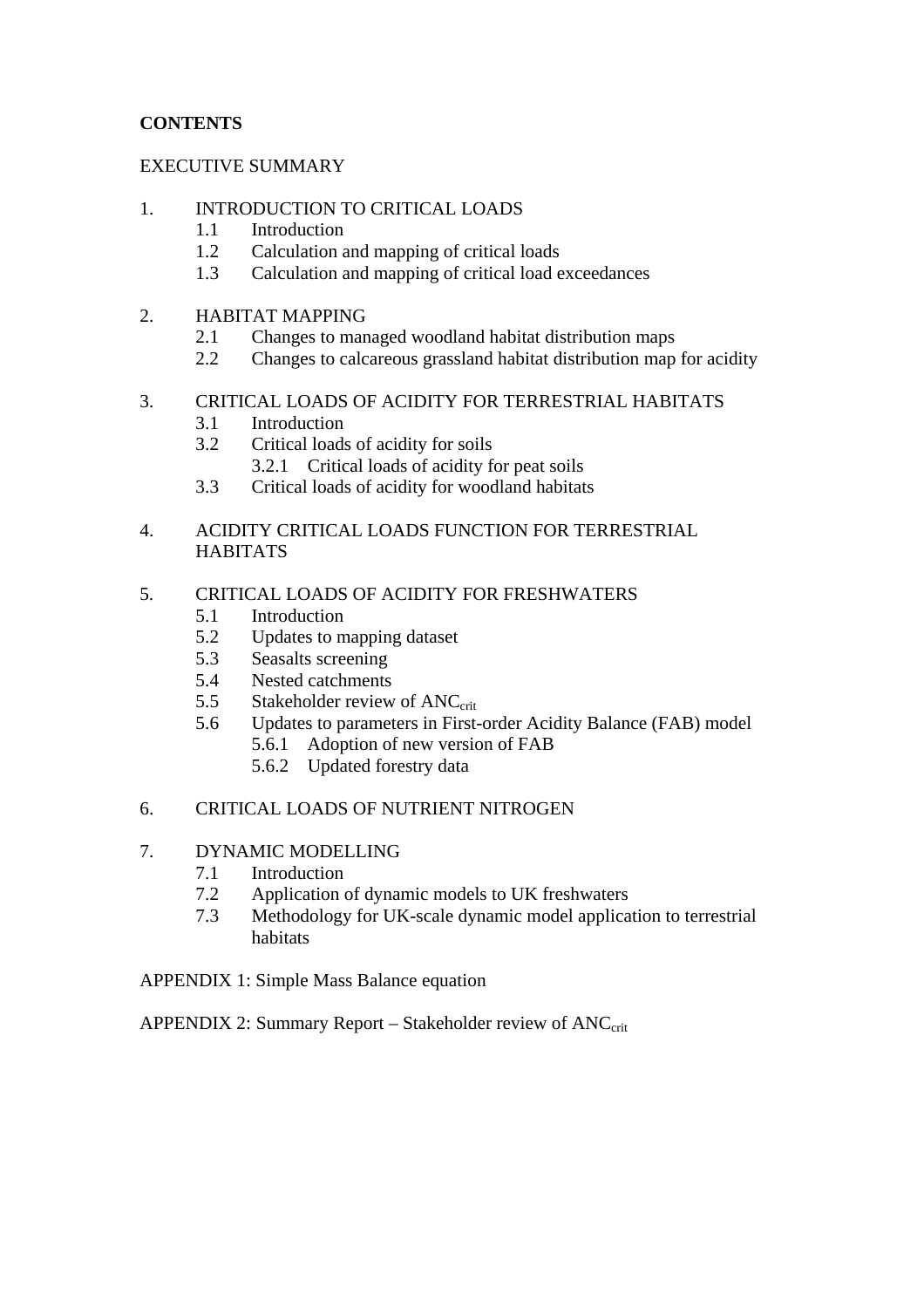### **EXECUTIVE SUMMARY**

This document provides the latest update to the critical loads for acidity and nitrogen for sensitive UK habitats, which have been made in the light of new research findings and revisions to some of the underlying data sets used for calculating critical loads.

This report focuses on the updates made in preparation for submitting UK critical loads of acidity and nitrogen to the UNECE's Coordination Centre for Effects (CCE) on 31<sup>st</sup> March 2004. The CCE use these data in compiling European-scale critical load maps for work under the UNECE Convention on Long-Range Transboundary Air Pollution. This report is an update to the February 2003 UK Status Report published on the UK National Focal Centre (NFC) web site: http://critloads.ceh.ac.uk.

The main changes this year are summarised below:

- The critical chemical criterion used in the calculation of acidity critical loads for woodlands occurring on organo-mineral soils has been updated to the molar ratio of calcium to aluminium equal to one in soil solution, on the basis that the soil water aluminium must be accounted for when considering acidification processes in these soils. (Section 3.3)
- The number of freshwater sites in acidified regions for which acidity critical loads are calculated has been increased using new survey information. (Section 5.2)
- The value of the critical chemical threshold of acid neutralising capacity (ANC) used in the calculation of acidity critical loads for freshwaters has been changed from zero to  $20\mu$ eql<sup>-1</sup> for all sites, except for naturally acidic sites where a value of ANC 0  $\mu$ eql<sup>-1</sup> has been retained. (Section 5.5)

For further information on the data and methods used in the calculation of acidity and nutrient nitrogen critical loads not covered in this report, please refer to the February 2003 report (http://critloads.ceh.ac.uk).

The NFC is currently calculating acidity and nutrient nitrogen critical load exceedances, ie, the amount of excess deposition above the critical load. The exceedance results will be published in an Addendum to this report in April 2004.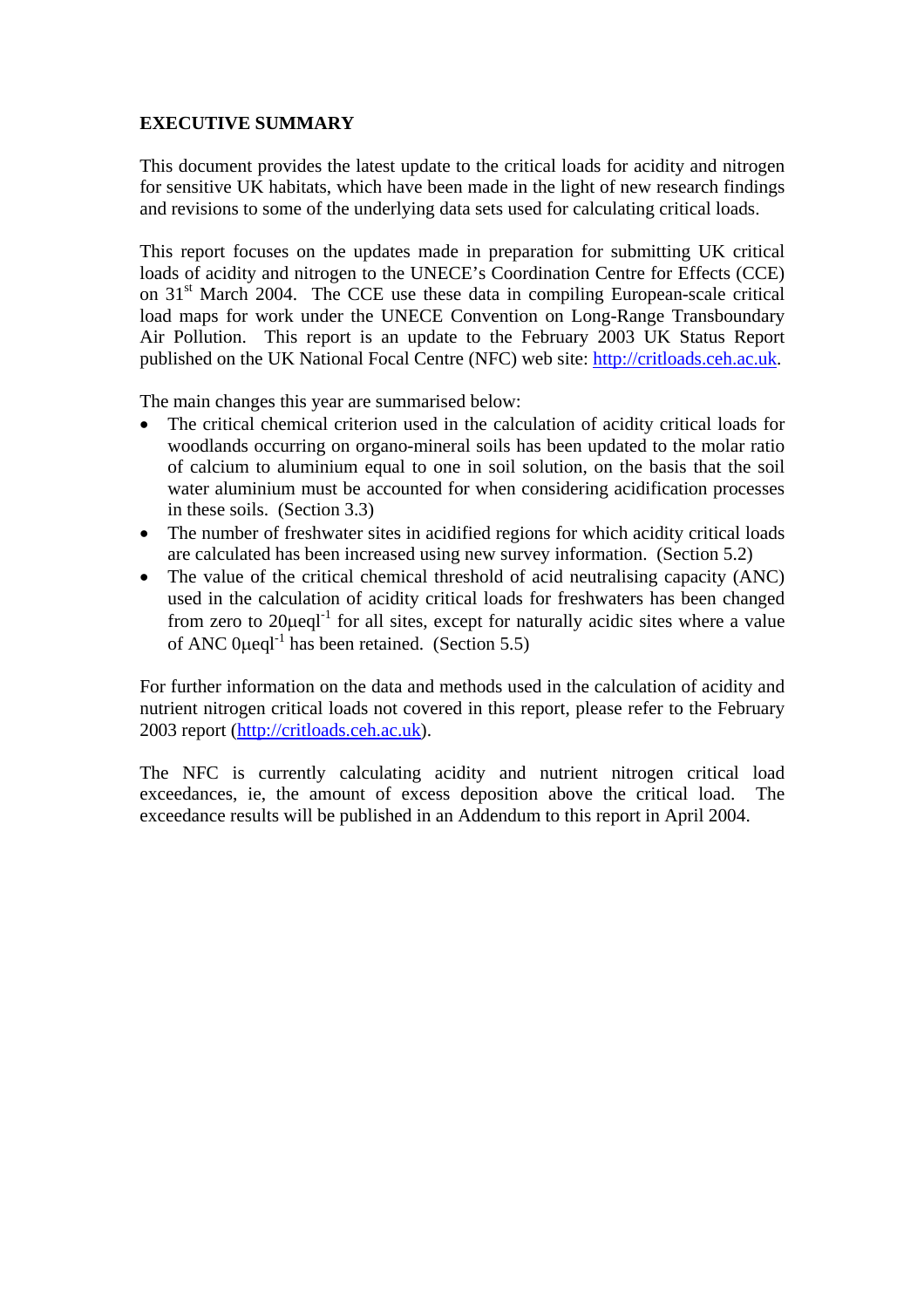## **1. INTRODUCTION TO CRITICAL LOADS**

### **1.1 Introduction**

The air pollutants sulphur dioxide, nitrogen oxides and ammonia can contribute to acidification, and nitrogen oxides and ammonia can contribute to terrestrial eutrophication. Both problems can adversely affect semi-natural ecosystems. The National Expert Group on Transboundary Air Pollution recently reviewed the impacts of air pollutants on UK ecosystems and prospects for the future (NEGTAP, 2001). Measuring and quantifying the potential ecological damage by air pollutants is not a simple matter. The common measure, used across Europe since the 1980s, is the critical load. This is defined as **'**a quantitative estimate of the exposure to one or more pollutants below which significant harmful effects on specified sensitive elements of the environment do not occur according to present knowledge' (Nilsson & Grennfelt, 1988).

The amount of deposited pollutant that exceeds the critical load of acidity or nutrient nitrogen, is called the 'exceedance'. Exceedance of critical loads represents the potential for damage, but is not a quantitative estimate of damage to the environment. The critical load is an equilibrium concept and gives no information on the timescales for damage (when the critical load is exceeded) or recovery (when deposition is reduced below the critical load). Timescales for damage and recovery vary greatly, depending on the environmental receptor and the pollutant combination; to estimate these dynamic models are required. Such models are being developed under Defra contracts and under the UNECE Convention on Long-Range Transboundary Air Pollution (CLRTAP), but are not discussed in this Report.

The application of critical loads has proved very useful for policy development. It provides an 'effects-based' approach where the environmental benefits of emission reductions can be gauged. Closing the gap between estimated pollutant deposition (above the critical load) and the critical load, for ecosystems across Europe, is one of the main drivers of emission control agreements under the UNECE CLRTAP, the EC European Acidification Strategy, and Clean Air For Europe.

National critical loads data are submitted to the Coordination Centre for Effects (CCE) in the Netherlands in response to calls for data for work under the UNECE CLRTAP. The critical loads described in this report form the March 2004 UK data submission.

### **1.2 Calculation and Mapping of Critical Loads**

The preparation of Critical Loads maps has two main components: (i) mapping the distribution of the main habitats and (ii) calculation of critical loads to assign to those habitats. Critical loads are applied to a number of Biodiversity Action Plan (BAP) Broad Habitats sensitive to acidification and/or eutrophication (Table 1.1). The derivation of the national maps of these habitats are described in detail in the February 2003 UK Status Report (Hall *et al.*, 2003). The habitat maps remain unchanged with the exception of minor modifications to the managed woodland habitat maps (Chapter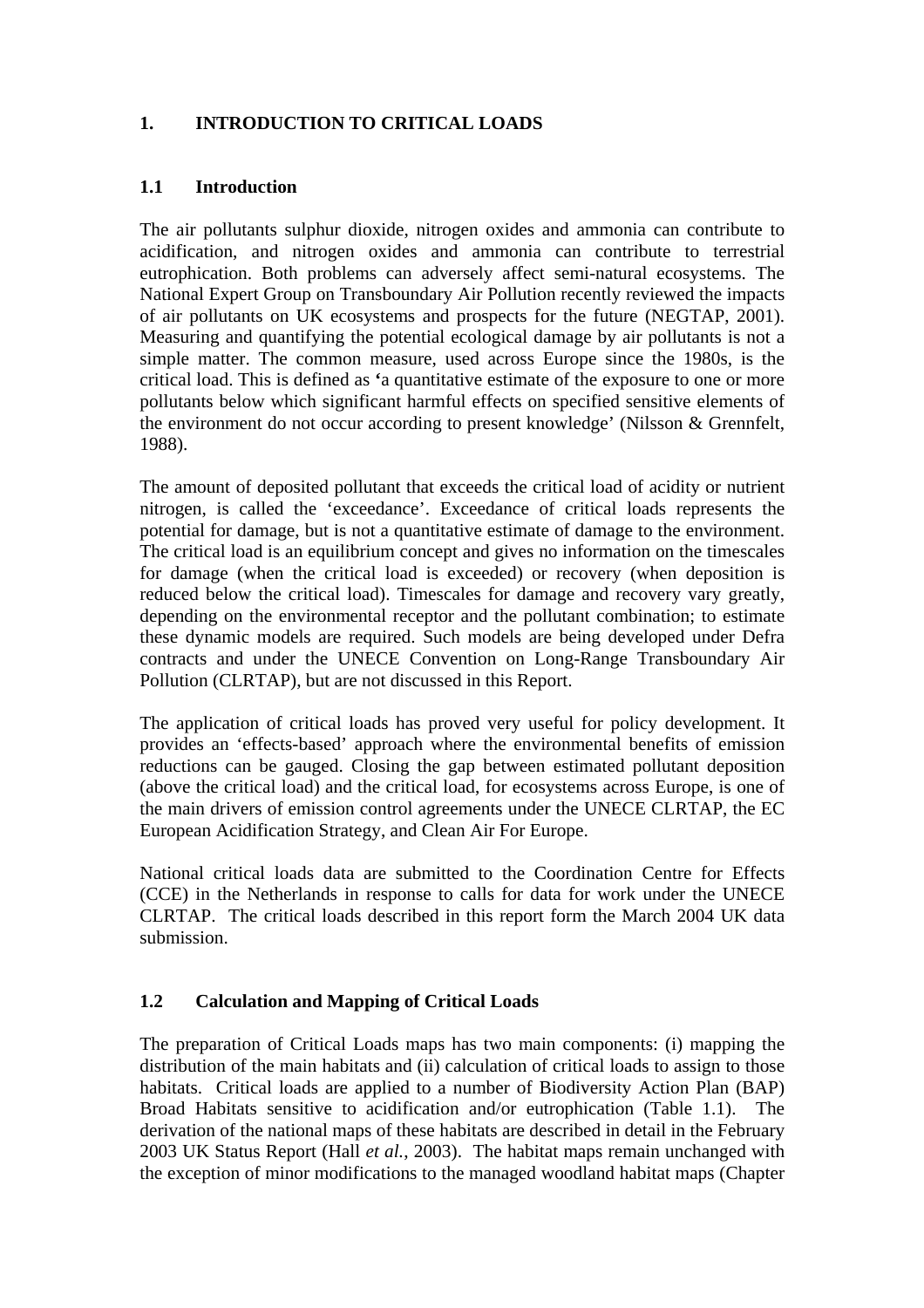2). In order to harmonise the naming and classification of habitats across Europe, habitat codes from the European Nature Information System (EUNIS, Davies & Moss 2002) are also assigned to each habitat (Table 1.1) prior to the data submission to the CCE.

| <b>Broad Habitat</b>            | EUNIS class(es) <sup>1</sup>                  | <b>Critical loads for:</b> |                 |
|---------------------------------|-----------------------------------------------|----------------------------|-----------------|
|                                 |                                               | Acidity                    | <b>Nutrient</b> |
|                                 |                                               |                            | nitrogen        |
| Acid grassland                  | Dry acid $\&$ neutral closed grassland (E1.7) |                            |                 |
|                                 | Moist or wet oligotrophic grassland (E3.5)    |                            |                 |
| Calcareous grassland            | Semi-dry calcareous grassland (E1.26)         |                            |                 |
| Dwarf shrub heath               | Northern wet heaths (F4.11)                   |                            |                 |
|                                 | Dry heaths $(F4.2)$                           |                            |                 |
| <b>Bogs</b>                     | Raised & blanket bogs (D1)                    |                            |                 |
| Montane                         | Moss & lichen dominated summits (E4.2)        |                            |                 |
| Coniferous woodland (managed)   | Coniferous woodland (G3)                      |                            |                 |
| <b>Broadleaved</b><br>woodland  | Broadleaved woodland (G1)                     |                            |                 |
| (managed)                       |                                               |                            |                 |
| Unmanaged woodland              | Broadleaved & coniferous woodland             |                            |                 |
|                                 | $(G1 \& G3)$                                  |                            |                 |
| Supralittoral sediment          | Shifting coastal dunes (B1.3)                 | $\mathbf{x}$               |                 |
|                                 | Coastal stable dune grassland (B1.4)          | $\mathsf{x}$               |                 |
| Standing open water $\epsilon$  | Surface standing waters (C1)                  | ✓                          | $\mathbf x$     |
| Rivers $&$ streams <sup>2</sup> | Surface running waters (C2)                   |                            | $\mathbf x$     |

Table 1.1. Broad Habitats mapped for acidity and nutrient nitrogen critical loads

<sup>1</sup>Please refer to the February 2003 UK Status Report (Hall *et al.*, 2003) for more information on habitat mapping and the relationships between the BAP Broad Habitats and EUNIS habitat classes.

 $2^{2}$  Acidified freshwaters in UK are assumed not to be susceptible to eutrophication, due to phosphorus limitation.

A number of methods exist to determine the critical loads of acidity or nutrient nitrogen, which fall into two broad categories (i) mass balance and (ii) empirical approaches. In the mass balance approach, the long term chemical inputs and outputs (affecting acidity or nitrogen) are calculated, and the critical load is exceeded when the critical chemical criterion is breached. The chemical criterion is chosen to reflect a change in the ecosystem which would lead to damage. In the empirical approach, the critical load is estimated rather than calculated, based on expert interpretation of experimental and field evidence for the ecosystem response to deposition.

Appropriate methods, critical chemical criteria and ranges for empirical critical loads are agreed at the UNECE level under the International Cooperative Programme on Modelling and Mapping. These methods are summarised in the UNECE's Mapping Manual (http://www.umweltbundesamt.de/mapping). The methods currently used in the UK to calculate acidity and nutrient nitrogen critical loads are consistent with the Mapping Manual and are summarised in Table 1.2.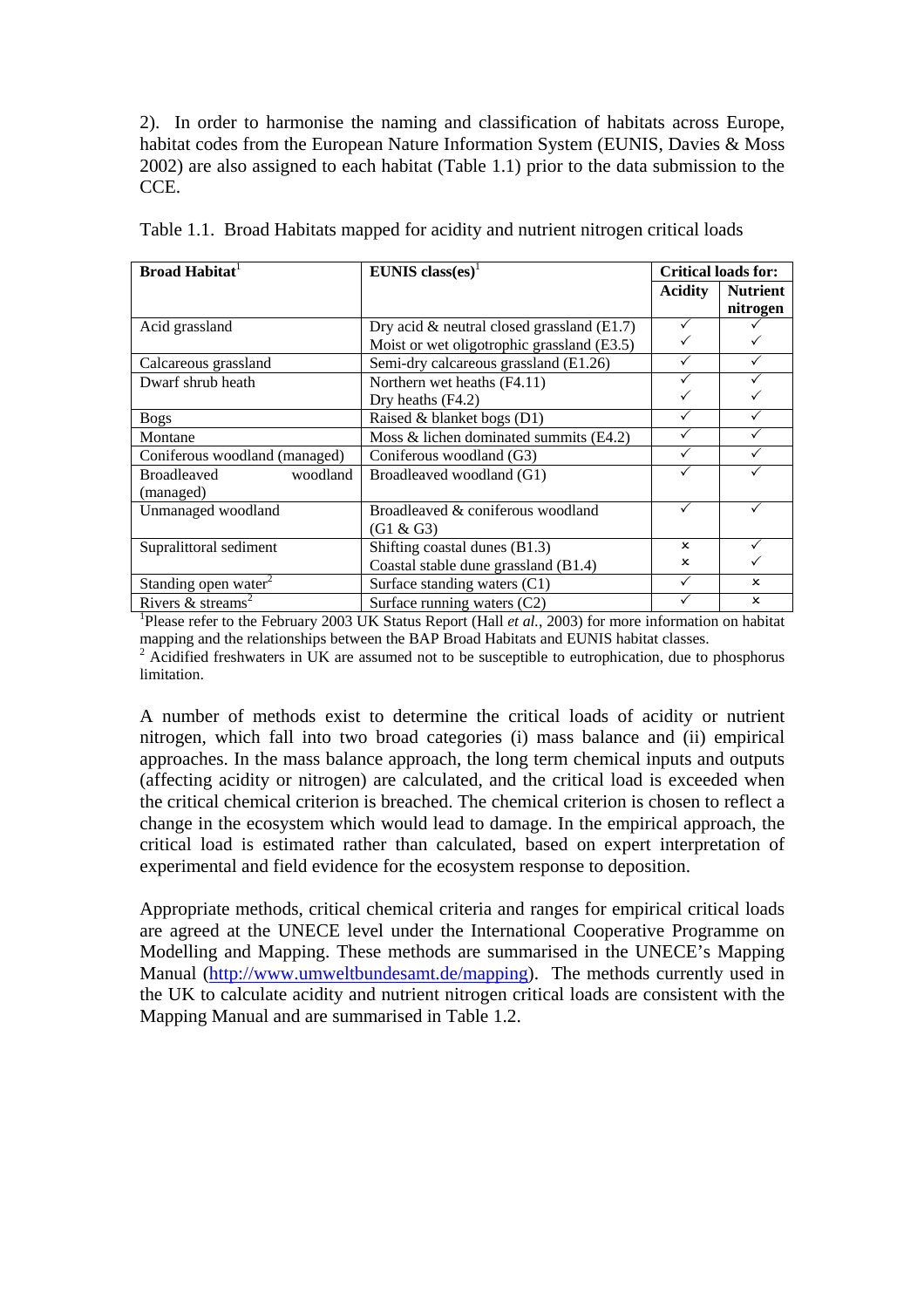| <b>Habitat type</b>             | Method to assign critical load<br>for acidity | Method to assign critical load<br>for nutrient nitrogen |
|---------------------------------|-----------------------------------------------|---------------------------------------------------------|
| Non-woodland terrestrial        | Empirical, based on dominant                  | Empirical                                               |
| habitats                        | soil type                                     |                                                         |
| Unmanaged woodland              | <b>Steady State Mass Balance</b>              | Empirical                                               |
| Managed woodland                | <b>Steady State Mass Balance</b>              | <b>Steady State Mass Balance</b>                        |
| Surface water lakes and streams | <b>First Order Acidity Balance</b>            | Not used <sup>1</sup>                                   |
|                                 | [FAB]                                         |                                                         |

Table 1.2 Summary of the methods used to calculate critical loads for sensitive habitats in the UK

This report describes the updates made to the methods for calculating acidity critical loads in preparation for the data submission to the CCE in March 2004. The methods have been updated for:

- Managed and unmanaged woodland habitats (Section 3.3)
- Freshwater lakes and streams (Chapter 5)

In addition, minor revisions have been made to the acidity critical loads map for peat soils (Section 3.2), which have had a small effect on the critical load maps for the terrestrial habitats.

The critical loads of nutrient nitrogen remain unchanged from the February 2003 data submission (Hall *et al.*, 2003) and are not described in this report.

### **1.3 Calculation and mapping of critical load exceedances**

Critical loads are compared with acidifying or eutrophying deposition to determine the excess deposition above the critical load, ie, the exceedance.

Exceedance = Deposition – Critical Load

For eutrophication, the exceedance is calculated using total nitrogen deposition (derived from nitrogen oxides and ammonia). For acidification, the contribution of both sulphur and nitrogen compounds must be taken into account, and this is done using the Critical Loads Function (CLF, Chapter 4). The CLF was developed in Europe (Posch *et al.*, 1999; Posch & Hettelingh, 1997; Posch *et al.*, 1995; Hettelingh *et al.*, 1995). It defines separate acidity critical loads in terms of sulphur and nitrogen, referred to as the "minimum" and "maximum" critical loads of sulphur and nitrogen. It is these "minimum" and "maximum" critical loads that are used in the calculation of critical loads exceedance for acidity.

In addition, the "accumulated exceedance" (AE) can be calculated, where exceedance is summed over the whole habitat area:

 $AE =$  exceedance  $*$  exceeded habitat area

Therefore, the AE is a measure of exceedance that takes into account *both the magnitude of exceedance and the habitat area exceeded.*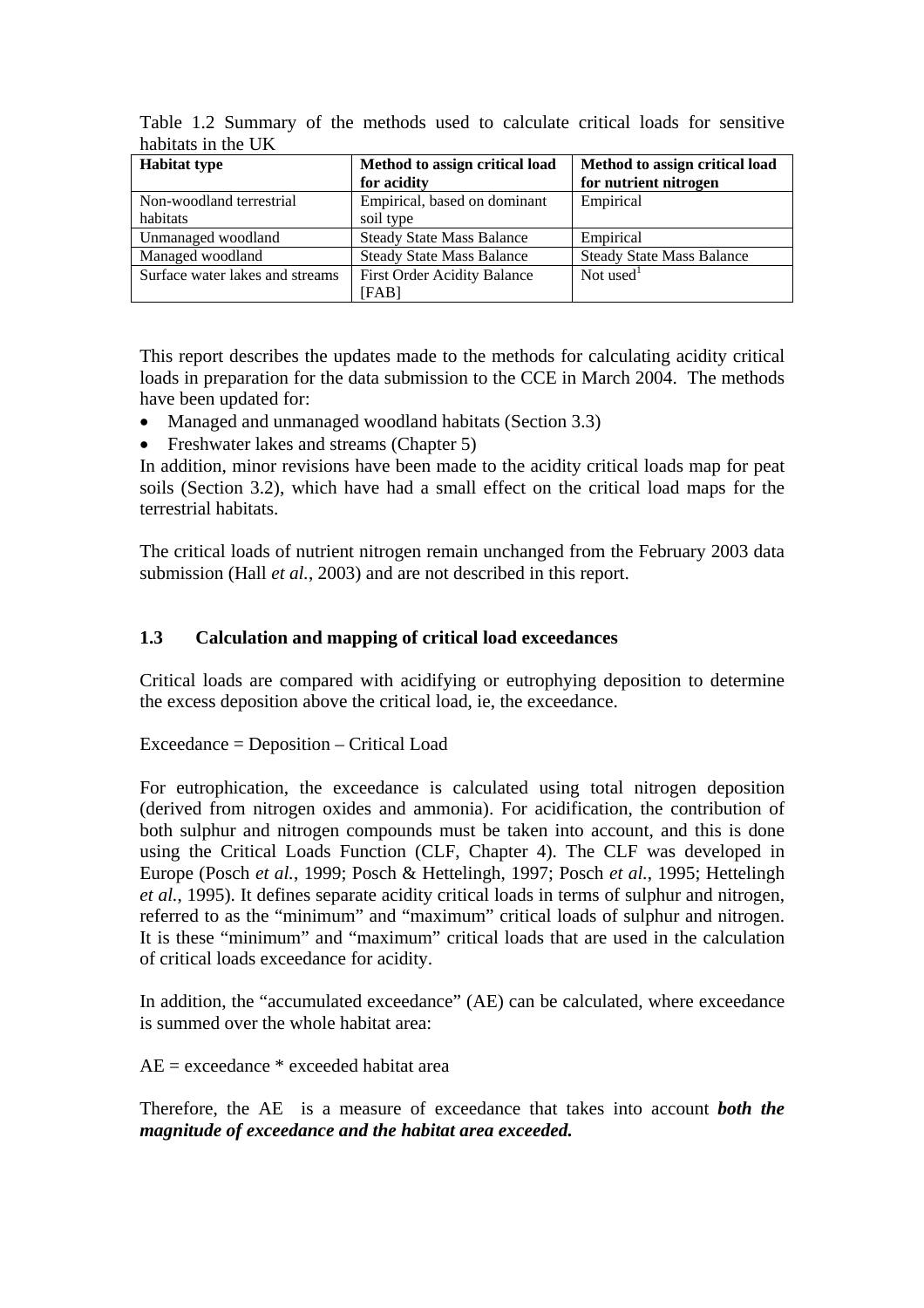A summary of exceedance statistics for each habitat will be provided in an Addendum to this report in April 2004.

#### **References**

Davies, C.E. & Moss. D. 2002. EUNIS Habitat Classification. 2001 Work Programme, Final Report to the European Environment Agency European Topic Centre on Nature Protection and Biodiversity. Centre for Ecology and Hydrology, February 2002.

Hall, J., Ullyett, J., Heywood, L., Broughton, R., Fawehinmi, J. & 31 UK experts. 2003. Status of UK critical loads: Critical loads methods, data and maps. February 2003. Report to Defra (Contract EPG 1/3/185). http://critloads.ceh.ac.uk

Hettelingh, J.-P., Posch, M., de Smet, P.A.M. & Downing, R.J. 1995. The use of critical loads in emission reduction agreements in Europe. Water, Air and Soil Pollution, 85, 2381-2388.

NEGTAP, 2001. Transboundary Air Pollution: Acidification, Eutrophication and Ground-Level Ozone in the UK. Report prepared by the National Expert Group on Transboundary Air Pollution on behalf of the UK Department of the Environment, Food and Rural Affairs (DEFRA) and the devolved administrations. Also available on the web at: http://www.nbu.ac.uk/negtap

Nilsson, J. & Grennfelt, P. (Eds.) 1988. Critical loads for sulphur and nitrogen. Report 1988:15. UNECE/Nordic Council of Ministers, Copenhagen, Denmark

Posch, M. & Hettelingh, J.-P. 1997. Remarks on critical load calculations. In: Posch, M., de Smet, P.A.M., Hettelingh, J.-P. & Downing, R.J. (Eds.), Calculation and Mapping of Critical Thresholds in Europe: Status Report 1997. Coordination Centre for Effects, National Institute of Public Health and the Environment (RIVM), Bilthoven, The Netherlands. pp 25-28. (http://arch.rivm.nl/cce)

Posch, M., de Smet, P.A.M. & Hettelingh, J.-P. 1999. Critical loads and their exceedances in Europe: an overview. In: Posch, M., de Smet, P.A.M., Hettelingh, J.- P. & Downing, R.J. (Eds.), Calculation and Mapping of Critical Thresholds in Europe: Status Report 1999. Coordination Centre for Effects, National Institute of Public Health and the Environment (RIVM), Bilthoven, The Netherlands. pp 3-11. (http://arch.rivm.nl/cce)

Posch, M., de Vries, W. & Hettelingh, J.-P. 1995. Critical loads of sulphur and nitrogen. In: Posch, M., de Smet, P.A.M., Hettelingh, J.-P. & Downing, R.J. (Eds.), Calculation and Mapping of Critical Thresholds in Europe: Status Report 1995. Coordination Centre for Effects, National Institute of Public Health and the Environment (RIVM), Bilthoven, The Netherlands. pp 31-41. (http://arch.rivm.nl/cce)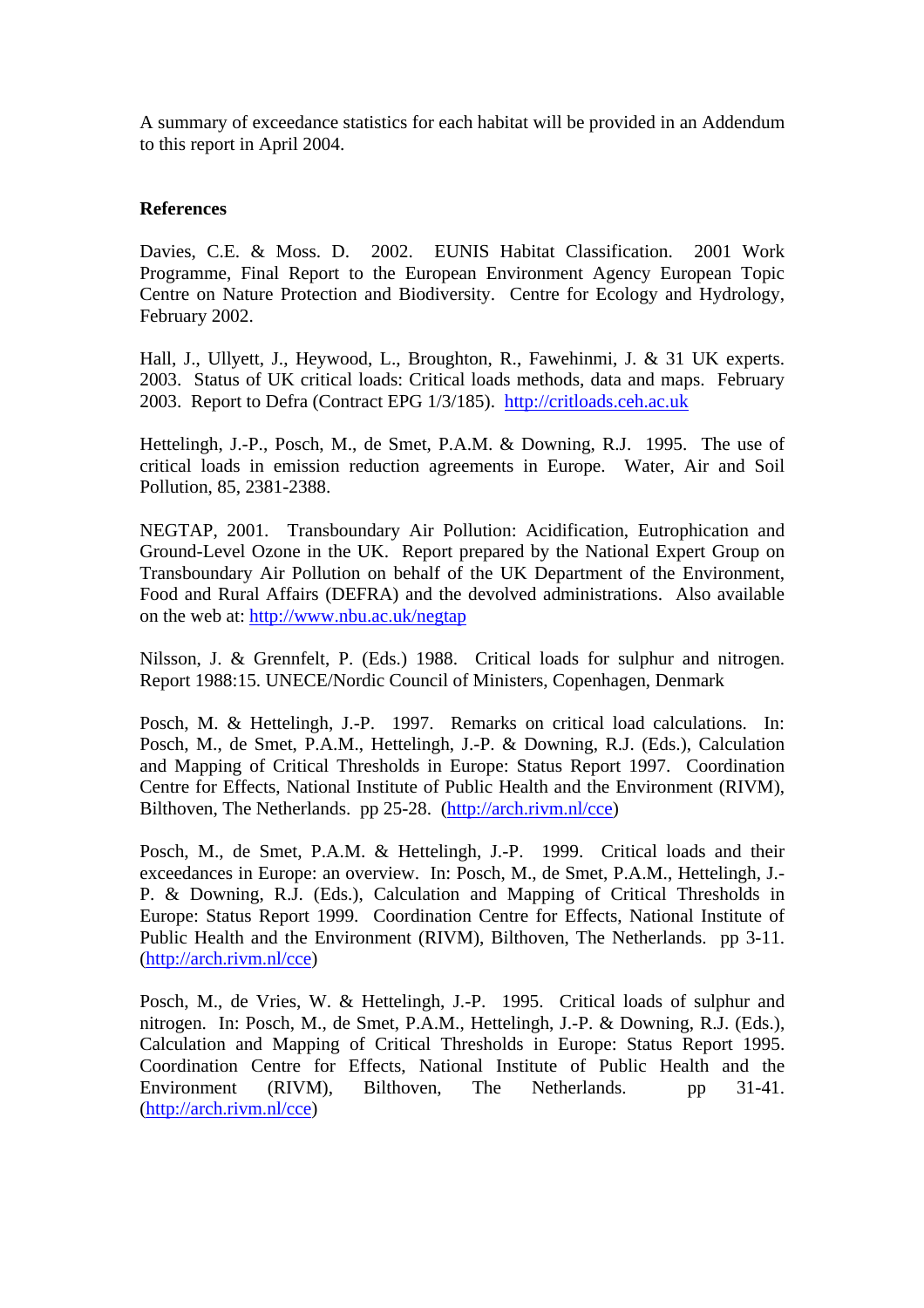## **2. HABITAT MAPPING**

In 2003 critical loads of acidity and nutrient nitrogen were applied to sensitive UK Biodiversity Action Plan (BAP) Broad Habitats. The methods used to map these habitats are described in detail in Hall *et al.* (2003). No changes to the methods have been made this year. However, updates to other data sets have led to minor changes in the habitat distribution maps for managed woodlands and for calcareous grassland. These changes are described below.

### **2.1 Changes to managed woodland habitat distribution maps**

Upon the advice of Forest Research (FR) we have made minor changes to the habitat distributions for managed coniferous and managed broadleaved woodland. Previously FR provided data on the area in each 1km grid square of three woodland types:

- (i) managed coniferous woodland
- (ii) managed broadleaved woodland
- (iii) unmanaged coniferous and broadleaved woodland.

This year, whilst re-visiting the acidity critical load methods to be applied to woodland on different soil types (Section 3.3) it became apparent that there were areas of managed broadleaved woodland mapped in grid squares dominated by peat soils. FR considered this unlikely, and suggested it was more likely that they were young coniferous trees. This discrepancy has arisen because in the 2002-03 mapping exercise, the decision was made to map young trees (undefined in the source data from the National Inventory of Woodland and Trees: FC, 2003) as managed broadleaved woodland. FR therefore recommended that these woodland areas be removed from the managed broadleaved woodland map and added to the managed coniferous woodland map.

The original data sets from the FR were duly modified and the habitats re-mapped using the combination of FR and CEH Land Cover Map 2000 (Fuller *et al.*, 2002) data using the methods described in Hall *et al.* (2003). The changes in the overall woodland habitat areas are given in Table 2.1.

Table 2.1. The area of UK woodland habitats as mapped using a combination of FR and CEH Land Cover Map 2000 data.

| Woodland habitat    | February 2003 | February 2004 | % change in area |
|---------------------|---------------|---------------|------------------|
|                     | Area $(km^2)$ | Area $(km^2)$ |                  |
| Managed conifer     | 7971          | 8377          | $+5.1\%$         |
| Managed broadleaved | 7554          | 7452          | $-1.4%$          |
| Unmanaged           | 4011          | 4011          | No changes made  |

These changes in the woodland areas mapped are reflected in the critical load maps derived for these habitats and in the data submitted to the CCE.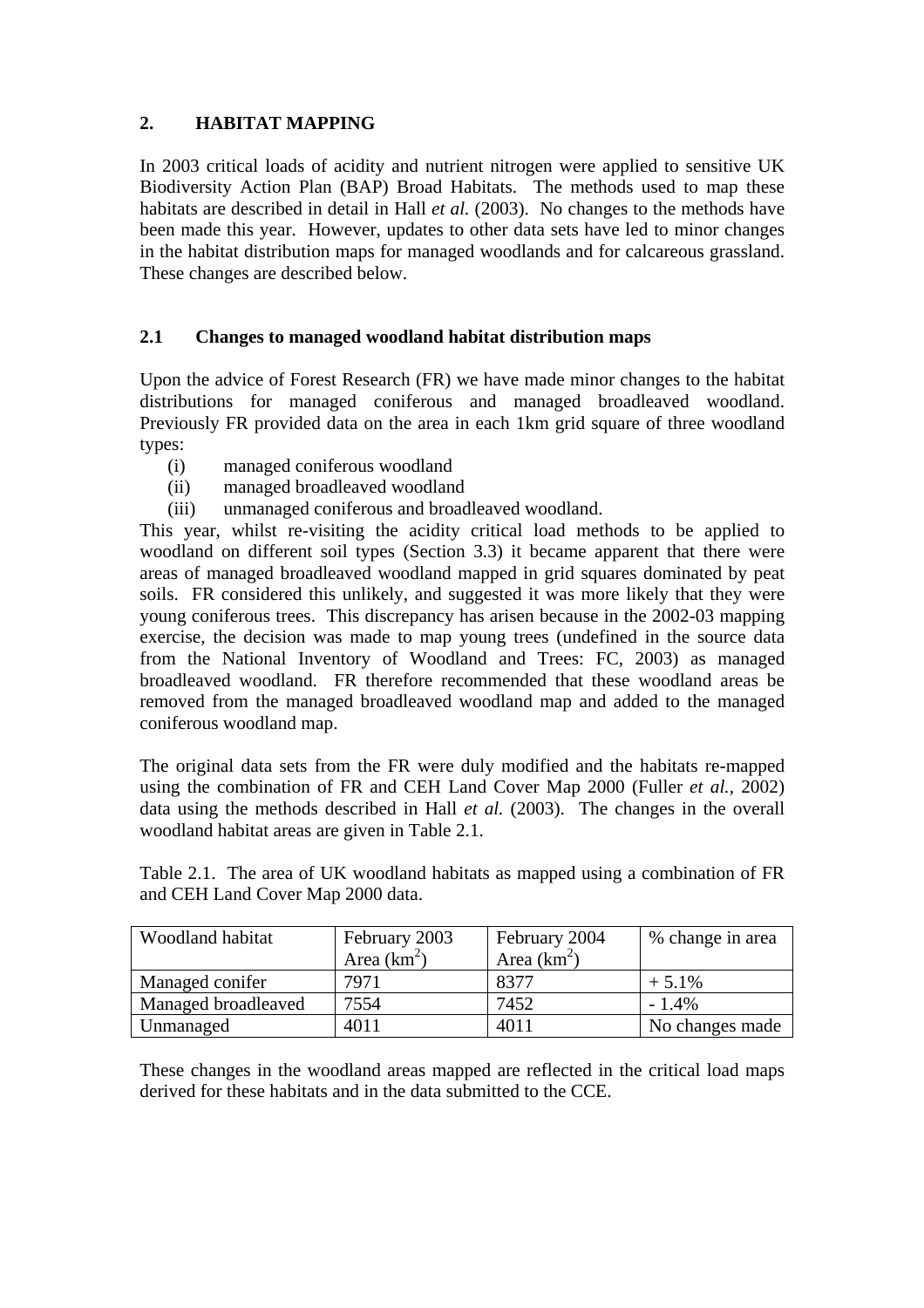### **2.2 Changes to calcareous grassland habitat distribution map for acidity**

The area of calcareous grassland mapped for acidity critical loads has decreased by 0.2%. This is because some of the 1km calcareous grassland square mapped for nutrient nitrogen coincide with 1km squares that have low empirical soil critical loads  $(ie, below 2.0 \text{ keq } ha^{-1}$  year<sup>-1</sup>). The soil acidity critical loads are based on the dominant soil type in each 1km grid square; soils derived from base-poor rocks are more acid and result in low critical loads. Calcareous grassland may occur in 1km grid squares that have a low acidity critical load, but is unlikely to be found on the acid soil determining the low critical load. Changes to the acidity critical loads map for peat soils have resulted in more squares where the critical load value would be inappropriate for calcareous grassland, and hence the area of this habitat mapped for acidity has been reduced.

The area of calcareous grassland mapped for nutrient nitrogen remains unchanged (Hall *et al.*, 2003).

#### **References**

FC (2003). National Inventory of Woodland and Trees: Great Britain. Inventory Report. Forestry Commission, Edinburgh.

Fuller, R.M., Smith, G.M., Sanderson, J.M., Hill, R.A. & Thomson, A.G. 2002. The UK Land Cover Map 2000: construction of a parcel-based vector map from satellite images. Cartographic Journal, **39**, 15-25.

Hall, J., Ullyett, J., Heywood, L., Broughton, R., Fawehinmi, J. & 31 UK experts. 2003. Status of UK critical loads: Critical loads methods, data and maps. February 2003. Report to Defra (Contract EPG 1/3/185). http://critloads.ceh.ac.uk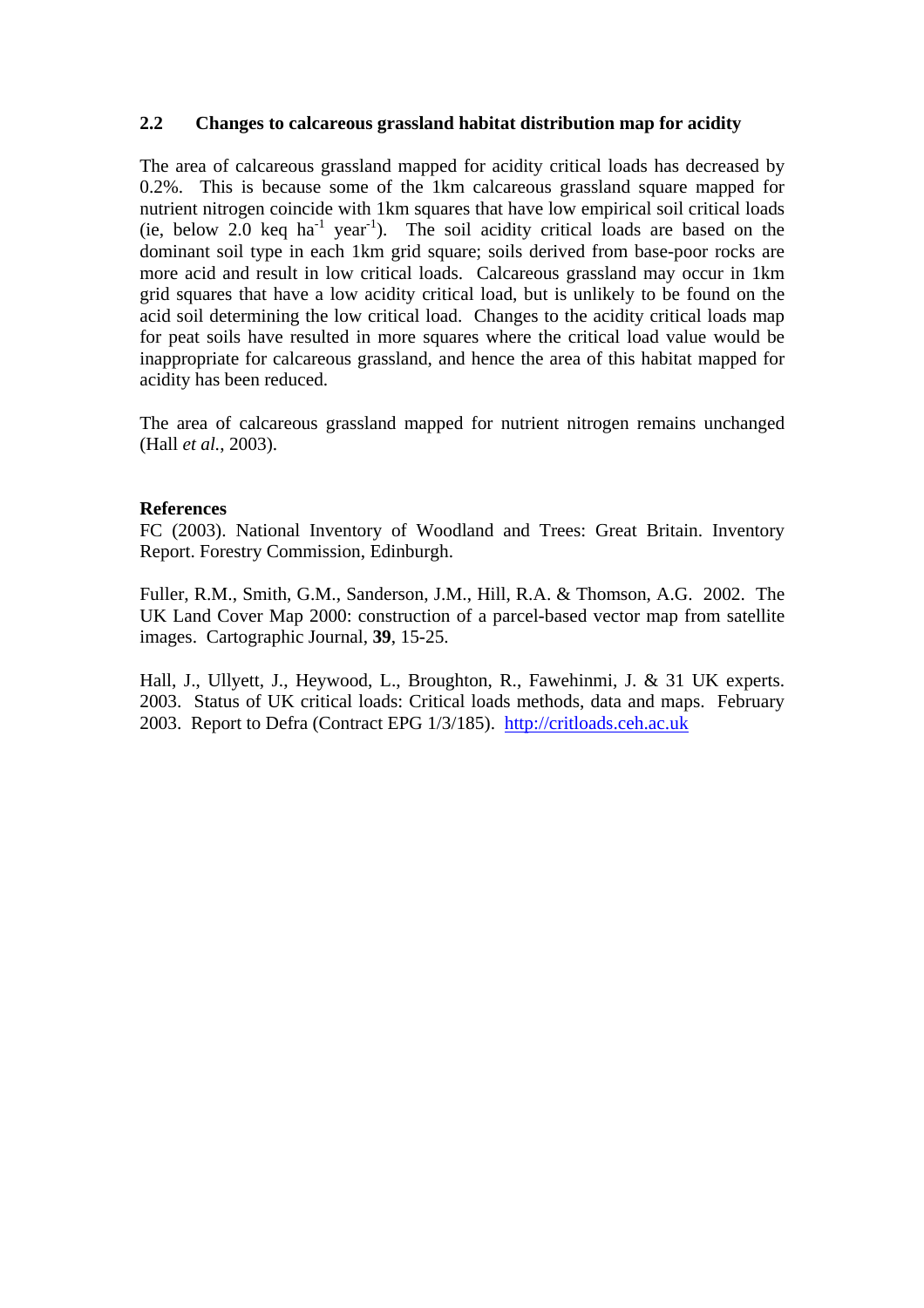## **3. CRITICAL LOADS OF ACIDITY FOR TERRESTRIAL HABITATS**

### **3.1 Introduction**

In December 2003 a group of experts from the NFC and the Defra Terrestrial Umbrella met to review the methods of acidity critical loads for (a) peat soils (b) woodland on mineral, organic and peat soils. The sections below summarise the methods used and any changes made as a result of this meeting.

### **3.2 Critical loads of acidity for soils**

Critical loads are assigned to each 1km square according to the dominant soil type occurring in each square. The critical loads are calculated using two methods: one for mineral and organo-mineral soils and another for peat soils. The combination of the critical loads for all soil types into a single map produces a map called the empirical critical loads of acidity for soils. This map forms the basis of the acidity critical loads for areas of non-woodland terrestrial habitats.

The methodology for calculating and mapping acidity critical loads for mineral and organo-mineral soils remains unchanged from previous years (Hall *et al.*, 2003; Hornung *et al.*, 1995). Critical load values are assigned according to the mineralogy and weathering rate of the dominant soil (series or map unit) in each 1km grid square.

The method applied to peat soils was reviewed and is presented below. A modification has subsequently been made to the allocation of critical load values to fenland peat soils.

### 3.2.1 Critical loads of acidity for peat soils

For the February 2003 data submission the method for calculating acidity critical loads for peat soils was changed from that used previously (Hall *et al.*, 2003). The updated method set the critical load to the amount of acid deposition that would give rise to an effective rain pH of 4.4. The following equation was used to calculate the acidity critical load for all UK 1km grid squares dominated by peat soils:

 $CLA = Q * [H^+]$ 

Where:  $Q =$  runoff in metres  $[H^+]$  = critical hydrogen ion concentration equivalent to pH 4.4

This method is supported by UK data published by Calver (2003), Skiba & Cresser (1989) and Calver *et al*. (2004, in press).

The meeting between UK soil critical load experts discussed how this method related to those applied to other soil types and whether this effective rain pH could be translated into a critical soil solution pH, a commonly used criterion in the Simple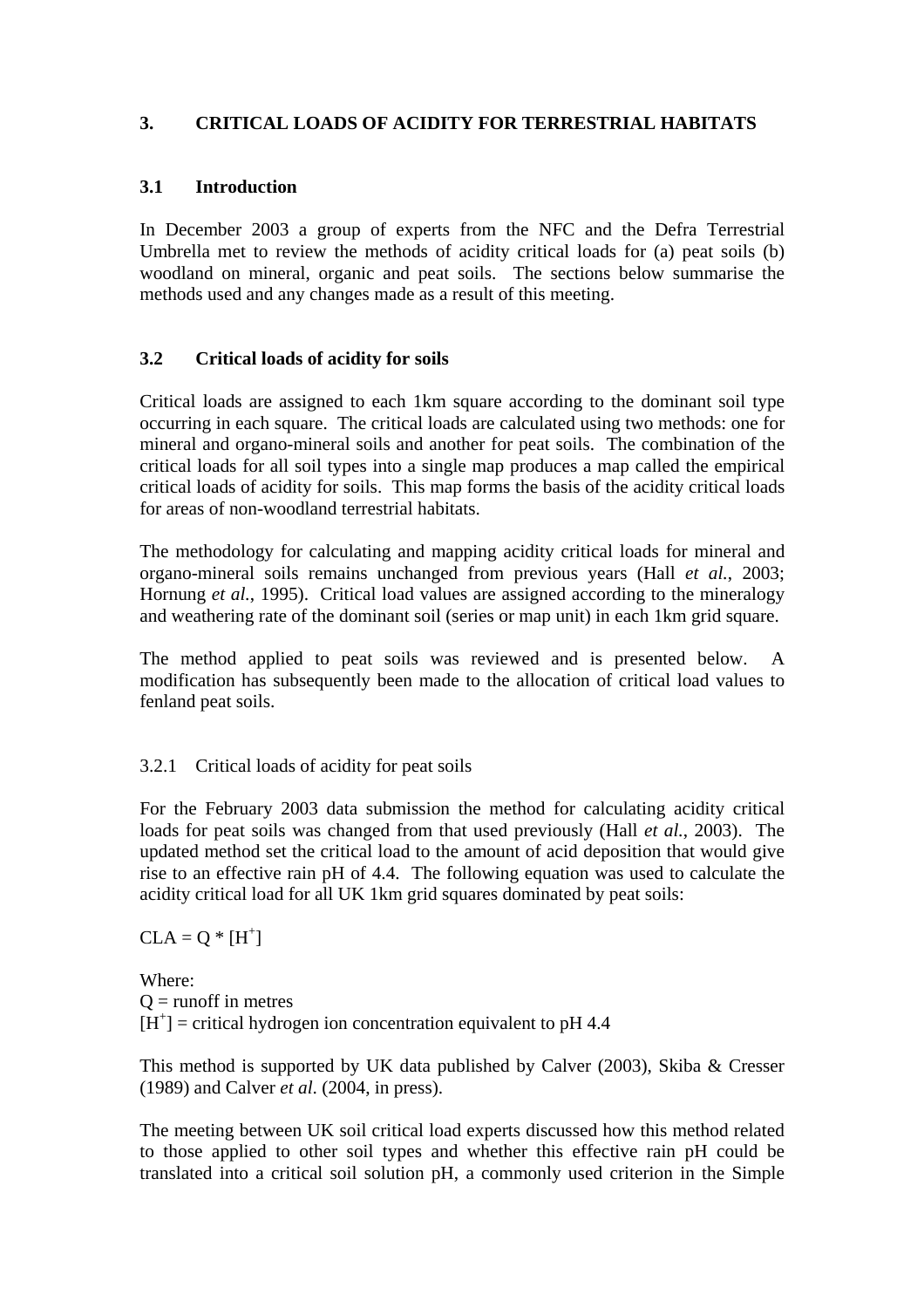Mass Balance (SMB) equation. It was agreed that the corresponding soil solution pH to an effective rain pH of 4.4, would also be pH 4.4. Therefore the method used for peat soils in February 2003 still stands and can be expressed as an SMB with a criterion of critical soil solution pH 4.4. The equation used remains the same as that above, as the leaching of aluminium and base cation weathering, as included in the SMB equation (Appendix 1), can both be set to zero for peat soils.

This method is applicable to upland and lowland acid peat soils, but not to the lowland/arable fen peats. The peat soils in these lowland/arable fen areas are not as sensitive to acidification as those in other regions and therefore require a higher critical load to be set. The critical loads for the lowland/arable fen areas were re-set to 4.0 keq ha<sup>-1</sup> year<sup>-1</sup>; this high value is at the top of the empirical range of critical load values for soils (Hornung et al, 1995). In February 2003 the lowland/arable fen areas were defined by selecting any 1km square dominated by peat soil that also contained any arable land, according to the Land Cover Map 2000 (LCM2000). When this method was reviewed in December 2003, it was agreed that the critical load of 4.0 keq ha<sup>-1</sup> year<sup>-1</sup> had been set for some areas that would not in fact be considered to be lowland/arable fen. To refine this, a map was created identifying this habitat as those squares that are not only dominated by peat soil, but where arable is the dominant land cover according to LCM2000. This reduced the number of 1km squares requiring the critical load to be re-set to 4.0 keq ha<sup>-1</sup> year<sup>-1</sup> from 2829 to 514; subsequently the mean acidity critical load for the peat-dominated squares across the UK was reduced from 1.1 keq ha<sup>-1</sup> year<sup>-1</sup> to 0.8 keq ha<sup>-1</sup> year<sup>-1</sup>. The February 2003 and February 2003 acidity critical loads maps for the peat-dominated 1km squares in the UK are shown in Figure 3.1.

Changes in the methods are summarised in Tables 3.1 and 3.2.

## **3.3 Critical loads of acidity for woodland habitats**

For the February 2003 data submission different methods were applied to the calculation of acidity critical loads for woodlands on mineral, organic and peat soils (Hall *et al.*, 2003). These methods are summarised in Table 3.1.

When reviewing the methods in December 2003 the following recommendations were made to Defra and have subsequently been incorporated in the 2004 critical loads datasets:

- (i) Critical loads continue to be applied to managed and unmanaged woodlands in the UK. Critical loads are required to protect these habitats and to protect the land under managed conifer forest for future non-forest use and possible reversion to semi-natural land uses.
- (ii) The soil types classified as "organic" are really "organo-mineral" soils, ie, mineral soils with a peaty top. Therefore soil water aluminium must be accounted for when considering acidification processes in these soils and must therefore be included in the criterion used in the SMB.
- (iii) To address the issue in (ii), the criterion used in the SMB for these "organomineral" soils was re-considered. The critical soil solution pH 4.0 used for the February 2003 data submission is recommended in the UNECE Mapping Manual (UBA, 1996) as a method for organic soils. The origin of the critical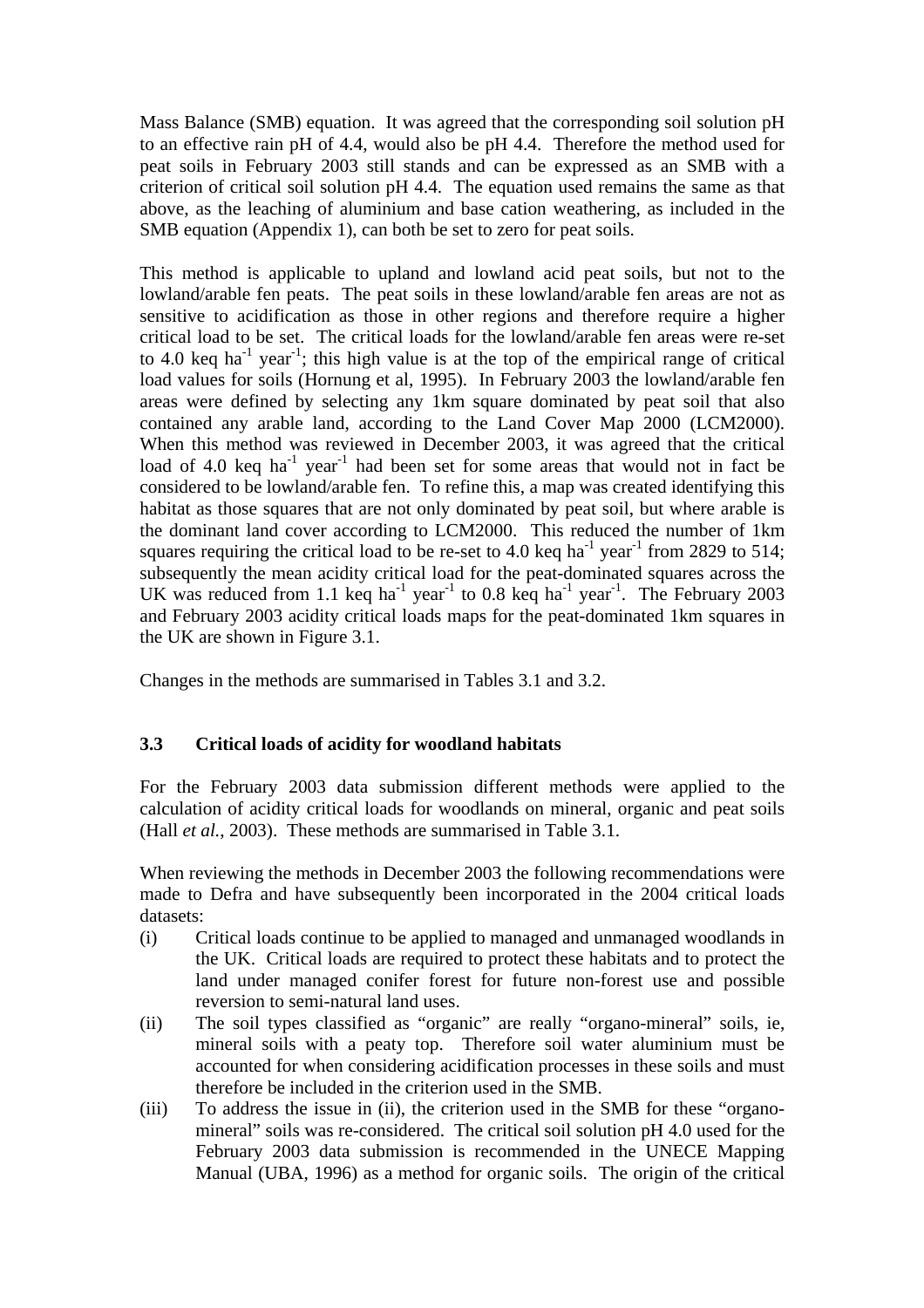soil solution value of pH 4.0 (de Vries, 1991) shows it was derived via the gibbsite equilibrium and a specified critical inorganic Al concentration of 0.2  $mol_c$  m<sup>-3</sup>, from soil solution data for eight Douglas fir stands in the Netherlands. As this criteria is effectively based on an Al concentration, it was agreed that it is more justifiable to maintain consistency of approaches for both mineral and organo-mineral soils and so the molar soil solution ratio of Ca:Al=1 criteria has been applied to both soil types.

- (iv) The gibbsite coefficient (kgibb) in the SMB equation is set to 950 m<sup>6</sup> eq<sup>-2</sup> for mineral soils. For the organo-mineral soils expert judgement recommended using a gibbsite coefficient of 100  $m^6$  eq<sup>-2</sup> on the basis that the tree roots are largely limited to the upper soil horizons because sub-soil conditions such as frequent waterlogging in heavy textured soils can often inhibit root development below the surface organic layer.
- (v) The application of phosphate and potassium fertilisers (primarily rock phosphate and muriate of potash) as a contribution to the base cation budget to managed woodlands has been taken into account in the calculation of acidity critical loads for the managed woodlands on organo-mineral and peat soils. Forest Research provided fertiliser application rates based on published practice guidance (Taylor, 1991). The dynamics of base cation release from fertilisers are not considered because the SMB approach works on a rotation length timeframe.
- (vi) The uptake of calcium by the harvesting and removal of trees is incorporated into the SMB equation (Hall et al, 2003). For managed broadleaved woodland on mineral soils different uptake values are applied according to whether the soil type is considered to be calcium-rich or calcium-poor. For managed broadleaved woodland occurring on organo-mineral soils, the calcium uptake value for calcium-poor soils only has been applied, on the basis that the majority of upland soils are calcium-poor.
- (vii) The total calcium deposition used in the SMB equation based on the molar Ca:Al ratio was updated to the latest data for 1998-2000.
- (viii) The calcium weathering rates for mineral soils in Scotland were updated because the NFC discovered an error in the calculation of these values. The impacts of this change on the critical load values were assessed in November 2003 and Defra, the Devolved Administrations and data users informed. For approximately 80% of the woodland grid squares on mineral soils in Scotland the critical load was reduced by  $\leq 0.2$  keq ha<sup>-1</sup> year<sup>-1</sup>.

A summary of the methods used for the 2004 data submission is given in table 3.2.

The effect of the above changes to the methods and data used to calculate acidity critical loads for the woodland habitats have been examined (Tables 3.3 and 3.4). The changes observed are largely due to the following:

(i) For woodland on mineral soils the updated calcium deposition has led to small increases and decreases in the critical load values.

(ii) For woodland on organo-mineral soils the change in the critical chemical criterion has led to changes in the critical load values. The SMB equation based on a Ca:Al ratio is sensitive to base cation weathering  $(ANC_w)$  and the SMB equation based on critical pH is also sensitive to  $ANC_w$ , but additionally to runoff. Therefore changing the criterion has led to both increases and decreases in the critical load values due to the interactions between  $ANC<sub>w</sub>$  and runoff in the SMB equation: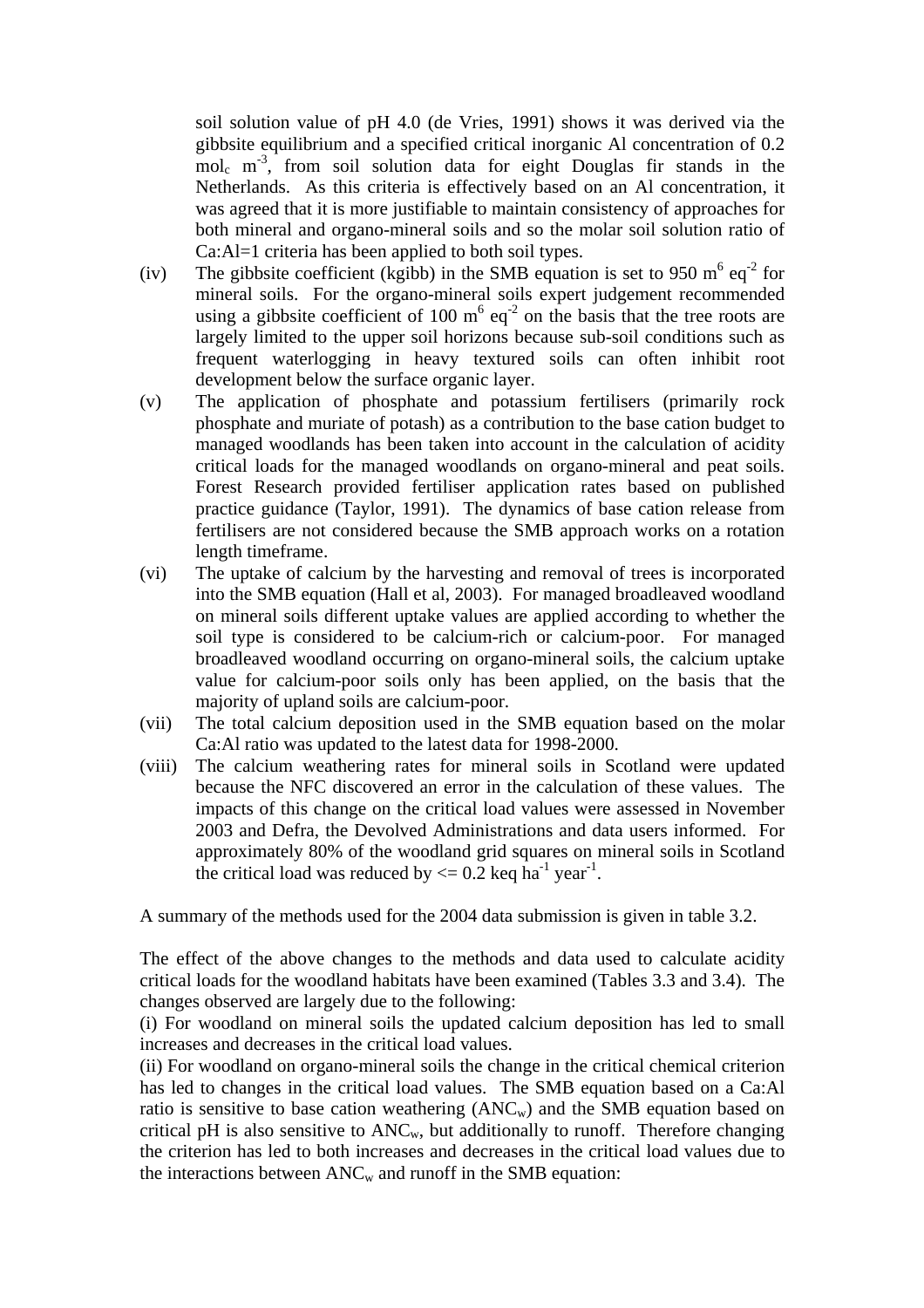- In areas with high runoff, critical loads based on Ca:Al tend to be lower than those based on critical pH irrespective of the  $ANC_w$  value.
- Where  $ANC_w$  is low and runoff is low, critical loads based on Ca:Al tend to be lower than those based on critical pH
- Where  $ANC_w$  is medium/high and runoff is low critical loads based on Ca:Al tend to be higher than those based on critical pH

 (iii) The inclusion of base cation inputs from phosphate and potassium fertilisers for managed woodlands on organic or peat soils increases the critical loads, especially for peat soils where the additions of fertiliser are greater.

(iv) The change in the definition of areas of fenland/arable peat has led to a reduction in the number of 1km squares with a critical load value of 4.0 keq ha<sup>-1</sup> year<sup>-1</sup>; the critical load values for squares no longer considered to be fenland/arable peat are lower.

A comparison of the 2003 and 2004 minimum, maximum and mean critical load values by woodland type and soil type is given in Table 3.4. The updated maps are shown in Figure 3.2. The effects of these changes in critical load values on exceedances will be discussed in an Addendum to this report to be published in April 2004.

#### **References**

Calver, L. 2003. A suggested improved method for the quantification of critical loads of acidity for peat soils. PhD Thesis, University of York.

Calver, L.J., Cresser, M.S. & Smart, R.P. 2004. Tolerance of calluna vulgaris and peatland plant communities to sulphuric acid deposition. Chemistry and Ecology. In press.

De Vries, W. 1991. Methodologies for the assessment and mapping of critical loads and of the impact of abatement strategies on forest soils. Report 46. DLO The Winand Staring Centre for Integrated Land, Soil and Water Research. Wageningen, **Netherlands** 

Hall, J., Ullyett, J., Heywood, L., Broughton, R., Fawehinmi, J. & 31 UK experts. 2003. Status of UK critical loads: Critical loads methods, data and maps. February 2003. Report to Defra (Contract EPG 1/3/185). http://critloads.ceh.ac.uk

Hornung, M., Bull, K.R., Cresser, M., Hall, J.R., Langan, S.J., Loveland, P. & Smith, C. 1995. An empirical map of critical loads of acidity for soils in Great Britain. *Environmental Pollution.* **90**, 3, 301-310.

Skiba, U. & Cresser, M. 1989. Prediction of long-term effects of rainwater acidity on peat and associated drainage water chemistry in upland areas. Wat. Res. Vol 23, No. 12, p 1477-1482.

Taylor, C.M.A. 1991. Forest fertilisation in Britain. Bulletin 95. Forestry Commission, Edinburgh.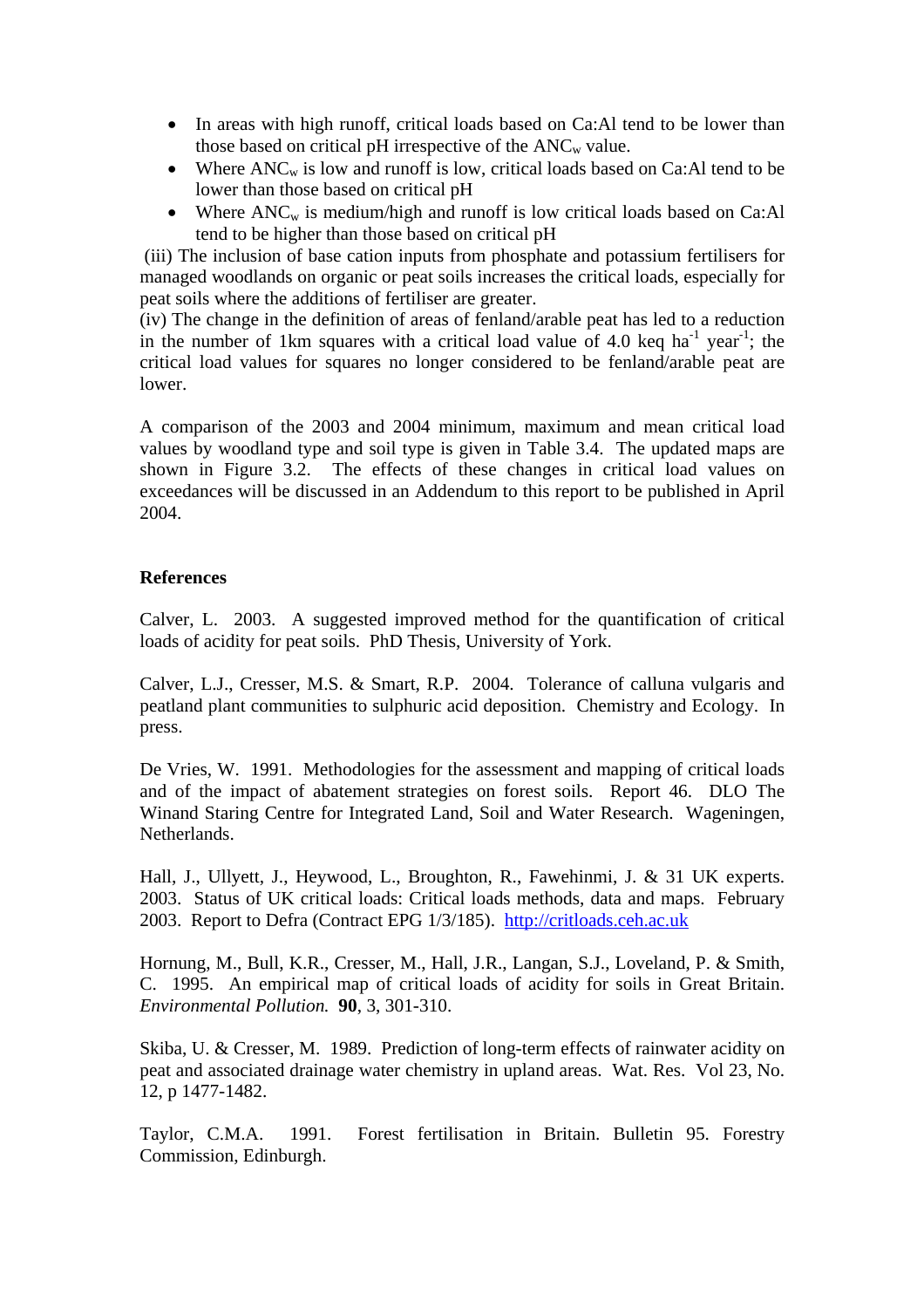UBA. 1996. Manual on methodologies and criteria for mapping critical levels/loads and geographical areas where they are exceeded. UNECE Convention on Long-Range Transboundary Air Pollution. Federal Environmental Agency (Umweltbundesamt) Berlin.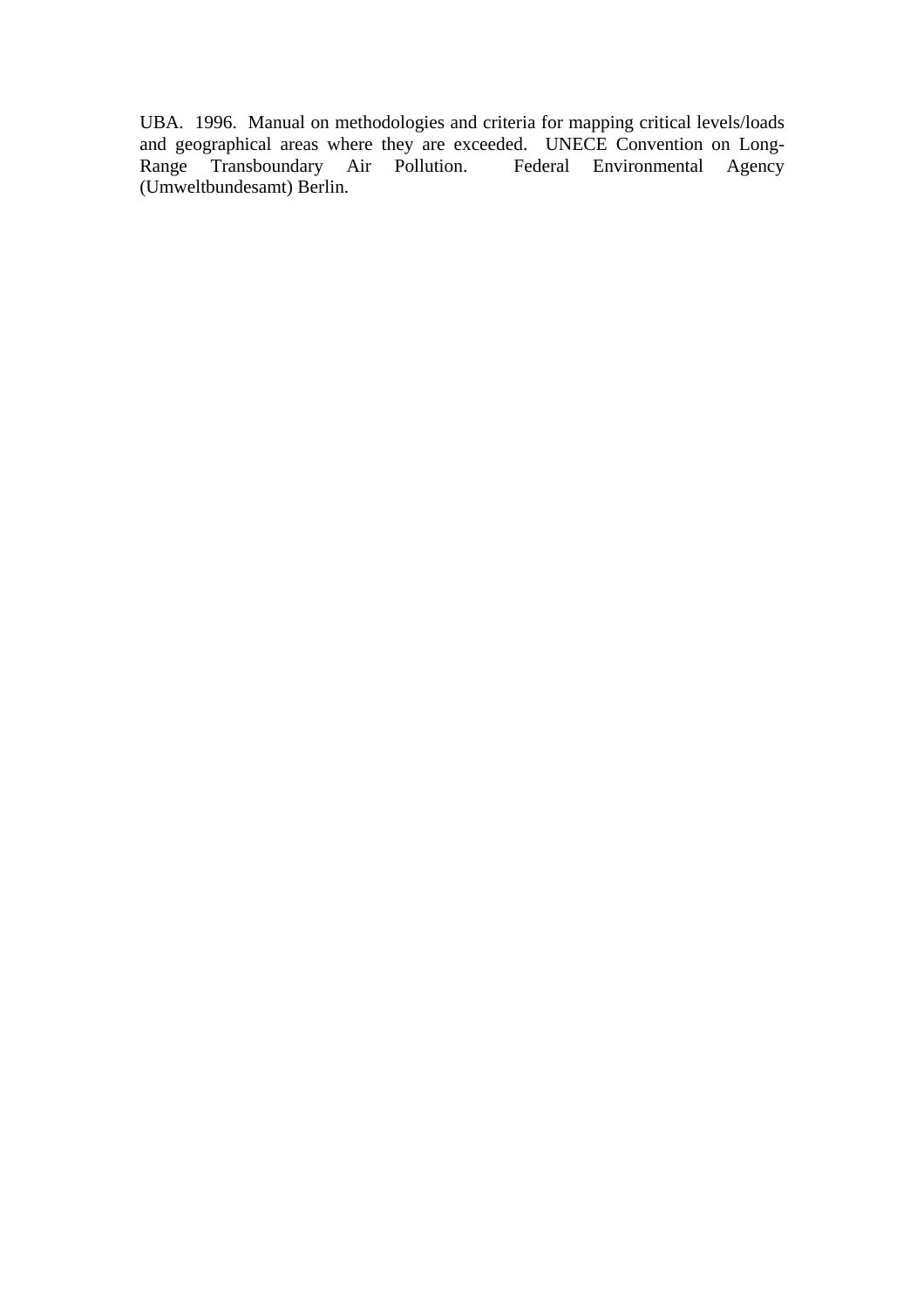| Soil type      | <b>Habitat type</b>                                         |                                                                 |                                                                                    |                                                     |
|----------------|-------------------------------------------------------------|-----------------------------------------------------------------|------------------------------------------------------------------------------------|-----------------------------------------------------|
|                | Woodland                                                    |                                                                 |                                                                                    | Non-woodland                                        |
|                | <b>Managed conifer</b>                                      | <b>Managed broadleaf</b>                                        | <b>Unmanaged</b>                                                                   |                                                     |
| <b>Mineral</b> | SMB equation                                                | SMB equation                                                    | SMB equation                                                                       | Empirical acidity critical                          |
|                | $Ca:Al = 1$                                                 | $Ca:Al = 1$                                                     | $Ca:Al = 1$                                                                        | loads for soils (critical loads                     |
|                | Kgibb = $950 \text{ m}^6 \text{ eq}^{-2}$                   | Kgibb = $950 \text{ m}^6 \text{ eq}^{-2}$                       | Kgibb = $950 \text{ m}^6 \text{ eq}^{-2}$                                          | assigned according to                               |
|                | Ca uptake = $0.16$ keq ha <sup>-1</sup> year <sup>-1</sup>  | Ca uptake:                                                      | Ca uptake $=$ zero (assumes no                                                     | mineralogy & weathering                             |
|                |                                                             | Ca-poor soils = $0.195$ keq ha <sup>-1</sup> year <sup>-1</sup> | harvest/removal of trees)                                                          | rate of dominant soil in 1km                        |
|                |                                                             | Ca-rich soils = $0.29$ keq ha <sup>-1</sup> year <sup>-1</sup>  |                                                                                    | grid square)                                        |
|                | Total Ca deposition for 2000                                | Total Ca deposition for 2000                                    | Total Ca deposition for 2000                                                       |                                                     |
| Organo-        | SMB equation                                                | SMB equation                                                    | SMB equation                                                                       | Empirical acidity critical                          |
| mineral        | Critical soil solution pH 4.0                               | Critical soil solution pH 4.0                                   | Critical soil solution pH 4.0                                                      | loads for soils (critical loads)                    |
|                | $(CLA = ANCw + (Alle(crit) + Hle(crit)))$                   | $(CLA = ANCw + (Alle(crit) + Hle(crit)))$                       | $CLA = ANC_w + (Al_{le(crit)} +$                                                   | assigned according to                               |
|                | Kgibb = $9.5 \text{ m}^6 \text{ eq}^{-2}$                   | Kgibb = $9.5 \text{ m}^6 \text{ eq}^{-2}$                       | $H_{le(crit)}$ )                                                                   | mineralogy & weathering                             |
|                | Total Ca deposition for 2000                                | Total Ca deposition for 2000                                    | Kgibb = $9.5 \text{ m}^6 \text{ eq}^{-2}$                                          | rate of dominant soil in 1km                        |
|                |                                                             |                                                                 | Total Ca deposition for 2000                                                       | grid square)                                        |
| Peat           | Effective rain pH 4.4                                       | Effective rain pH 4.4                                           | Effective rain pH 4.4                                                              | Effective rain pH 4.4                               |
|                | ie, $CLA = H_{le(crit)}$                                    | ie, $CLA = Hle(crit)$                                           | ie, $CLA = H_{le(crit)}$                                                           | ie, $CLA = H_{le(crit)}$                            |
|                | ANC <sub>w</sub> & Al <sub>le(crit)</sub> set to zero       | ANC <sub>w</sub> & Al <sub>le(crit)</sub> set to zero           | $\text{ANC}_{\text{w}} \& \text{ Al}_{\text{le}(\text{crit})} \text{ set to zero}$ | $ANC_w \& Al_{le(crit)}$ set to zero                |
|                | $CLA = 4.0$ keq ha <sup>-1</sup> year <sup>-1</sup> for any | $CLA = 4.0$ keq ha <sup>-1</sup> year <sup>-1</sup> for any     | $CLA = 4.0$ keq ha <sup>-1</sup> year <sup>-1</sup> for any                        | $CLA = 4.0$ keq ha <sup>-1</sup> year <sup>-1</sup> |
|                | squares containing any area of                              | squares containing any area of arable                           | squares containing any area of                                                     | for any squares containing                          |
|                | arable land                                                 | land                                                            | arable land                                                                        | any area of arable land                             |

Table 3.1. Critical load methods and parameters applied to different soil types for CCE data submission February 2003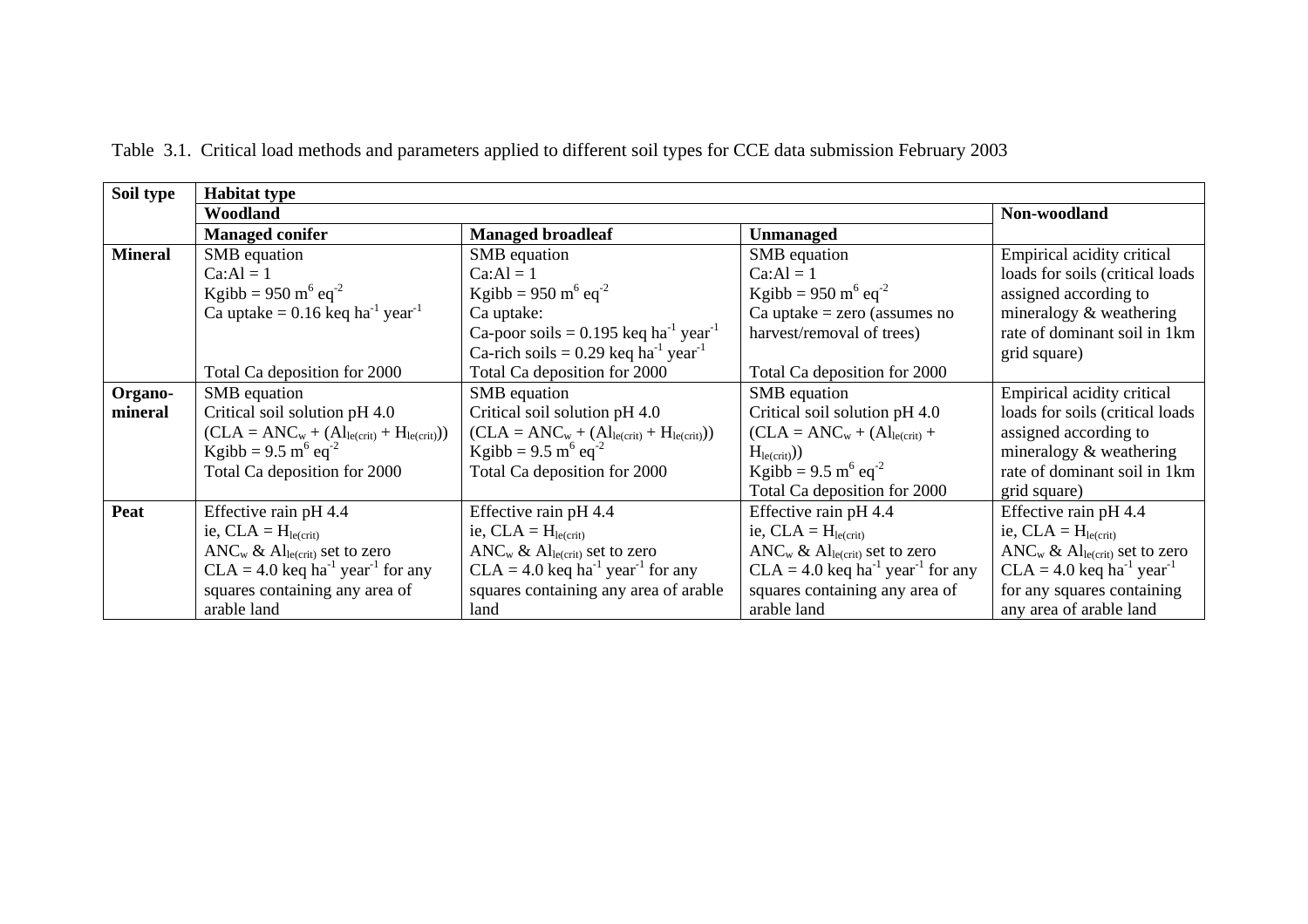Table 3.2 Critical load methods and parameters applied to different soil types for CCE data submission March 2004. Text in red denotes change from February 2003 submission.

| Soil type      | Habitat                                                         |                                                                 |                                                         |                                                       |
|----------------|-----------------------------------------------------------------|-----------------------------------------------------------------|---------------------------------------------------------|-------------------------------------------------------|
|                | Woodland                                                        |                                                                 |                                                         | Non-woodland                                          |
|                | <b>Managed conifer</b>                                          | <b>Managed broadleaf</b>                                        | <b>Unmanaged</b>                                        |                                                       |
| <b>Mineral</b> | SMB equation                                                    | SMB equation                                                    | SMB equation                                            | Empirical acidity critical                            |
|                | $Ca:Al = 1$                                                     | $Ca:Al = 1$                                                     | $Ca:AI = 1$                                             | loads for soils (critical loads                       |
|                | Kgibb = 950 m <sup>6</sup> eq <sup>-2</sup>                     | Kgibb = $950 \text{ m}^6 \text{ eq}^{-2}$                       | Kgibb = $950 \text{ m}^6 \text{ eq}^{-2}$               | assigned according to                                 |
|                | Ca uptake = $0.16$ keq ha <sup>-1</sup> year <sup>-1</sup>      | Ca uptake:                                                      | $Ca$ uptake = zero (assumes no                          | mineralogy & weathering                               |
|                |                                                                 | Ca-poor soils = $0.195$ keq ha <sup>-1</sup> year <sup>-1</sup> | harvest/removal of trees)                               | rate of dominant soil in 1km                          |
|                |                                                                 | Ca-rich soils = $0.29$ keq ha <sup>-1</sup> year <sup>-1</sup>  |                                                         | grid square)                                          |
|                | Total Ca deposition for 1998-2000                               | Total Ca deposition for 1998-2000                               | Total Ca deposition for 1998-2000                       |                                                       |
| Organo-        | SMB equation                                                    | SMB equation                                                    | SMB equation                                            | Empirical acidity critical                            |
| mineral        | $Ca:Al = 1$                                                     | $Ca:AI = 1$                                                     | $Ca:Al = 1$                                             | loads for soils (critical loads                       |
|                | Kgibb = $100 \text{ m}^6 \text{ eq}^{-2}$                       | Kgibb = $100 \text{ m}^6 \text{ eq}^{-2}$                       | Kgibb = $100 \text{ m}^6 \text{ eq}^{-2}$               | assigned according to                                 |
|                | Ca uptake = $0.16$ keq ha <sup>-1</sup> year <sup>-1</sup>      | Ca uptake = $0.195$ keq ha <sup>-1</sup> year <sup>-1</sup>     | $Ca$ uptake = zero (no                                  | mineralogy & weathering                               |
|                |                                                                 | (assuming all organo-mineral soils Ca-                          | harvest/removal of trees)                               | rate of dominant soil in 1km                          |
|                |                                                                 | poor)                                                           |                                                         | grid square)                                          |
|                | Total Ca deposition for 1998-2000                               | Total Ca deposition for 1998-2000                               | Total Ca deposition for 1998-2000                       |                                                       |
|                | Include rock phosphate = $0.177$ keq ha <sup>-1</sup>           | Include rock phosphate $= 0.08$ keq ha <sup>-1</sup>            |                                                         |                                                       |
|                | $year-1$                                                        | $year-1$                                                        |                                                         |                                                       |
| Peat           | SMB equation                                                    | SMB equation                                                    | SMB equation                                            | SMB equation                                          |
|                | Critical soil solution pH 4.4                                   | Critical soil solution pH 4.4                                   | Critical soil solution pH 4.4                           | Critical soil solution pH 4.4                         |
|                | ie, $CLA = H_{le(crit)}$                                        | ie, $CLA = Hle(crit)$                                           | ie, $CLA = Hle(crit)$                                   | ie, $CLA = H_{le(crit)}$                              |
|                | ANC <sub>w</sub> & Al <sub>le(crit)</sub> set to zero           | ANC <sub>w</sub> & Al <sub>le(crit)</sub> set to zero           | ANC <sub>w</sub> & Al <sub>le(crit)</sub> set to zero   | ANC <sub>w</sub> & Al <sub>le(crit)</sub> set to zero |
|                | Include rock phosphate = $0.417$ keq ha <sup>-1</sup>           | Include rock phosphate = $0.417$ keq ha <sup>-1</sup>           |                                                         |                                                       |
|                | $year^{-1}$                                                     | $year-1$                                                        |                                                         |                                                       |
|                | $CLA = 4.0$ keq ha <sup>-1</sup> year <sup>-1</sup> for squares | $CLA = 4.0$ keq ha <sup>-1</sup> year <sup>-1</sup> for squares | $CLA = 4.0$ keq ha <sup>-1</sup> year <sup>-1</sup> for | $CLA = 4.0$ keq ha <sup>-1</sup> year <sup>-1</sup>   |
|                | dominated by peat soil and by arable land                       | dominated by peat soil and by arable land                       | squares dominated by peat soil and                      | for squares dominated by                              |
|                |                                                                 |                                                                 | by arable land                                          | peat soil and by arable land                          |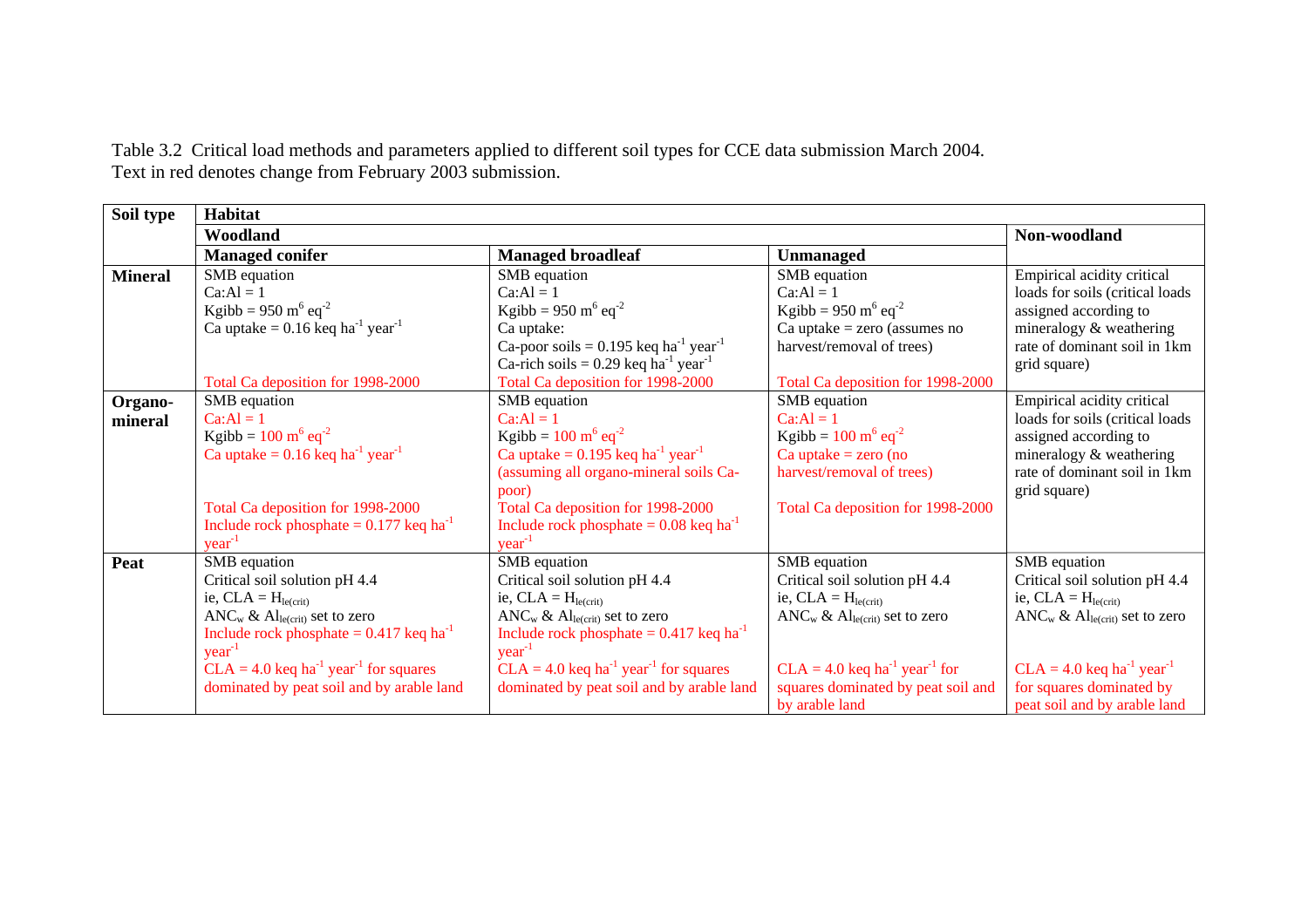Table 3.3. Summary of changes in critical load values for UK woodland habitats: February 2003 data submission and March 2004 data submission.

| <b>Woodland habitat</b> | Soil type      | Number and percentage of 1km squares where critical load values for 2003 and 2004 are: |                                        |                    |  |  |
|-------------------------|----------------|----------------------------------------------------------------------------------------|----------------------------------------|--------------------|--|--|
|                         |                | the same                                                                               | 2004 > 2003                            | 2004 < 2003        |  |  |
| Managed coniferous      | Mineral        | 13173 (41.8%)                                                                          | 3989 (12.5%)                           | 14407 (45.7%)      |  |  |
|                         | Organo-mineral | U                                                                                      | 3478 (33.5%)                           | 6913 (66.5%)       |  |  |
|                         | Peat           | 27<br>$(0.9\%)$                                                                        | 2147 (72.1%)                           | 803<br>$(27.0\%)$  |  |  |
| Managed broadleaved     | Mineral        | 38842 (50.4%)                                                                          | 9479 (12.3%)                           | 28709 (37.3%)      |  |  |
|                         | Organo-mineral |                                                                                        | 1424 (21.3%)                           | 5263 (78.7%)       |  |  |
|                         | Peat           |                                                                                        | Habitat no longer mapped on peat soils |                    |  |  |
| Unmanaged               | Mineral        | 15691 (44.1%)                                                                          | 4511 (12.7%)                           | 15365 (43.2%)      |  |  |
|                         | Organo-mineral |                                                                                        | 2525 (58.5%)                           | $(41.5\%)$<br>1792 |  |  |
|                         | Peat           | 276<br>$(53.6\%)$                                                                      | $\theta$                               | 239<br>$(46.4\%)$  |  |  |

Refer to the text in Section 3.3 for the reasons for the changes observed in the critical loads values.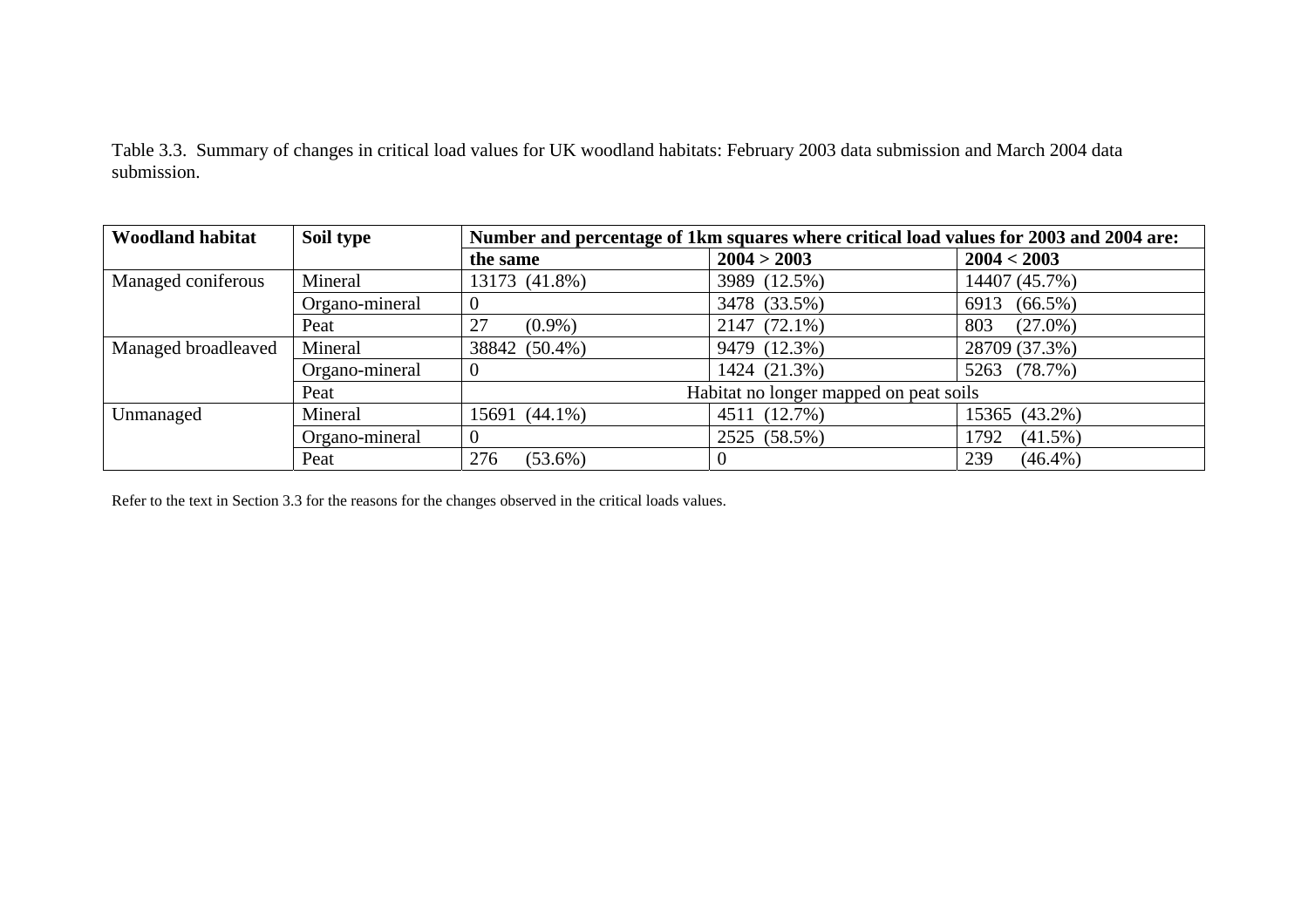| <b>Woodland habitat</b> | $year-1$ :<br>Soil type<br>Critical load values (keq ha <sup>-1</sup> |         |            |         |            |      |            |
|-------------------------|-----------------------------------------------------------------------|---------|------------|---------|------------|------|------------|
|                         |                                                                       | 2003    | 2004       | 2003    | 2004       | 2003 | 2004       |
|                         |                                                                       | minimum | minimum    | maximum | maximum    | mean | mean       |
| Managed coniferous      | Mineral                                                               | 0.10    | 0.10       | 11.58   | 11.56      | 2.20 | 2.19       |
|                         | Organo-mineral                                                        | 0.27    | 0.28       | 6.50    | 13.44      | 1.66 | 1.58       |
|                         | Peat                                                                  | 0.10    | 0.46       | 4.00    | 4.00       | 1.43 | 0.85       |
|                         | All soils                                                             | 0.10    | 0.10       | 11.58   | 13.44      | 2.03 | 1.94       |
| Managed broadleaved     | Mineral                                                               | 0.10    | 0.10       | 11.71   | 11.68      | 2.91 | 2.91       |
|                         | Organo-mineral                                                        | 0.23    | 0.18       | 6.26    | 13.05      | 1.63 | 1.36       |
|                         | Peat                                                                  | 0.06    | Not mapped | 4.00    | Not mapped | 2.38 | Not mapped |
|                         | All soils                                                             | 0.06    | 0.10       | 11.71   | 13.05      | 2.81 | 2.78       |
| Unmanaged               | Mineral                                                               | 0.42    | 0.42       | 12.14   | 12.11      | 3.20 | 3.19       |
|                         | Organo-mineral                                                        | 0.28    | 0.56       | 5.81    | 12.68      | 1.82 | 1.94       |
|                         | Peat                                                                  | 0.15    | 0.07       | 4.00    | 4.00       | 2.07 | 0.33       |
|                         | All soils                                                             | 0.15    | 0.07       | 12.14   | 12.68      | 3.04 | 3.02       |

Table 3.4. Minimum, maximum and mean critical load values by woodland and soil type: comparing 2003 and 2004 values.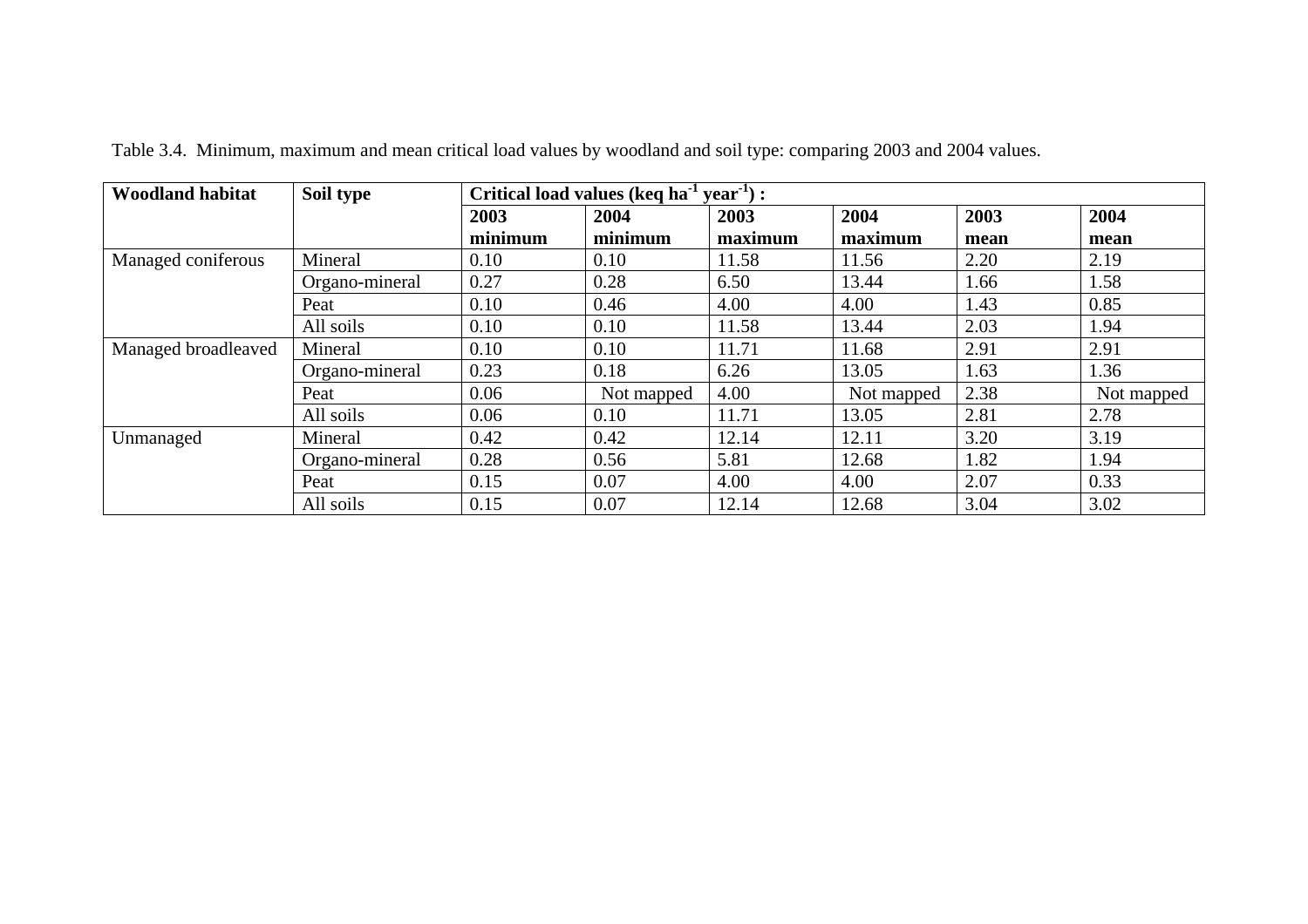### **4. ACIDITY CRITICAL LOADS FUNCTION FOR TERRESTRIAL HABITATS**

### **4.1 Introduction**

Deposition of both sulphur and nitrogen compounds can contribute to exceedance of the acidity critical load. The Critical Load Function (CLF), developed under the UNECE CLRTAP (Posch et al, 1999; Posch & Hettelingh, 1997; Posch et al, 1995; Hettelingh et al, 1995) defines combinations of sulphur and nitrogen deposition that will not cause harmful effects. The CLF is a three-node line graph representing the acidity critical load (Figure 4.1). The intercepts of the CLF on the sulphur and nitrogen axes define the "maximum" critical loads of sulphur and nitrogen. The maximum critical load of sulphur  $(CL_{max}S)$  is the critical load of acidity expressed in terms of sulphur only, ie, when nitrogen deposition is zero. Similarly, the maximum critical load of nitrogen  $(CL_{max}N)$  is the critical load of acidity in terms of nitrogen only (when sulphur deposition is zero). The long-term nitrogen removal processes in the soil (eg, nitrogen uptake and immobilisation) define a "minimum" critical load of nitrogen (CLminN).

Combinations of deposition above the CLF would exceed the critical load, while all areas on or below the CLF line represent an "envelope of protection" where critical loads are not exceeded.

### **4.2** The maximum critical load of sulphur  $(CL_{max}S)$

 $CL<sub>max</sub>S$  is based on the acidity critical load values (Chapter 3) but also takes into account the base cation deposition to the soil system and base cation removal from the system:

 $CL_{max}S = CL(A) + BC_{den} - BC_{u}$ 

Where  $CL(A) = \text{acidity critical load (empirical or SMB)}$ 

 $BC<sub>den</sub>$  = non-marine base cation less non-marine chloride deposition

 $BC<sub>u</sub>$  = base cation removal and uptake by vegetation

The values for  $CL_{max}S$  have been updated as follows:

- For the terrestrial habitats revisions have been made to the areas identified as fenland peats (Section 3.2.1) and hence the 1km grid squares with the acidity critical load set to 4.0 keq ha $^{-1}$  year<sup>-1</sup>.
- For the woodland habitats modifications have been made to the SMB equations used to calculate acidity critical loads (Section 3.3).
- The BC<sub>dep</sub> term has been updated using 1998-2000 mean deposition values for moorland and for woodland.

The updated maps of  $CL_{max}S$  for the woodland habitats are shown in Figure 4.2.

### **4.3** The minimum critical load of nitrogen (CL<sub>min</sub>N)

 $CL_{min}N$  is calculated as:

 $CL_{min}N = N_u + N_i + N_{de}$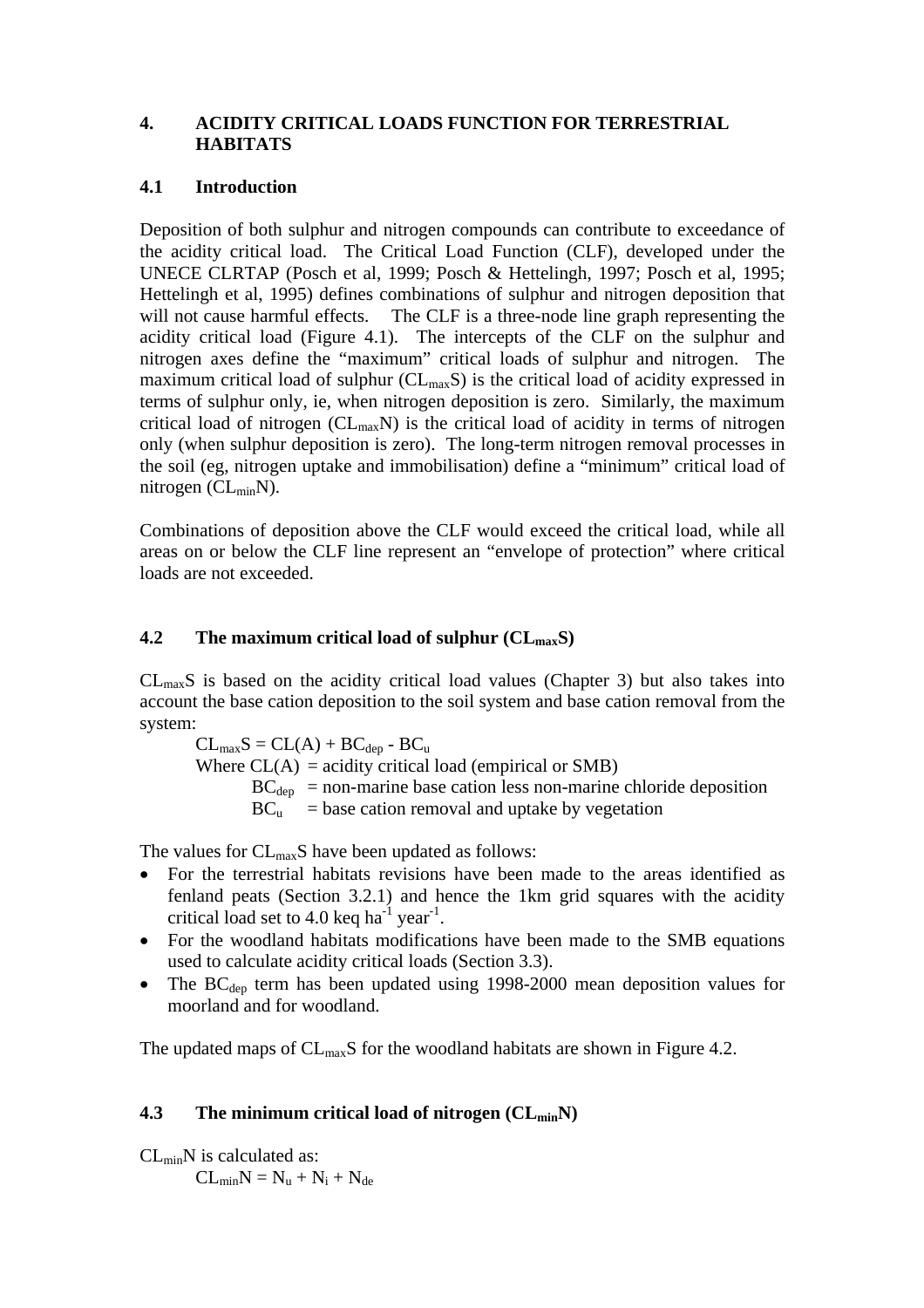| Where $N_{\rm u}$ | $=$ nitrogen removal and uptake by vegetation |
|-------------------|-----------------------------------------------|
|                   | $N_i$ = nitrogen immobilisation               |
|                   | $N_{de}$ = denitrification                    |

No changes have been made to the inputs or calculation of  $CL_{min}N$  for this data submission.

#### **4.4** The maximum critical load of nitrogen (CL<sub>max</sub>N)

 $CL_{max}N$  is calculated as:

 $CL_{max}N = CL_{min}N + CL_{max}S$ 

Changes have been made to the values of  $CL_{max}N$  as a consequence of the changes to  $CL<sub>max</sub>S$  described above (Section 4.2). The updated woodland habitat maps of  $CL_{max}N$  are shown in Figure 4.3.

### **References**

Hettelingh, J.-P., Posch, M., de Smet, P.A.M. & Downing, R.J. 1995. The use of critical loads in emission reduction agreements in Europe. Water, Air and Soil Pollution, 85, 2381-2388.

Posch, M. & Hettelingh, J.-P. 1997. Remarks on critical load calculations. In: Posch, M., de Smet, P.A.M., Hettelingh, J.-P. & Downing, R.J. (Eds.), Calculation and Mapping of Critical Thresholds in Europe: Status Report 1997. Coordination Centre for Effects, National Institute of Public Health and the Environment (RIVM), Bilthoven, The Netherlands. pp 25-28. (http://arch.rivm.nl/cce)

Posch, M., de Smet, P.A.M. & Hettelingh, J.-P. 1999. Critical loads and their exceedances in Europe: an overview. In: Posch, M., de Smet, P.A.M., Hettelingh, J.- P. & Downing, R.J. (Eds.), Calculation and Mapping of Critical Thresholds in Europe: Status Report 1999. Coordination Centre for Effects, National Institute of Public Health and the Environment (RIVM), Bilthoven, The Netherlands. pp 3-11. (http://arch.rivm.nl/cce)

Posch, M., de Vries, W. & Hettelingh, J.-P. 1995. Critical loads of sulphur and nitrogen. In: Posch, M., de Smet, P.A.M., Hettelingh, J.-P. & Downing, R.J. (Eds.), Calculation and Mapping of Critical Thresholds in Europe: Status Report 1995. Coordination Centre for Effects, National Institute of Public Health and the Environment (RIVM), Bilthoven, The Netherlands. pp 31-41. (http://arch.rivm.nl/cce)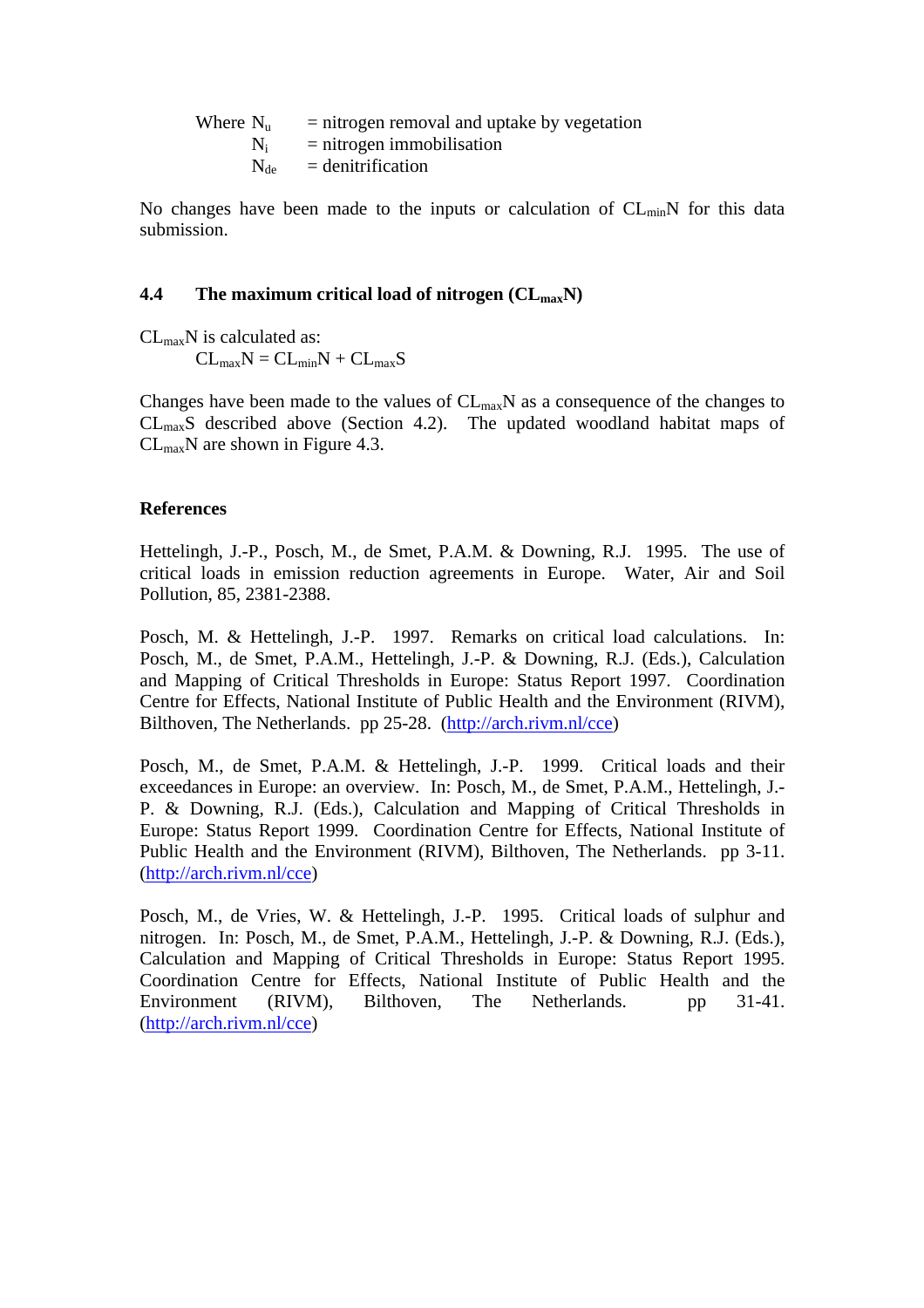## **5. CRITICAL LOADS OF ACIDITY FOR FRESHWATERS**

### **5.1 Introduction**

In the 2004 update there have been two main changes to the UK critical loads of acidity for freshwaters. First, the number of freshwater sites in acidified regions for which critical loads are calculated has been increased using new survey information. Second, the value of the critical chemical threshold acid neutralising capacity (ANC) has been changed from zero to  $20\mu$ eql<sup>-1</sup> for all sites, except for naturally acidic sites where a value of ANC  $0 \text{ueal}^{-1}$  has been retained.

The exceedances based on the updated critical loads will be summarised in an Addendum to this report to be published in April 2004.

## **5.2 Updates to mapping dataset**

The 2004 CCE call for data to update national acidity critical loads datasets differs from previous calls for data in that there is a move towards rationalising static (critical load) and dynamic modelling sites included in the submission. Dynamic modelling is described in Chapter 7. For consistency between static and dynamic model data submissions to the CCE mapping programme, sites for which dynamic modelling outputs are submitted must also be included in the critical loads dataset calculated using the First-order Acidity Balance (FAB) model. For this reason the UK critical loads mapping dataset has been updated to incorporate data from other studies and MAGIC model applications. In many cases, multiple samples or time series exist for mapping sites at which critical loads have previously been based on a single sample taken for the original mapping programme. In many other cases, new sites have been added to the mapping dataset for which data were previously unavailable.

The additional datasets contributing to the 2004 freshwaters critical loads submission for the UK are listed in Table 5.1.

Since many of the datasets overlap in terms of sites sampled, consistent criteria had to be employed in the selection of the chemistry data used for the calculation of critical loads. The most recent, best estimate of annual mean chemistry data were selected where multiple datasets for a site were available. The quality of the chemistry data took precedence over the sampling date, e.g. annual mean chemistry based on monthly samples for 1995 would be used in preference to one-off water samples from 1998.

### **5.3 Seasalts screening**

The presence of exceeded sites in north-west Scotland in 2010 using an ANC<sub>crit</sub> value of 20  $\mu$ eql<sup>-1</sup> drew attention to the problem of seasalt induced acidity in certain sites that was not distinguishable in the critical load models from anthropogenic acidity. Hence to maintain the rigour of data screening and quality assurance, a screening criterion bases on seasalt impacts was applied. All sites where the sum of non-marine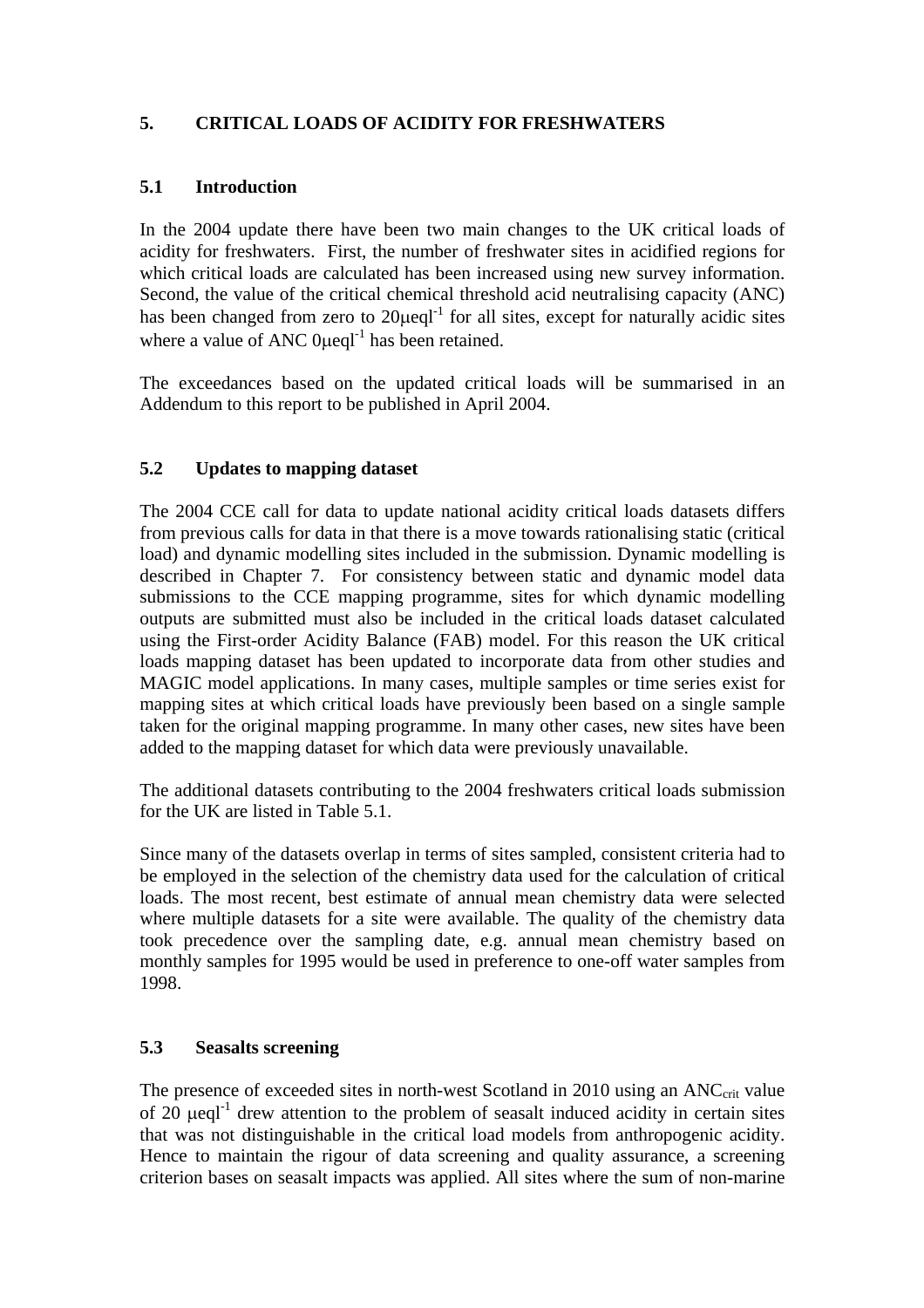(seasalt-corrected) base cations was  $\langle$  -20  $\mu$ eql<sup>-1</sup> were removed from the mapping dataset because of the lack of confidence in calculated critical loads. It should be noted that these sites are often genuinely acid and are removed only because of the model's inability to distinguish between sources of acidification (anthropogenic deposition versus natural seasalt inputs). It cannot be said with confidence that these sites are *not* impacted by anthropogenic acid deposition.

The screening criterion led to the removal of 75 sites from the Great Britain mapping dataset, mainly in northern and north-west Scotland. No sites were screened out from the Northern Ireland dataset on this basis. The resultant mapping dataset includes 1595 sites in Great Britain and 127 sites in Northern Ireland.

#### **5.4 Nested catchments**

The amalgamation of various datasets in certain regions led to the occurrence of a number nested catchments in the mapping dataset. 118 "father" catchments were found to have one or more sub-catchments ("sons") in the mapping dataset for which ecosystem area would be double-accounted if reported separately. It was decided that only the exclusive area for the larger "father" catchments should be reported for calculation of ecosystem area exceeded (accumulated exceedance, AE). Hence the exclusive area was calculated as the difference between the total area of the father catchment and the area of the separately submitted ("son") sub-catchment. Where more than one sub-catchment occurred, the sum of sub-catchment areas was subtracted from that of the father catchment.

### **5.5** Stakeholder review of ANC<sub>crit</sub>

As suggested in the 2003 submission report (Hall *et al.*, 2003), a stakeholder workshop was held prior to the 2004 data submission to discuss and agree the most appropriate value(s) of  $ANC<sub>crit</sub>$  to be applied in the calculation of acidity critical loads for UK freshwaters. The workshop was hosted by Defra at Ashdown House, London on  $27<sup>th</sup>$  February 2004. A summary report of the workshop is given in Appendix 2; the report outlines the options discussed and the supporting scientific evidence. The workshop concluded that an ANC<sub>crit</sub> value of  $20\mu$ eql<sup>-1</sup> should be applied to all sites, except those where site-specific data suggest that the pre-industrial value was lower, in which case  $\text{ANC}_{\text{crit}}$  0 $\mu$ eql<sup>-1</sup> should be used. For the mapping dataset, the criteria for the use of ANC<sub>crit</sub> = 0  $\mu$ eql<sup>-1</sup> include any one of the following:

- 1. palaeolimnological reconstruction of pH in 1850 equates to an ANC value of less than 20  $\mu$ eql<sup>-1</sup> for a site;
- 2. MAGIC model hindcast for a site indicates an ANC in 1850 of  $\langle 20 \mu \text{eql}^{-1} \rangle$ ;
- 3. FAB model critical loads calculated using  $ANC_{\text{crit}} = 20 \text{ }\mu\text{eql}^{-1}$  return a zero value, suggesting that the pre-industrial ANC value was never this low.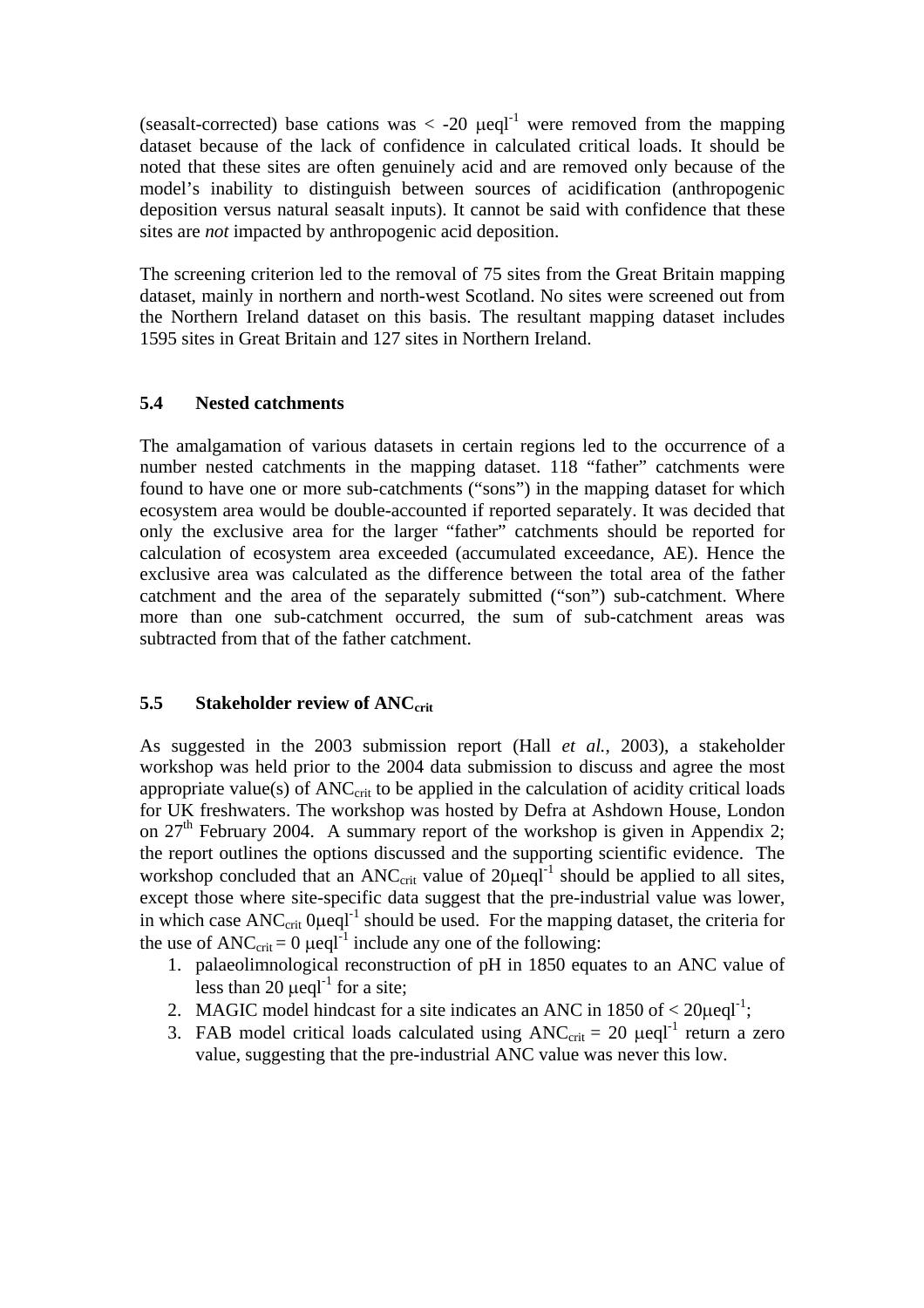### **5.6 Updates to parameters in the First-order Acidity Balance (FAB) model**

#### 5.6.1 Adoption of new version of FAB

For the 2004 critical loads submission, the reformulated FAB model of Henriksen & Posch (2001) was applied. This version of FAB takes account of direct deposition to the lake surface, whereas the previous version (Posch *et al.*, 1997) assumed that all deposited N had first to pass through the terrestrial catchment before reaching surface waters.

The key difference between the two formulations is in the interpretation of  $CL_{min}N$ . In the previous version of FAB, CL<sub>min</sub>N represented the level of deposition at the first point of nitrate leaching into waters, so that below this deposition load, N did not contribute to critical load exceedance. In the new formulation, for lake catchments there is always some flux of N into surface waters via direct deposition. Since in-lake retention is a first-order term and a fixed proportion of inputs to the lake, there must always be a flux of nitrate from the lake outflow that contributes to a decline in ANC. In this case, CL<sub>min</sub>N simply represents the first point of terrestrial nitrate leaching that increases the N load to the lake and increases exceedance when the critical threshold is crossed. Hence there is no longer a category in the Critical Load Function corresponding to "reduce S deposition only" for exceeded sites; exceedance must always be due to a combination of S and N deposition where both are non-zero.

Note that in the published reformulation of Henriksen and Posch (2001), three possible scenarios of N deposition and leaching are envisaged and these are utilized in the published equations for the parameters of the Critical Load Function:

i) no terrestrial N leaching:  $N_{dep} < (N_{imm} + N_{den})$ 

ii) terrestrial N leaching except from forested areas:

 $(N_{imm}+N_{den}) < N_{dep} < (N_{imm}+N_{den}+N_{upt})$ 

iii) terrestrial N leaching from all areas:

 $N_{dep} > (N_{imm}+N_{den}+N_{upt})$ 

The second case may underutilize the potential sink for N in forests by assuming that the only N input to forested areas is via direct deposition. However, if N leaching occurs from moorland areas within a catchment that are upslope of forested areas, there may be further scope for uptake of N beyond that which is directly deposited (i.e. in case ii). Hence the existing formulation provides a "worst-case" nitrate leaching scenario for forested catchments. For the UK application of FAB we have therefore modified the published equations to assume that the terrestrial N sink including forest uptake is averaged over the whole terrestrial catchment. Although this is a "best-case" nitrate leaching scenario for forested catchments, it is more consistent with the approach taken in FAB for modelling soil-based sinks for N, where the whole-catchment value for  $N_{\text{imm}}$  and  $N_{\text{den}}$  is the catchment-weighted mean for all soils.

Under this adaptation of FAB there are only two possible scenarios for N deposition and leaching. The corresponding critical load equations are given below. Note that for stream catchments where direct deposition to the water surface is negligible, the equations remain the same as in the previous formulation of FAB.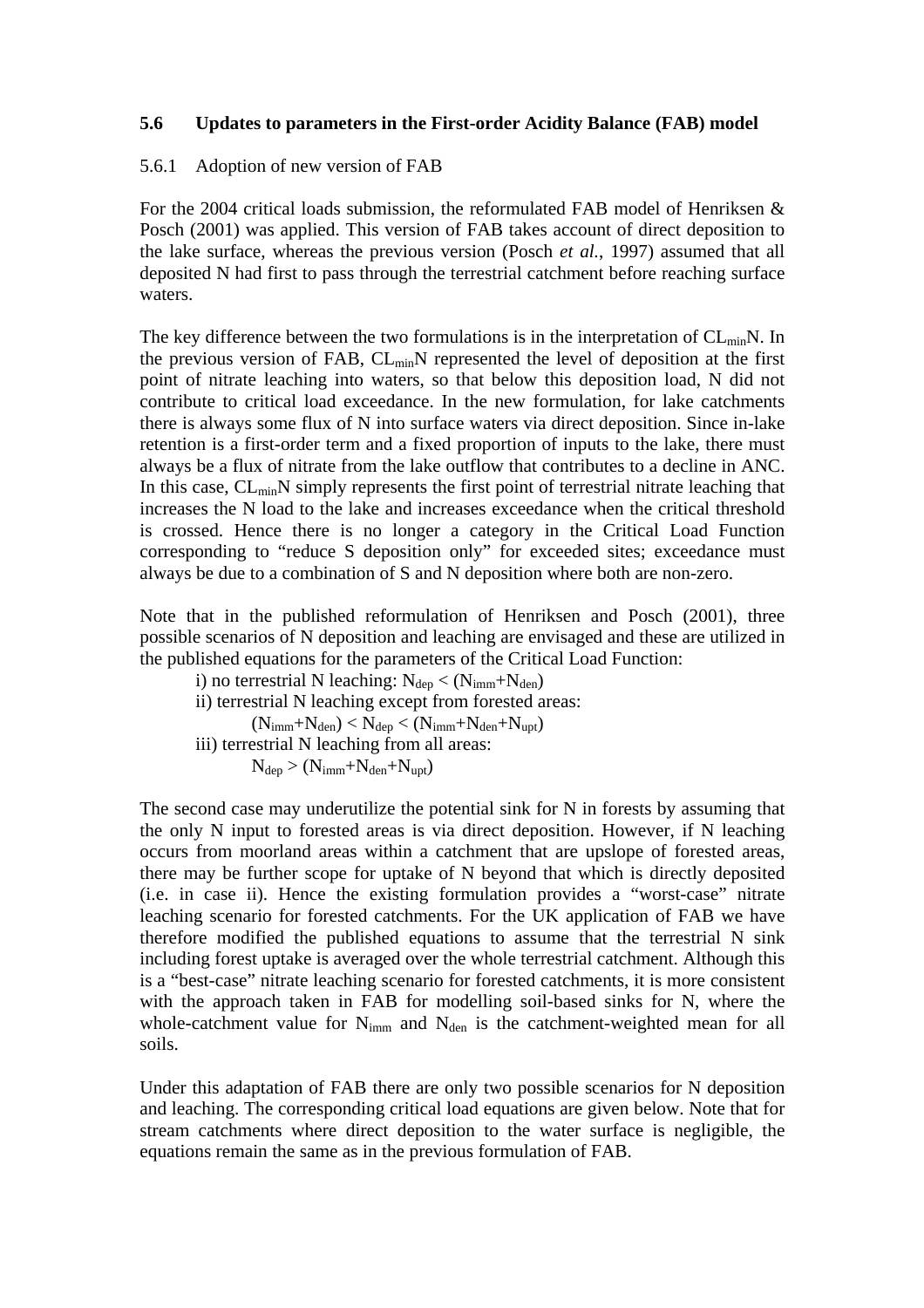The equation for  $CL_{min}N$  remains the same – only the interpretation of it changes:

$$
CL_{min}N = (1-r) (N_{imm} + N_{den}) + fN_{upt}
$$

Case 1:  $N_{den} \leq CL_{min}N$  (no terrestrial nitrate leaching)

 $CL(A) = (1-\rho_S)S_{dep} + r(1-\rho_N)N_{dep}$  $CL_{max}S = L_{crit} / (1-\rho_S)$  $CL_{max}N = L_{crit} / r(1-\rho_N)$ 

Case 2:  $N_{dep} > CL_{min}N$  (terrestrial nitrate leaching occurs)

With terrestrial N leaching the critical loads for S and N become:

$$
CL(A) = (1-\rho_S)S_{dep} + (1-\rho_N)N_{dep} - (1-\rho_N) \{ (1-r) \left(N_{imm} + N_{den}\right) + fN_{upt} \}
$$

 $CL_{max}S = L_{crit} / (1-\rho_S)$ 

 $CL_{max}N = (L_{crit}/(1-\rho N)) + CL_{min}N$ 

The equations used for  $CL_{max}S$  and  $CL_{max}N$  are therefore dependent on deposition load relative to CL<sub>min</sub>N.

The updated maps of  $CL_{max}S$ ,  $CL_{min}N$  and  $CL_{max}N$  are shown in Figure 5.1.

#### 5.6.2 Updated forestry data

Chapter 2 describes the updates made to the national habitat maps for managed coniferous and managed broadleaved woodland. These updated woodland area data resulted in minor changes to the forest cover distributions in some catchments and the new data were used in this 2004 application of FAB.

FAB incorporates the uptake of nitrogen by harvesting and removal of trees. The uptake values applied remain unchanged from February 2003: for managed coniferous woodland a net uptake rate of 0.21 keq ha<sup>-1</sup> yr<sup>-1</sup> (5.88 kgN ha<sup>-1</sup> yr<sup>-1</sup>) was used, while for managed broadleaved woodland the rate was  $0.42$  keq ha<sup>-1</sup> yr<sup>-1</sup> (2.94 kgN ha<sup>-1</sup> yr<sup>-1</sup>)  $\left( \frac{1}{2} \right)$ .

#### **References**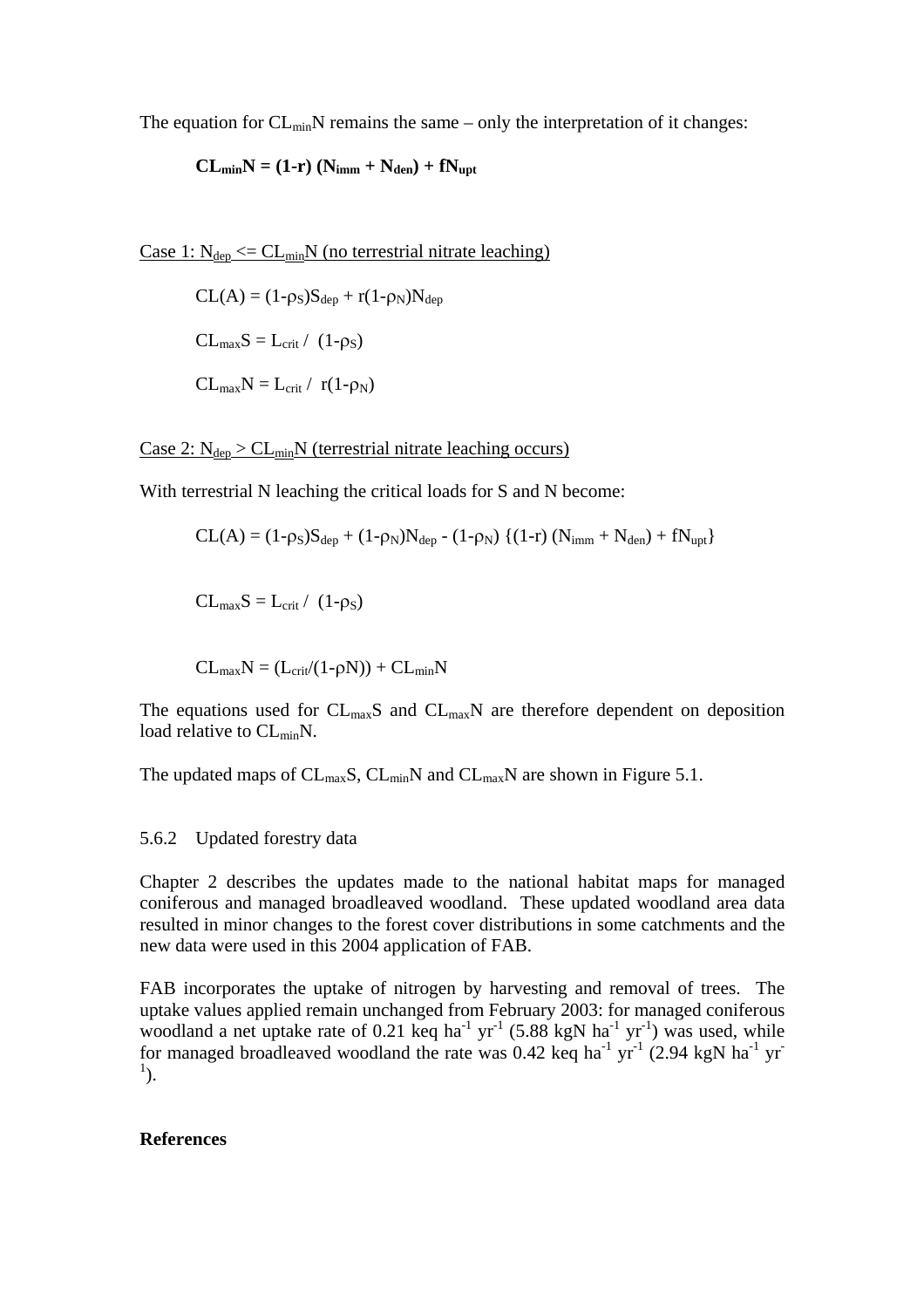Hall, J., Ullyett, J., Heywood, L., Broughton, R., Fawehinmi, J. & 31 UK experts. 2003. Status of UK critical loads: Critical loads methods, data and maps. February 2003. Report to Defra (Contract EPG 1/3/185). http://critloads.ceh.ac.uk

Henriksen, A. and Posch, M. 2001. Steady-state models for calculating critical loads of acidity for surface waters. *Water, Air and Soil Pollution: Focus* **1**, 375-398.

Posch, M., Kämäri, J., Forsius, M., Henriksen, A. & Wilander. A. 1997. Exceedance of critical loads for lakes in Finland, Norway and Sweden: Reduction requirements for acidifying nitrogen and sulfur deposition. Environmental Management 21(2): 291- 304.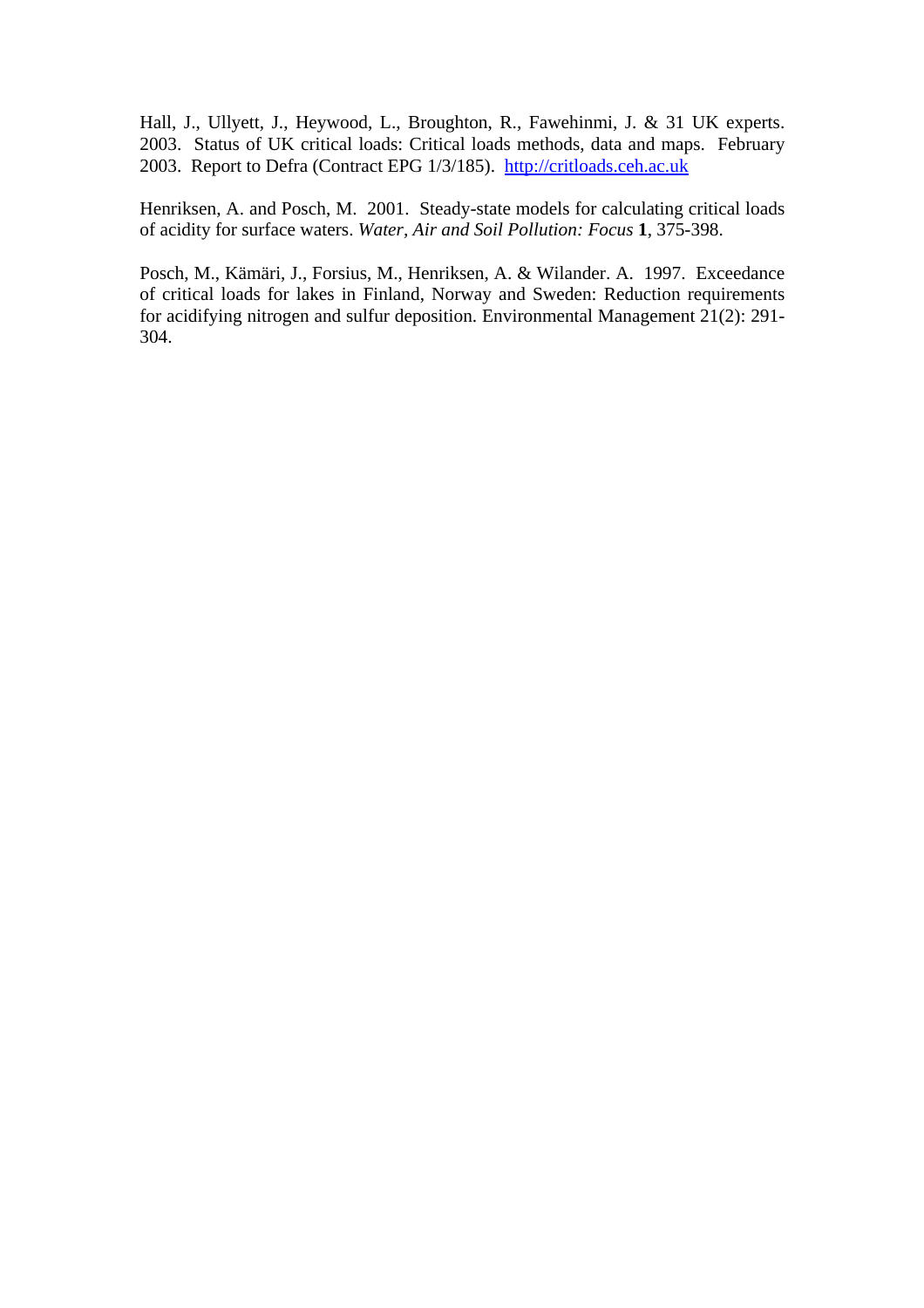| <b>Dataset</b>                |       | No. of Streams | Lakes/     | <b>Chemistry used</b>       | <b>Sampling</b>   | <b>Selection criteria</b>        | <b>Funding</b>             |
|-------------------------------|-------|----------------|------------|-----------------------------|-------------------|----------------------------------|----------------------------|
|                               | sites |                | reservoirs |                             | date(s)           |                                  |                            |
| <b>FAB Mapping GB</b>         | 1044  | 200            | 844        | CLAG one-off                | 1990-94           | 10km/20km grid, FWS              | <b>DEFRA</b>               |
| <b>NI 2000</b>                | 119   | 50             | 69         | DoE NI one-off              | March 2000        | 10km grid: FWS                   | EHS, DoE NI                |
| <b>AWMN GB</b>                | 19    | 8              | 11         | Annual mean                 | 2002              | Spatial / sensitivity gradient   | <b>DEFRA</b>               |
| <b>AWMN NI</b>                | 4     | 3              | 1          | Annual mean                 | 2002              | Spatial / sensitivity gradient   | EHS, DoE NI                |
| <b>Seasalts</b>               | 18    | $\Omega$       | 18         | <b>CLAG Annual mean</b>     | Quarterly 1992-93 | Distance to sea / altitude       | <b>DEFRA</b>               |
| <b>CLAG Nitrogen Network</b>  | 13    | 0              | 13         | CLAG 2 year mean            | Monthly 1996-97   | N deposition / Ca sensitivity    | <b>DEFRA</b>               |
| <b>MK Snowdonia</b>           | 76    | 0              | 76         | Spring sample               | February 1996     | All in key grid squares          | <b>DEFRA</b>               |
| Analogue                      | 27    | 0              | 27         | CLAM one-off                | Spring 2002       | AWMN analogues                   | <b>DEFRA</b>               |
| <b>Trossachs</b>              | 32    | $\Omega$       | 32         | CLAM one-off                | October 2002      | All lochs in region              | <b>DEFRA</b>               |
| <b>Southern England</b>       | 35    | $\Omega$       | 35         | CLAM one-off                | September 2002    | All sensitive sites in 2 regions | <b>DEFRA</b>               |
| <b>Conservation</b>           | 29    | 0              | 29         | CLAM one-off                | Sept/Oct 2002     | Random lakes in SACs             | <b>DEFRA</b>               |
| <b>Pennines</b>               | 64    | 0              | 64         | One-off / quarterly mean    | April 1998 / 2002 | Most reservoirs in region        | DEFRA / CEH / GANE         |
| <b>GANE Snowdonia</b>         | 25    | 0              | 25         | Quarterly mean              | 2002              | Remote, high altitude            | <b>NERC GANE</b>           |
| <b>GANE Mournes (NI)</b>      | 8     | 0              | 8          | Quarterly mean              | 2002              | All in region                    | <b>NERC GANE</b>           |
| Galloway 1998 / GANE          | 61    | 0              | 61         | 3 years 1-off / Quart. mean | 1996/7/8 or 2002  | Most in region                   | SEERAD / NERC GANE         |
| Cairngorms                    | 38    | 0              | 38         | One-off                     | April-June 1999   | Most in region                   | <b>SEERAD</b>              |
| <b>Lake District</b>          | 53    | 0              | 53         | One-off                     | May 2000          | Most in region                   | DEFRA / CEH                |
| <b>WAWS lakes</b>             | 16    | $\Omega$       | 16         | Annual mean                 | Monthly 1995      | Most sensitive areas: FWS        | <b>CCW/EA/Welsh Office</b> |
| <b>WAWS streams</b>           | 102   | 102            | 0          | Annual mean                 | Monthly 1995      | Most sensitive areas: FWS        | <b>CCW/EA/Welsh Office</b> |
| <b>Scottish Random Survey</b> | 135   | 0              | 135        | One-off                     | Winter 1995/96    | Random subsample                 | NIVA/FRS-FL/ECRC           |
| <b>Welsh Random Survey</b>    | 52    | 0              | 52         | CLAM one-off                | Nov/Dec 1995      | Random subsample                 | NIVA/FRS-FL/ECRC           |

Table 5.1. Datasets contributing to 2004 CCE freshwater critical loads data submission

AWMN: UK Acid Waters Monitoring Network CLAG: DoE/DETR Critical Loads Advisory Group CLAM: DEFRA Freshwaters Umbrella (Critical Loads of Acidity and Metals) FWS: Freshwater Sensitivity Map based on soils and geology (Hornung *et al.*, 1995)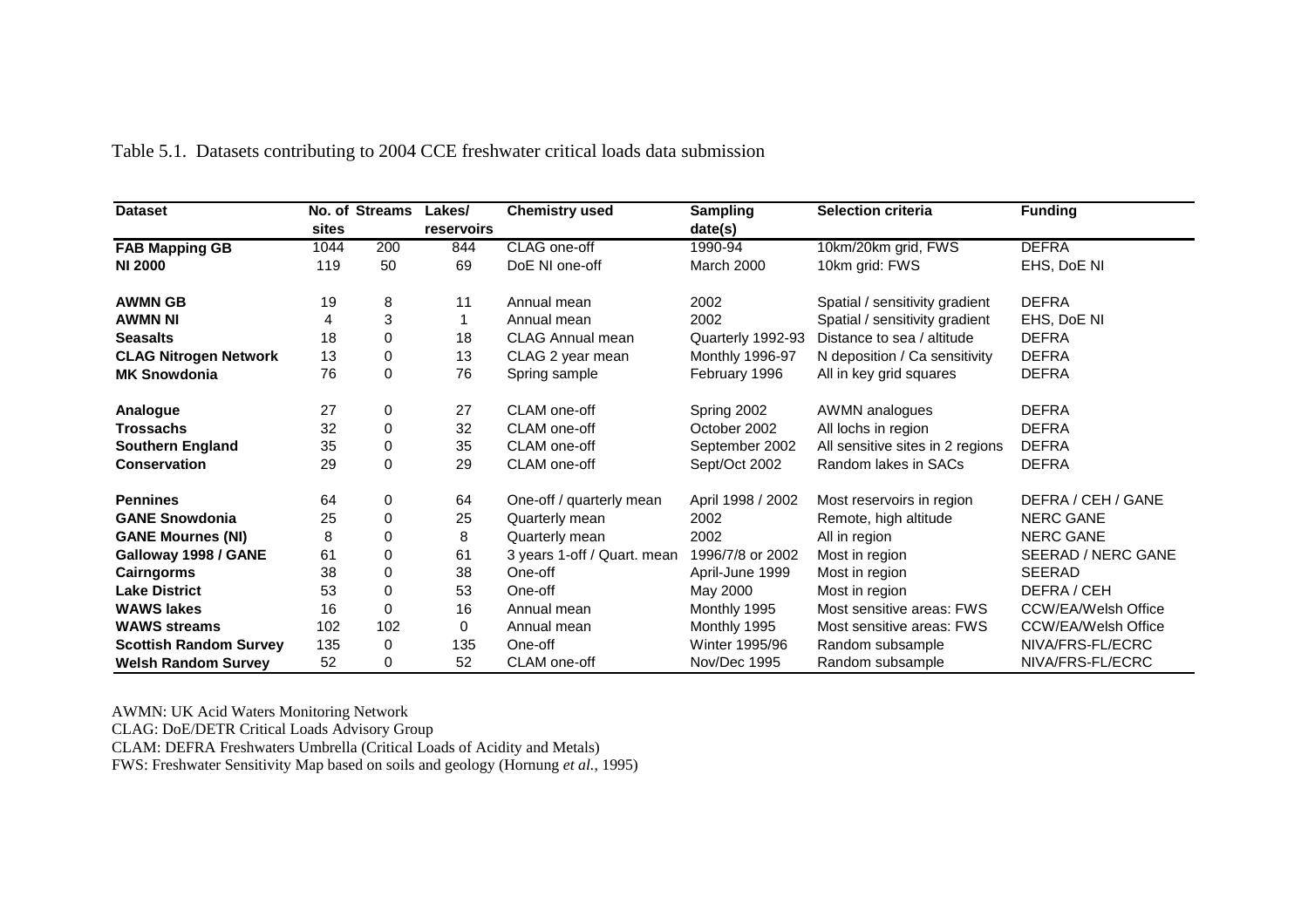# **6. CRITICAL LOADS OF NUTRIENT NITROGEN**

No changes have been made to the methods or calculation of critical loads for nutrient nitrogen for this update.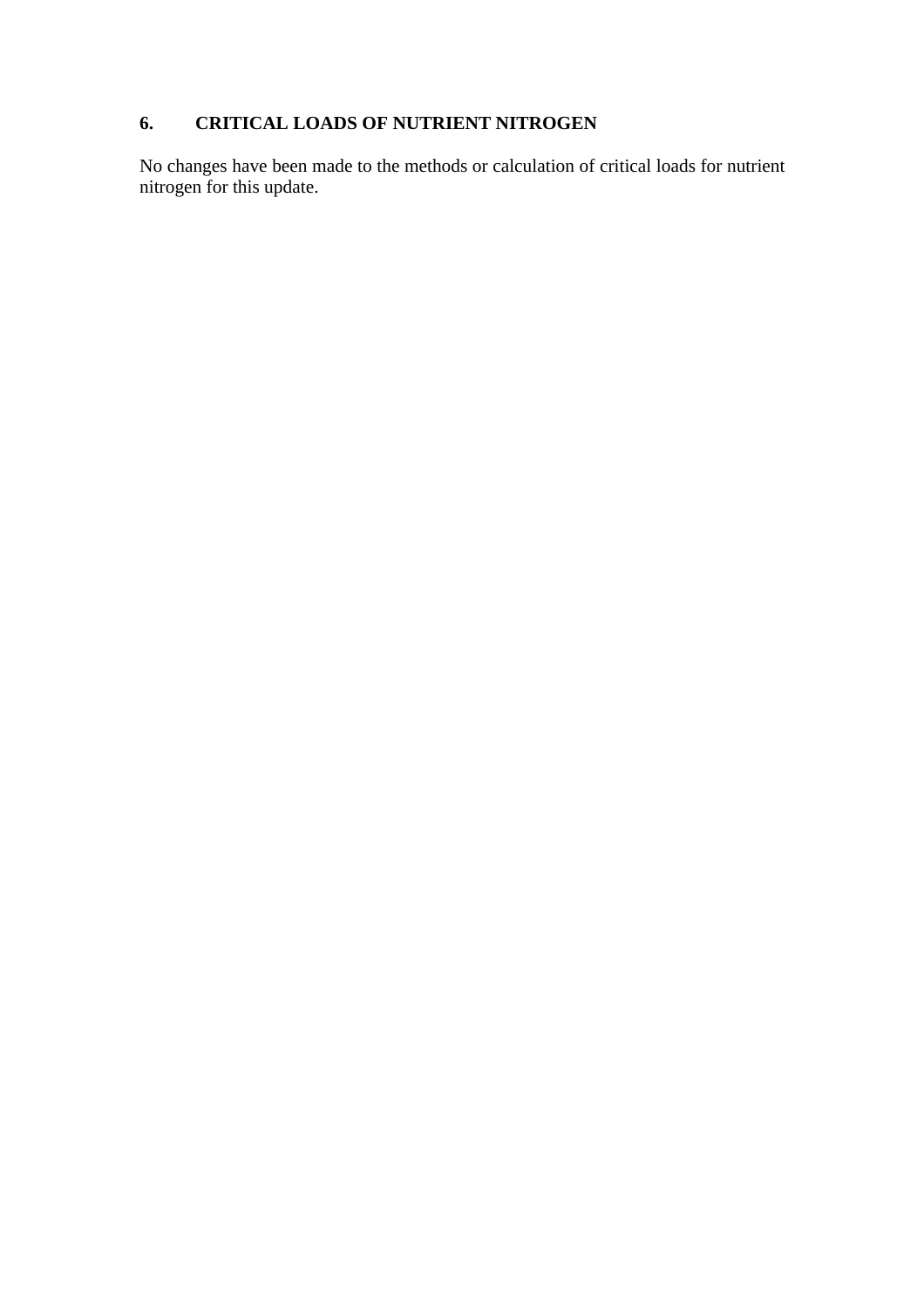### **7. DYNAMIC MODELLING**

#### **7.1 Introduction**

The critical loads described in the earlier chapters are steady-state critical loads derived from static models that assume systems are in steady-state condition, in which the chemical and biological response to a change in deposition is complete. These static models do not tell us when or if the systems have reached steady-state, whereas dynamic models attempt to estimate the time required for a new state to be achieved. Just as the damage to biota was delayed beyond the onset of acid deposition, so the recovery from acidification will also be delayed. In the chain of events from the deposition of strong acids to the damage to key indicator organisms there are two major factors that can give rise to time delays. Biogeochemical processes can delay the chemical response in the catchment soils and consequently surface waters and biological processes can further delay the response of indicator organisms, such as damage to fish.

With critical loads, i.e. in the steady-state situation, only two cases can be distinguished when comparing them to deposition: (1) the deposition is below (or equal to) critical loads, i.e. does not exceed critical loads, and (2) the deposition is greater than critical loads, i.e. there is critical load exceedance. In the first case there is no (apparent) problem, i.e. no reduction in deposition is deemed necessary. In the second case there is, by definition, an increased risk of damage to the ecosystem, and therefore the deposition should be reduced. However, it is often assumed that acidification of soils and surface waters is fully reversible and that reducing deposition to (or below) critical loads immediately removes the risk of 'harmful effects', i.e. the chemical parameter (e.g. the [ANC]-limit) that links the critical load to the biological effect(s), immediately attains a non-critical ('safe') value and that there is immediate biological recovery as well. The removal of the risk of further damage, however, does not necessarily imply that recovery will occur. In addition, the reaction to changes in deposition is delayed by (finite) buffers, such as the cation exchange capacity (CEC) in catchment soils. These buffers can delay the attainment of a critical chemical parameter and it might take decades or even centuries, before a (new) equilibrium (steady state) is reached. These finite buffers are not included in the critical load formulation, since they do not influence the steady state, but only the time to reach it. It is also likely that the desirable or critical chemical target will be achieved prior to a new steady state and so the concept of equilibrium in the long term becomes irrelevant. Dynamic models, therefore, are needed if we wish to estimate the times involved in attaining a certain chemical state in response to given deposition scenarios, e.g., the consequences of 'gap closures' in emission reduction negotiations. In addition to the delay in chemical recovery, there is likely to be a further delay before the 'original' biological state is reached, i.e. even if the chemical criterion is met (e.g. [ANC]>20), it will take time before full biological recovery is achieved as a result of the dispersion characteristics of the species, for example. On the other hand, the possibility remains that the original biological status will not be recovered but this possibility is common to both critical load and dynamic approaches.

Dynamic models can be applied to freshwater and terrestrial ecosystems. Dynamic models can contribute to the UNECE LRTAP Convention in two important areas: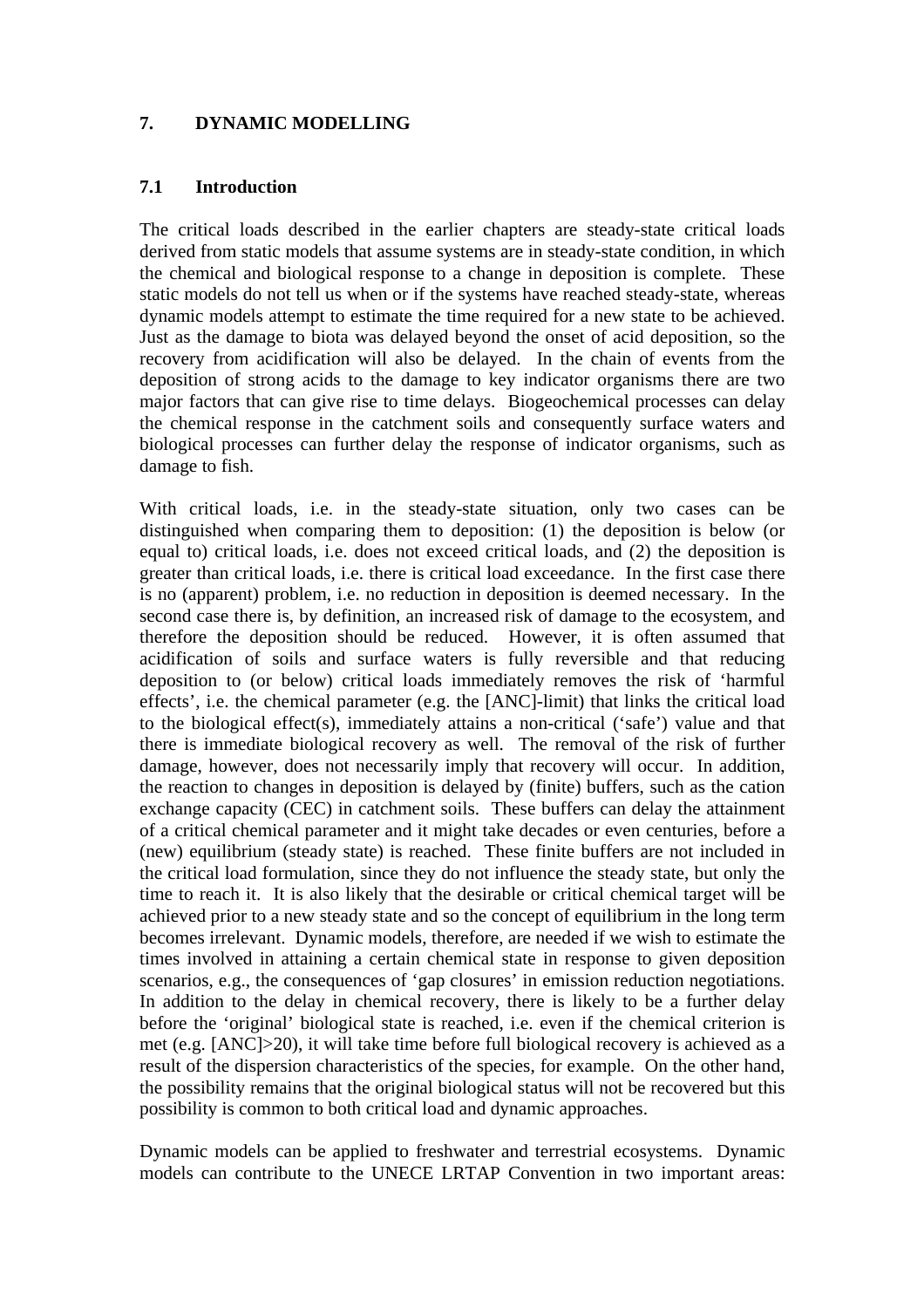firstly, they can provide an estimate of the expected surface water chemistry at any time in the future in response to the implementation of the Gothenburg Protocol (assessment of the impact of emission reductions) and, secondly, they can be used to assist in the calculation (optimisation) of further emission reductions (input to the process of Integrated Assessment Modelling).

There are several dynamic models available, including the Very Simple Dynamic (VSD) model recently developed by the CCE. In the UK, dynamic modelling of soils and surface waters has been mainly undertaken using the MAGIC model. A formal comparison of MAGIC and VSD has shown that the two models produce comparable simulations (Evans and Reynolds, 2003). Work on the application of VSD at site specific and regional/national scale in the UK is ongoing (Evans *et al*. 2001 and CLAM2 report, unpublished. Also see Section 7.3). Within the Convention, a Joint Expert Group on Dynamic Modelling, chaired by the UK, exists to assess and advise on the use of dynamic models and their outputs.

### **7.2 Application of dynamic models to UK freshwaters**

Dynamic model applications are to a certain extent limited by the availability of suitable data to describe the physico-chemical characteristics of surface waters and their terrestrial catchment areas, especially soil chemistry. Given this requirement, it is clear that the focus of dynamic model applications should be on areas that are considered to be acidified or acid 'sensitive'. This makes sense within the framework of the Convention since emissions across Europe are declining and will continue to decline into the foreseeable future under the Gothenburg Protocol and so the speed of recovery from acidification is the key question.

MAGIC (**M**odel of **A**cidification of **G**roundwater **I**n **C**atchments) is a lumpedparameter model of intermediate complexity, developed to predict the long-term effects of acidic deposition on soils and surface water chemistry (Cosby *et al*. 1985a,b,c, 1986). MAGIC has been modified and extended several times from the original version of 1984. In particular, organic acids have been added to the model (version 5; Cosby *et al*. 1995) and most recently nitrogen processes have been added (version 7; Cosby *et al*. 2001). The MAGIC model has been extensively applied and tested over a 17 year period at many sites and in many regions around the world (Cosby *et al*. 2001). Overall, the model has proven to be robust, reliable and useful in a variety of scientific and environmental management activities (Ferrier *et al*. 1995, Jenkins *et al.* 1998, Cosby *et al*, 1995, Wright *et al*. 1998).

The model simulates soil solution chemistry and surface water chemistry to predict the monthly and annual average concentrations of the major ions in lakes and streams. MAGIC represents the catchment with aggregated, uniform soil compartments (one or two) and a surface water compartment that can be either a lake or a stream. MAGIC consists of (1) a section in which the concentrations of major ions are assumed to be governed by simultaneous reactions involving sulphate adsorption, cation exchange, dissolution-precipitation-speciation of aluminium and dissolution-speciation of inorganic and organic carbon, and (2) a mass balance section in which the flux of major ions to and from the soil is assumed to be controlled by atmospheric inputs, chemical weathering inputs, net uptake in biomass and losses to runoff. At the heart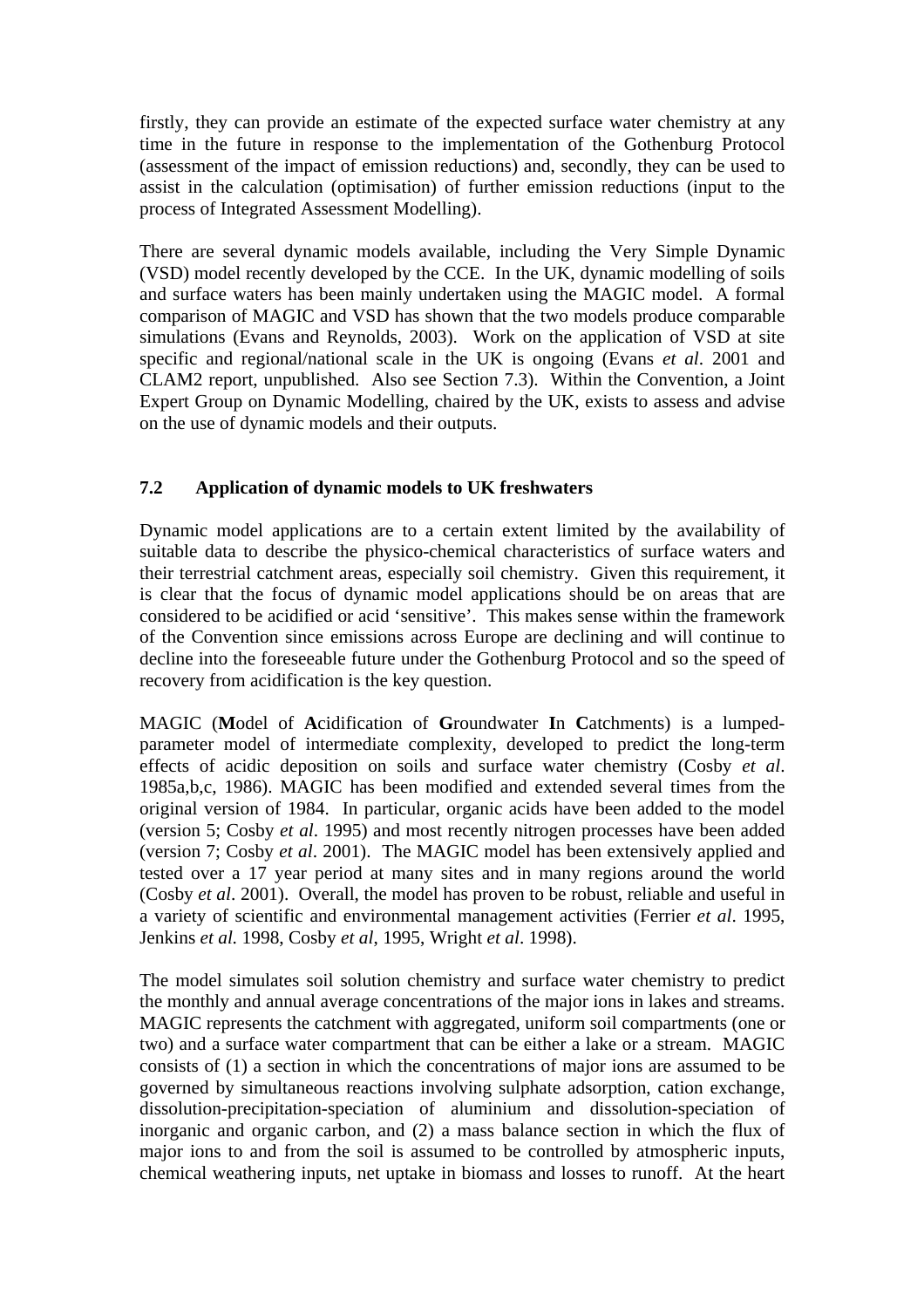of MAGIC is the size of the pool of exchangeable base cations in the soil. As the fluxes to and from this pool change over time owing to changes in atmospheric deposition, the chemical equilibria between soil and soil solution shift to give changes in surface water chemistry. The degree and rate of change in surface water acidity thus depend both of flux factors and the inherent characteristics of the affected soils.

The soil layers can be arranged vertically or horizontally to represent important vertical or horizontal flowpaths through the soils. If a lake is simulated, seasonal stratification of the lake can be implemented. Time steps are monthly or yearly. Time series inputs to the model include annual or monthly estimates of (1) deposition of ions from the atmosphere (wet plus dry deposition; (2) discharge volumes and flow routing within the catchment; (3) biological production, removal and transformation of ions; (4) internal sources and sinks of ions from weathering or precipitation reactions; and (5) climate data. Constant parameters in the model include physical and chemical characteristics of the soils and surface waters, and thermodynamic constants. The model is calibrated using observed values of surface water and soil chemistry for a specific period. The basic output from the model is a simulation of the changes in chemical concentration/fluxes through time from pre-acidification conditions to present and on into the future under some assumption of change in atmospheric deposition of S and N (Figure 7.1).

For freshwaters, the MAGIC model has been applied to 347 sites grouped into seven regions across the UK: Galloway, SW Scotland; Cairngorms, NE Scotland; Trossachs, Central Scotland; English Lake District; S Pennines, Central England; Wales and Dartmoor, SW England. These regions are defined as acid sensitive and exhibit current critical load exceedance as calculated using the FAB model (Figure 7.2). Surface waters sampled in these regions comprise lakes, headwater streams and impoundments. The representativity of the populations of all surface waters in a region varies. For example, in the Cairngorms all standing waters are sampled whereas in the Lake District only those lakes lying on acid-sensitive geology and less than 30 ha were included.

Outputs from dynamic models can be summarised and presented as a logical extension to the critical loads approach already used in the Integrated Assessment process. For example, in the same way in which the critical loads of S and N are represented as a function for input to the Integrated Assessment Models (Chapter 4), the deposition required to achieve a given chemistry within a specified time can be calculated from the dynamic models and expressed as a target load function (TLF) (Figure 7.3). At every combination of S and N deposition on the target load function, a target ANC will be reached in the specified target year. The only difference between the TLF and the critical load function (CLF) being the concept of time to reach the target chemistry since for the CLF, the time to reach the chemical target is infinite. Note that the shape of both the CLF and TLF are similar, the 'shelf' at low N deposition representing the long-term capability of the system to utilise N, but the TLF will always be lower than the CLF. For a target chemistry to be reached in the very long term (infinite timescale) the TLF and CLF are the same.

Clearly and implicitly, at a currently acidified site the deposition reduction required to reach a specified target within 15 years will be greater than that required to reach the same target over a longer timescale. This is because the deposition flux over the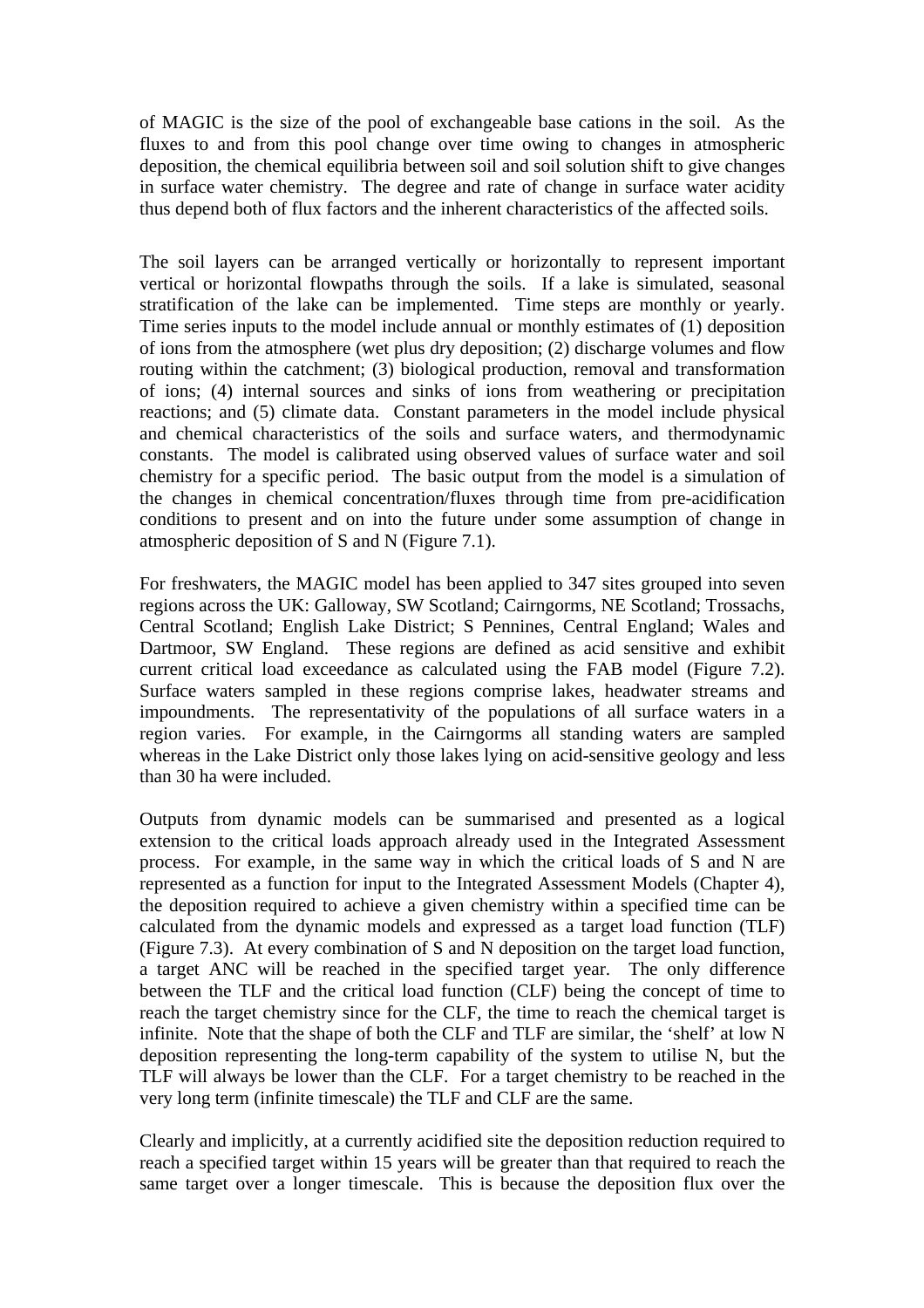whole period (i.e. integral under the deposition curve over time) is largely responsible for the chemistry predicted for a given year. Assuming that costs increase with greater reduction of N and S, this implies, therefore, that there is an increased cost associated with selecting a more immediate ecosystem recovery. Additionally, it is also clear that the deposition reduction required to reach a less stringent water chemistry target (for example ANC=0 ueq/l) over the same timescale will be less than for the more stringent target (for example, ANC=30 ueq/l). Again, the economic implication is that the stricter the target chemistry, the larger emission reductions required and the higher the cost. It should be noted that the slopes of the TLFs under different target years and target chemistry will vary from site to site as a function of the buffering capacity of the soils (weathering rate, soil exchangeable base cations), the deposition (historical and current) and the predicted level of future deposition.

The specification of the TLF from a dynamic model requires one further set of assumptions regarding the timing of further emission reductions. For example, the start and end years of the required reductions must be specified since any delay in emission reduction and the time period over which they are achieved will affect the position of the TLF.

In terms of achieving an optimal solution to emission reduction, therefore, key decisions must be made regarding: (i) the target chemistry required to protect the chosen biological receptor (target chemistry) (note also that this will also influence the critical load); (ii) the year in which the target chemistry is required (target year); (iii) the year in which emission reductions will start to be implemented (implementation year); and (iv) the year in which the emission reduction must be completed (completion year). Clearly, the regional TLF constructed for use by the IAM will incorporate the result of these four assumptions.

TLFs have been calculated using MAGIC model applications in Galloway and the S Pennines. The models are calibrated with best available soils, surface water and deposition chemistry data. Present day sulphur deposition is estimated from observed surface water flux and scaled to the predicted reduction for 2010 reported in the EMEP GP-NEC $<sup>1</sup>$  database. Present day nitrogen deposition is taken directly from the</sup> UK 5 km deposition database for 1998-2000 and scaled to 2010 using the reductions reported in the EMEP GP-NEC database.

The model predicts an increase in N leakage into the future despite reduced N deposition as the ability of catchment soils to immobilise N decreases through time. This increased  $NO<sub>3</sub>$  concentration off-sets some of the recovery in ANC resulting from reduced S deposition and this accounts in part for differences in calculated TLFs for different target years (Figure 7.4).

The TLFs for the south Pennines sites are included in the March 2004 data submission to the CCE.

 $\overline{a}$ 

<sup>&</sup>lt;sup>1</sup> EMEP is the UNECE body that provides deposition maps for the UNECE region. The GP-NEC database shows deposition under the Gothenburg Protocol and the National Emissions Ceiling Directive.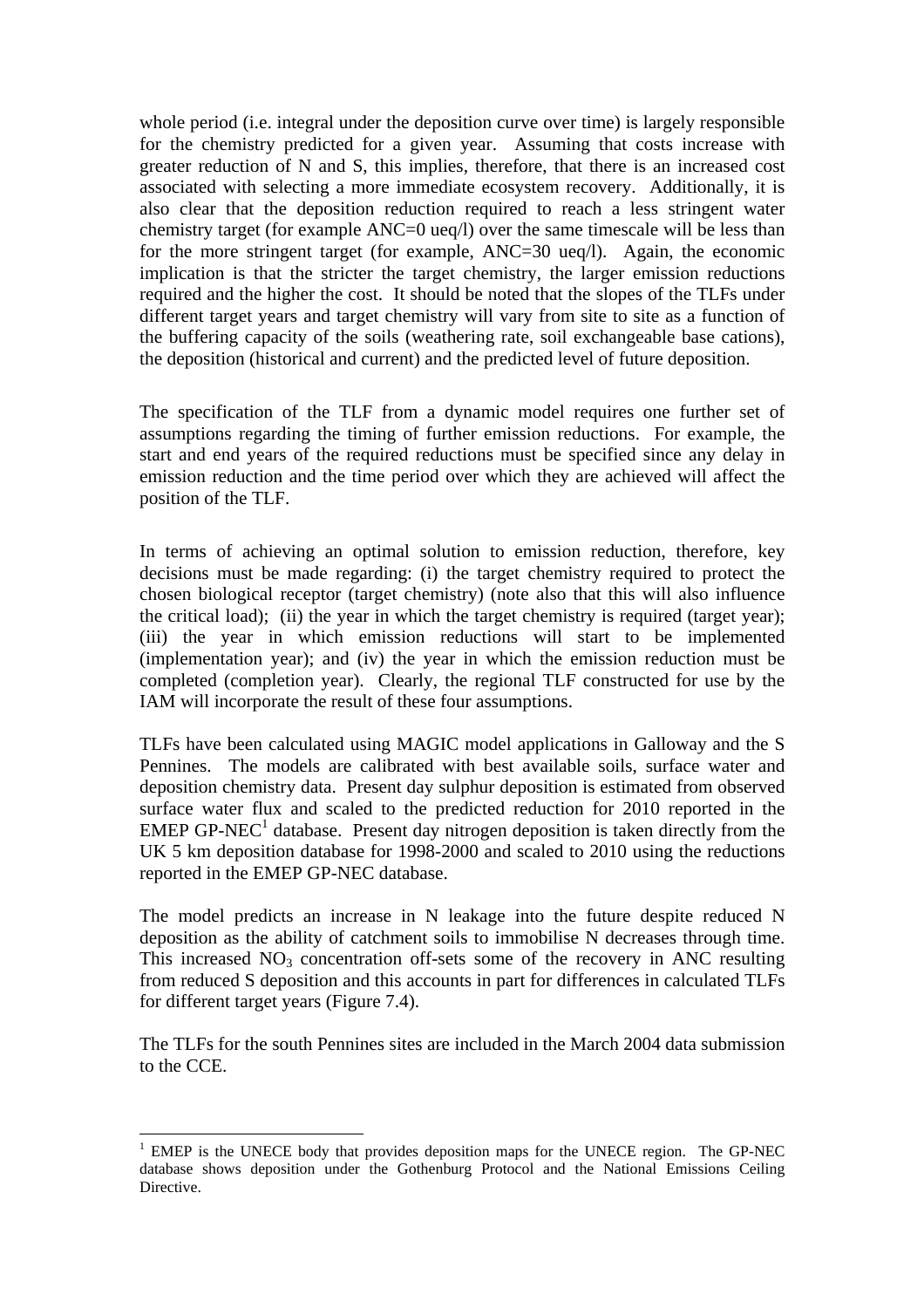### **7.3 Methodology for UK-scale dynamic model applications to terrestrial habitats**

Defra is currently funding research on dynamic modelling for terrestrial habitats. However, dynamic modelling outputs for terrestrial habitats are not included in the March 2004 data submission to the CCE.

The UK plans to apply dynamic models to all 1 km squares in the terrestrial critical loads dataset where there is potential for current damage (i.e. chemical conditions below the critical threshold for that soil and habitat class) since these are the sites at which recovery may be expected, and target loads can be calculated. However, current conditions cannot directly be inferred from critical load exceedances, since these are indicative of steady state rather than present-day conditions. Therefore, squares considered to be potentially damaged have been identified on the basis of i) past or current critical load exceedance; and ii) low buffering capacity (i.e. empirical critical load for soil  $\leq 0.5$  keq ha<sup>-1</sup> year<sup>-1</sup>). In total, approximately 30,000 1 km squares in England and Wales and approximately 60,000 1km squares in Scotland have been identified which meet these criteria. The areas for dynamic model applications in NI have not yet been determined.

To ensure consistency between methods, dynamic models will be applied based on the dominant soil and habitat classes within each 1 km square. As far as is possible the model runs will be based on the same input data used for the national critical load and exceedance calculations, i.e. water fluxes, atmospheric deposition, empirical weathering rates, long-term N sinks and vegetation uptake. However, dynamic models also require information on finite buffering processes in the soil, i.e. cation exchange and N immobilisation. The data required to model these processes include measurements of soil cation exchange capacity, exchangeable base cations, bulk density, depth, and carbon and nitrogen pools. At the national scale, estimates of default values for these parameters will be made for each of 12 major acid sensitive soil types on the basis of a survey of 180 soil samples collected from representative locations across England, Wales and Scotland. In applying models at this spatial scale, it is not possible to calibrate sites to measured soil solution chemistry, as would be done for site-specific model applications. Consequently, there is a need for estimates of the equilibrium constants that control the exchange of base cations and aluminium between the soil exchange complex and soil solution. A pilot modelling study by Evans and Reynolds (2003) indicated that default values of these exchange constants provided in the Dynamic Modelling Manual (Posch et al., 2003) were not appropriate for UK soils, so UK-specific estimates are currently being obtained by analysing cation concentations in soil solution extracted from subsamples of the soil samples collected by centrifuging, according to the method of de Vries and Leeters (2001). The validity of the parameter values obtained, and of the methodology used to apply dynamic models at the national scale, will be checked against results from sitespecific, calibrated model runs, prior to calculation of Target Loads.

#### **References**

CLAM2 report unpublished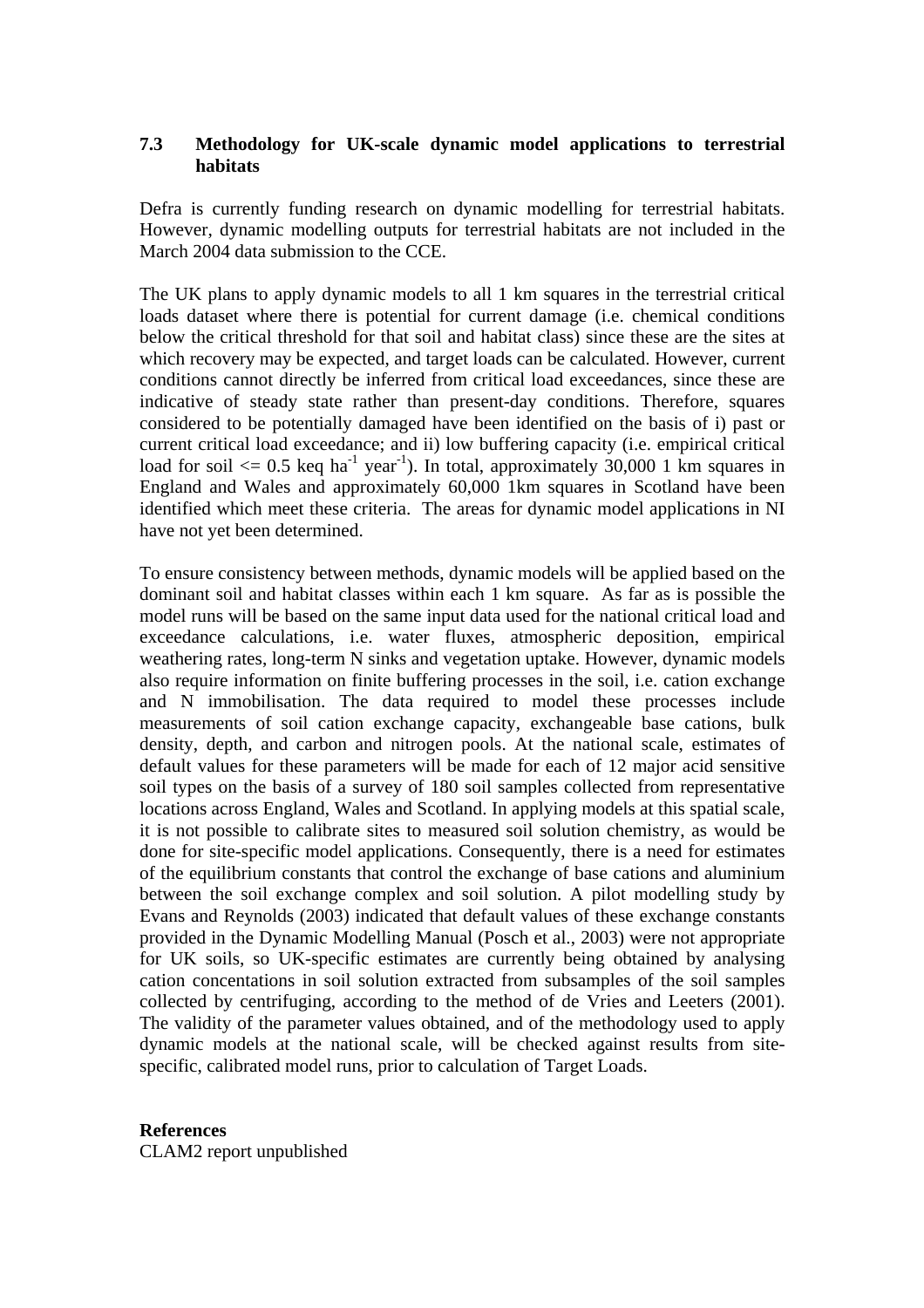Cosby, B.J., Hornberger, G.M., Galloway, J.N., Wright, R.F. (1985a) Modelling the effects of acid deposition: Assessment of a lumped parameter model of soil water and streamwater chemistry. *Water Resources Research*, 21(1), 51-63.

Cosby, B.J., Wright, R.F., Hornberger, G.M., Galloway, J.N. (1985b) Modelling the effects of acid deposition: Estimation of long-term water quality responses in a small forested catchment. *Water Resources Research*, 21(11), 1591-1601.

Cosby, B.J., Hornberger, G.M., Galloway, J.N., Wright, R.F. (1985c) Time scales of catchment acidification: A quantitative model for estimating freshwater acidification. *Environmental Science and Technology*, 19, 1144-1149.

Cosby, B.J., Hornberger, G.M., Wright, R.F., Galloway, J.N. (1986) Modelling the effects of acid deposition: Control of long-term sulphate dynamics by soil sulphate adsorption. *Water Resources Research*, 22(8), 1283-1291.

Cosby, B.J., Wright, R.F., Gjessing, E. (1995) An acidification model (MAGIC) with organic acids evaluated using whole-catchment manipulations in Norway. *Journal of Hydrology*, **170**, 101-122.

Cosby, B.J., Ferrier, R.C., Jenkins, A., Wright, R.F. (2001) Modelling the effects of acid deposition: refinements, adjustments and inclusion of nitrogen dynamics in the MAGIC model. *Hydrology and Earth System Sciences*, **5(3)**, 499-517.

De Wries, W., and Leeters, E.E.J.M. (2001). Chemical composition of the humus layer, mineral soil and soil solution of 150 forest stands in the Netherlands in 1990. Alterra-rapport 424.1, Wageningen, 113 pp.

Evans and Reynolds – 2003 VSD report to DEFRA

Evans et al, 2001

Ferrier, R.C., Jenkins, A., Cosby, B.J., Helliwell, R.C., Wright, R.F. (1995) Land use and deposition interactions: an evaluation of the effects of future N deposition scenarios on the Galloway region of SW Scotland using a coupled sulphur and nitrogen model (MAGIC-WAND). *Water, Air Soil Pollution*, **85**, 707-712.

Jenkins, A., Wright, R.F., Cosby, B.J. (1998) *Modelling long-term hydrochemical response at ENCORE catchments in the UK and Norway*. Acid Rain Research Report 35/1994, Norwegian Institute for Water Research, Oslo, 39 pp.

Posch, M., Hettelingh, J.-P. & Slootweg, J. (eds.) 2003. Manual for dynamic modelling of soil response to atmospheric deposition. RIVM Report 259101012/2003. ICP M&M Coordination Centre for Effects, RIVM, Bilthoven, Netherlands.

Wright, R.F., Emmett, B.A., Jenkins, A. (1998) Acid deposition, land-use change and global change: MAGIC7 model applied to Risdalsheia, Norway (RAIN and CLIMEX projects) and Aber, UK (NITREX project). *Hydrology and Earth System Sciences*, **2**, 385-397.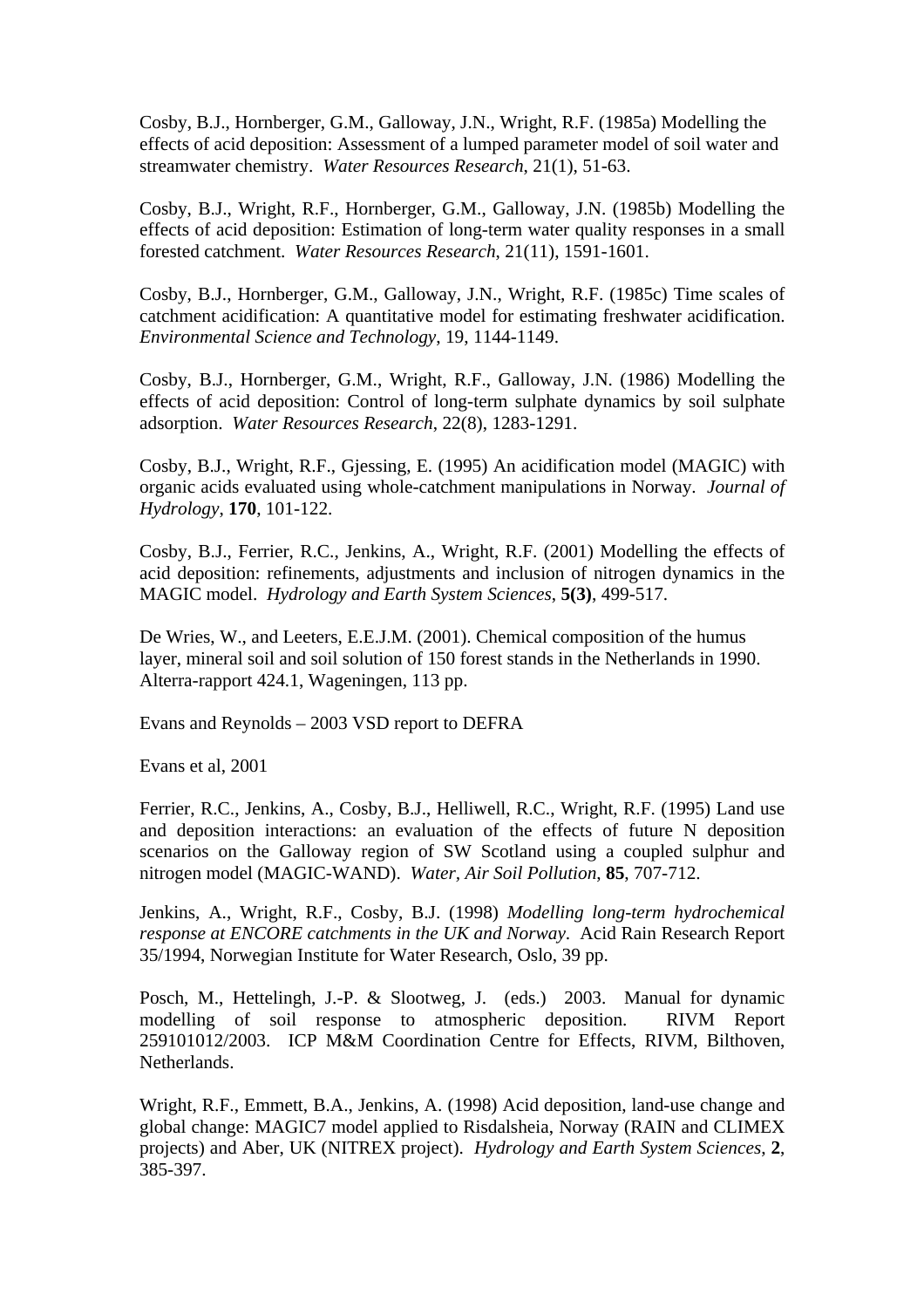#### **APPENDIX 1**

The Simple Mass Balance (SMB) equation using a critical molar Ca:Al ratio of one in soil solution as the chemical criterion. Equation applied to woodland habitats on mineral and organo-mineral soils.

*NB. Base cation (BC) terms here relate to calcium only.* 

| Where:                  | $CL(A) = ANC_w + RockP - ANC_{le(crit)}$                                                                                                                                                                        |
|-------------------------|-----------------------------------------------------------------------------------------------------------------------------------------------------------------------------------------------------------------|
| CL(A)                   | $=$ critical loads of acidity (calculated in eq ha <sup>-1</sup> year <sup>-1</sup> )<br>[using units given here divide $CL(A)$ by 1000 to give keq ha <sup>-1</sup> year <sup>-1</sup> ]                       |
| $ANC_w$                 | $=$ Acid Neutralising Capacity produced by weathering (eq ha <sup>-1</sup> year <sup>-1</sup> )<br>(base cation weathering)                                                                                     |
| RockP                   | $=$ contribution of phosphate $\&$ potassium fertilisers to the base cation budget<br>for managed woodlands on organo-mineral soils (eq $ha^{-1}$ year <sup>-1</sup> ), see values in<br>Section 3.3, Table 3.2 |
| ANC <sub>le(crit)</sub> | = critical leaching of ANC (eq ha <sup>-1</sup> year <sup>-1</sup> )<br>$= -A l_{le(crit)} - H_{le(crit)}$                                                                                                      |
| $Al_{le(crit)}$         | = critical leaching of Aluminium (eq ha <sup>-1</sup> year <sup>-1</sup> )<br>$= ((1.5 * BC_{le}) / Ca:AI) * 1000$                                                                                              |
| $BC_{le}$               | $=$ calcium leaching (keq ha <sup>-1</sup> year <sup>-1</sup> )<br>$= BC_a - BC_u$                                                                                                                              |
| $BC_u$                  | $=$ net uptake of calcium (keq ha <sup>-1</sup> year <sup>-1</sup> )<br>$=$ minimum $(u, BC_a)$                                                                                                                 |
| $\boldsymbol{u}$        | = calcium uptake (keq ha <sup>-1</sup> year <sup>-1</sup> ), see values in Section 3.3, Table 3.2.                                                                                                              |
| $BC_a$                  | = calcium availability (keq ha <sup>-1</sup> year <sup>-1</sup> )<br>$=$ maximum $(Ca_w + Ca_{dep} - BC_{lemin}, 0)$                                                                                            |
| Ca <sub>w</sub>         | $=$ calcium weathering (keq ha <sup>-1</sup> year <sup>-1</sup> )                                                                                                                                               |
| $Ca_{dep}$              | = total (marine plus non-marine) calcium deposition for woodland<br>1995-97 (keq ha <sup>-1</sup> year <sup>-1</sup> )                                                                                          |
| $BC_{lemin}$            | = minimum calcium leaching (keq ha <sup>-1</sup> year <sup>-1</sup> )<br>$Q * [BC_l] * 0.01$                                                                                                                    |
| $\varrho$               | $=$ runoff (metres year <sup>-1</sup> )                                                                                                                                                                         |
| $[BC_l]$                | = limiting concentration for uptake of calcium (2 $\mu$ eq l <sup>-1</sup> )                                                                                                                                    |
| $H_{le(crit)}$          | = critical leaching of hydrogen ions (eq ha <sup>-1</sup> year <sup>-1</sup> )<br>$=(1.5 * ((BC_{le} * 1000) / (K_{gibb} * Ca:AI)))^{1/3} * (Q * 10000)^{2/3}$                                                  |
| $K_{gibb}$              | $=$ gibbsite equilibrium constant (see values in Section 3.3, Table 3.2)                                                                                                                                        |
| Ca:Al                   | $=$ Calcium: Aluminium ratio $= 1$                                                                                                                                                                              |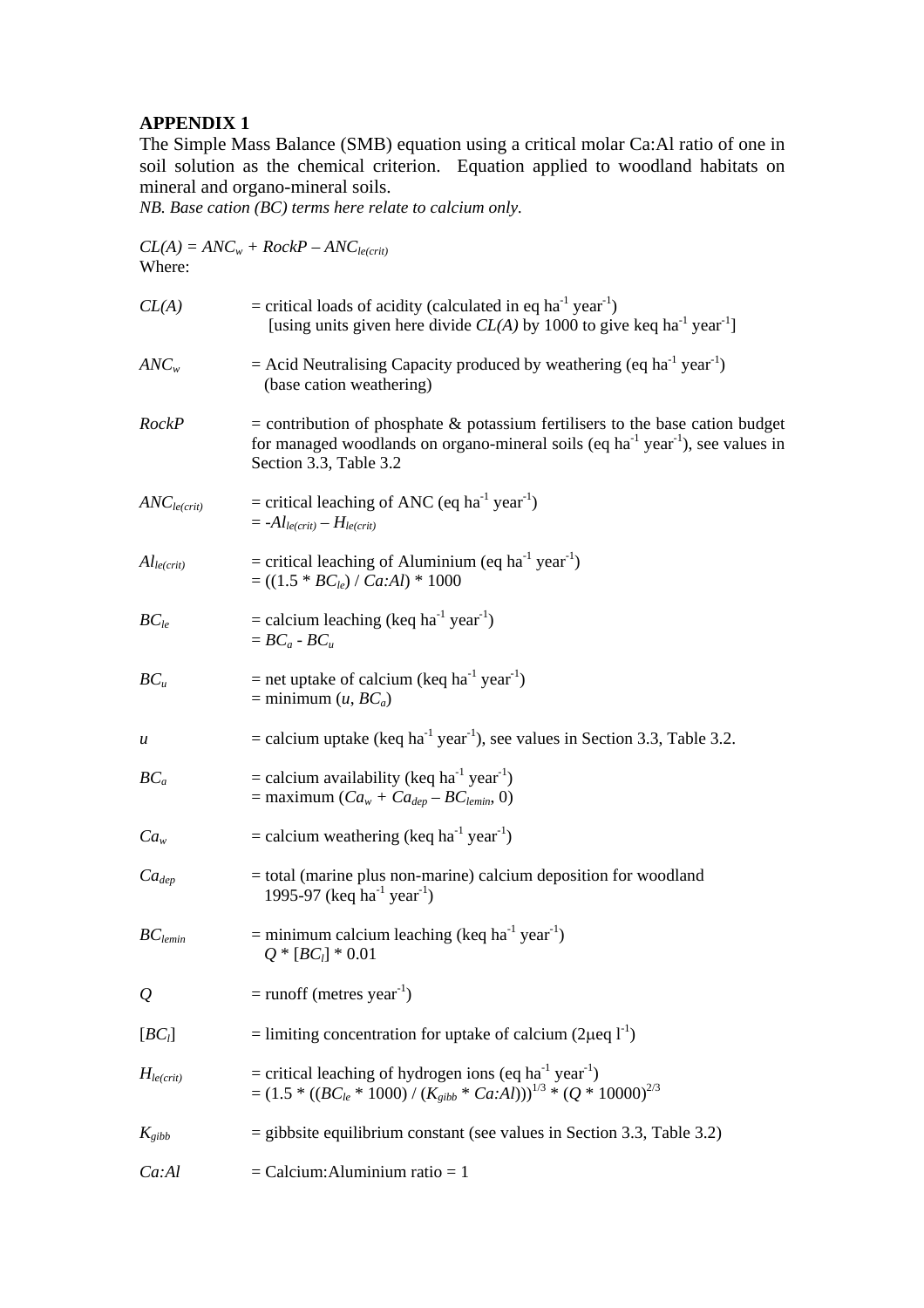### **APPENDIX 2**

#### **STAKEHOLDER REVIEW OF ANCCRIT**

As suggested in the 2003 submission report (Hall *et al.*, 2003), a stakeholder workshop was held prior to the 2004 data submission to discuss and agree the most appropriate value(s) of  $ANC<sub>crit</sub>$  to be applied in the calculation of acidity critical loads for UK freshwaters. The workshop was hosted by Defra at Ashdown House, London on 27<sup>th</sup> February 2004.

#### *Aims of the workshop*

In the 2003 freshwaters critical load data submission to CCE, the issue of the most appropriate value of  $ANC_{crit}$  for UK fresh waters was raised in the light of new work being done within the DEFRA sponsored Freshwaters Umbrella Programme. It was suggested that the current value used for all previous UK submissions of  $ANC_{\text{crit}}=0$  $\mu$ eql<sup>-1</sup> provided a very modest level of protection to many freshwater organisms and that evidence was building for a review of the critical chemical threshold. In particular, the requirements of the EU Water Framework Directive for a return to "good ecological status" and of the Habitats Directive for protection of key organisms and habitats of conservation interest may not be well served by such a low level of protection.

This workshop provided the forum for the presentation of new research and discussions with stakeholders on the weight of evidence for an increase in  $\text{ANC}_{\text{crit}}$  to a higher value of 20  $\mu$ eql<sup>-1</sup>, as used widely elsewhere in Europe.

The aim of the workshop was to reach a consensus on the methodology and underlying principles to update the official UK dataset for critical loads for freshwaters, taking into account recent advances in understanding of biological response to surface water acidification and recovery within the UK.

#### *Scientific presentations*

The workshop presentations and discussions centred on three themes:

- 1. what were the pre-industrial conditions in acid sensitive freshwaters in the UK in terms of the critical chemical parameter, ANC?
- 2. what biological evidence is there for responses at ANC values of 0 and 20  $\mu$ eql<sup>-1</sup> including evidence for recovery in waters with declining sulphate and increasing ANC?
- 3. what is the current state of UK freshwaters in terms of ANC and critical load exceedance?

#### 1. Baseline conditions

Knowledge of pre-industrial, baseline (or reference) conditions is of great importance for setting recovery targets, for defining "good ecological status" under the WFD and crucially, for setting an appropriate value of  $ANC<sub>crit</sub>$ . Two approaches have been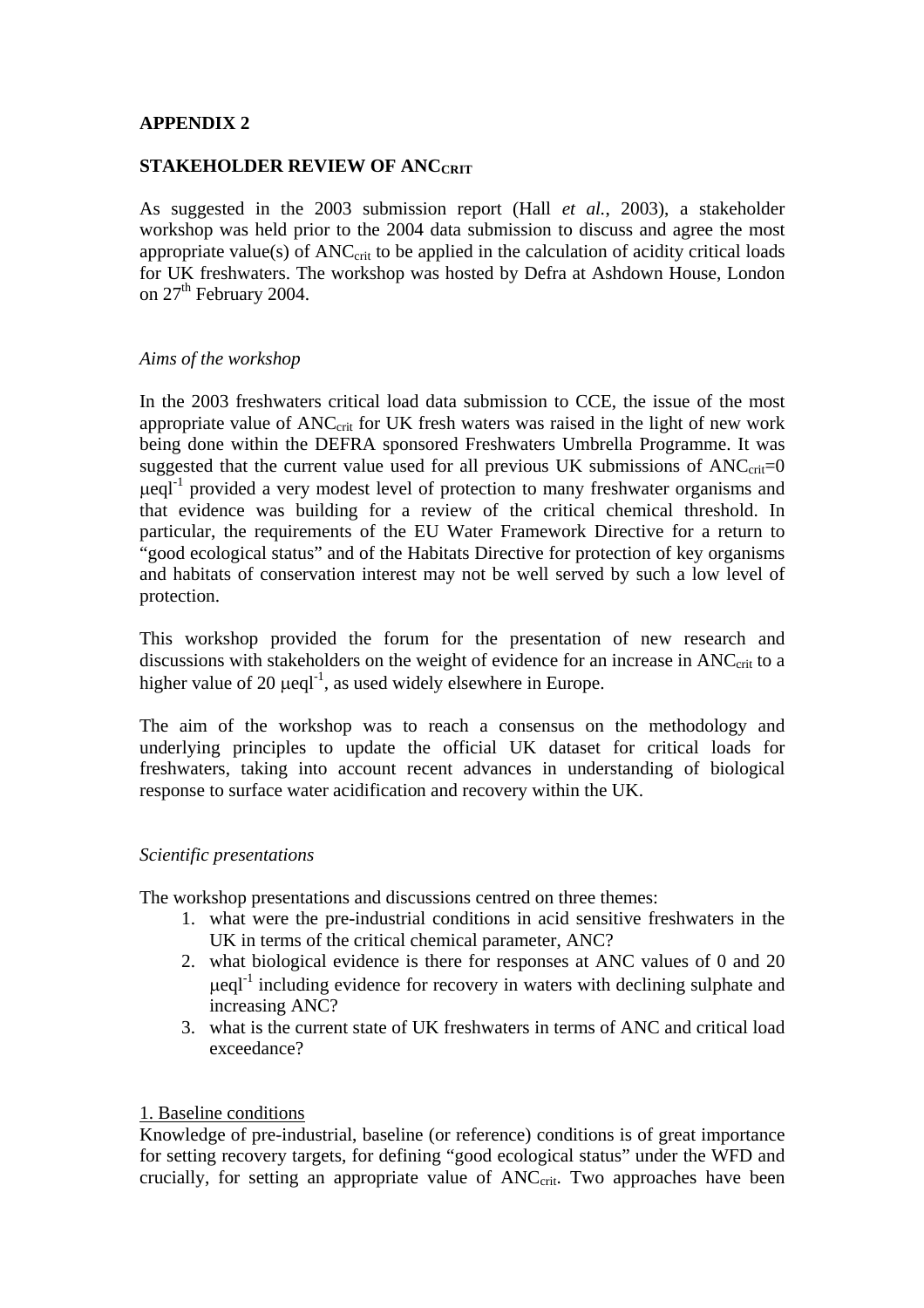employed here; palaeolimnological reconstruction of water chemistry (pH and ANC) from lake sediments and dynamic modelling using MAGIC.

Palaeolimnological data for 114 lakes across the UK were collated and provide reconstructed lakewater pH from diatom-pH transfer functions for the pre-industrial baseline of 1850. While a direct transfer function for ANC is still under development, it is possible to derive ANC from reconstructed pH indirectly using relationships found in modern water chemistry. It was concluded that the great majority of sites would have had a pre-industrial ANC of  $> 20 \mu$ eql<sup>-1</sup>, in many cases much higher. In a small number of sites, pre-industrial ANC could have been lower than 20  $\mu$ eql<sup>-1</sup>, but always greater than  $0 \text{ u} \text{e} \text{d}^{-1}$ .

Regional applications of the MAGIC model provided hindcast ANC distributions for lake populations in several key regions impacted by acidification; Wales, the South Pennines, the Lake District, Galloway, the Cairngorms and the Mourne Mountains of Northern Ireland. In Wales and Galloway, no lakes had a modelled ANC below 20  $\mu$ eql<sup>-1</sup> in 1850. In the other regions a very small number of sites had modelled preindustrial ANC values in the range  $0\n-20$   $\mu$ eql<sup>-1</sup> while the great majority had values  $>20 \mu$ eql<sup>-1</sup>.

### 2. Biological evidence

A chemical-biological database collated specifically for the purpose provided evidence of more acid-sensitive elements of the biota than the widely used indicator species, brown trout. Several invertebrate species including the mayfly *Baetis rhodani*, as well as the diatom *Achnanthes minutissima*, rarely occur in waters with a mean ANC of  $\langle 20 \text{ }\mu\text{eq}]$ <sup>-1</sup>. Even brown trout in the Welsh Acid Waters Survey were found to be largely absent in streams with mean ANC  $\langle 20 \ \mu \text{eq} \rangle$ <sup>-1</sup>. Experimental work in Wales and elsewhere has demonstrated that invertebrate populations may be impacted more by minimum pH and ANC values during acid episodes in streams so that mean water chemistry is a poor predictor of biological status. A lower level of protection is therefore afforded to invertebrates in streams than in lakes for a given mean value of ANC, requiring a higher value of  $ANC<sub>crit</sub>$  for streams to provide an equivalent level of protection as for lakes.

Data from the UK Acid Waters Monitoring Network (AWMN) show chemical recovery in surface waters in response to declining sulphur deposition since 1995, with sulphate concentrations decreasing and a corresponding increase in ANC in many sites. Early signs of biological recovery are also apparent, especially in diatom communities and subtle changes in invertebrate communities. In a number of sites, elodeid macrophytes have re-appeared where ANC has increased above the range 15-  $20 \mu$ eql<sup>-1</sup>, suggesting a possible recovery threshold.

3. Current status of UK freshwaters and effects of ANC<sub>crit</sub> on critical load exceedance The critical load exceedance results will be added at the end of March.

#### Summary of new data

All the evidence from palaeolimnological, static and dynamic models suggests that the great majority of surface waters in the UK had a pre-industrial ANC of  $>20$  µeql<sup>-1</sup>.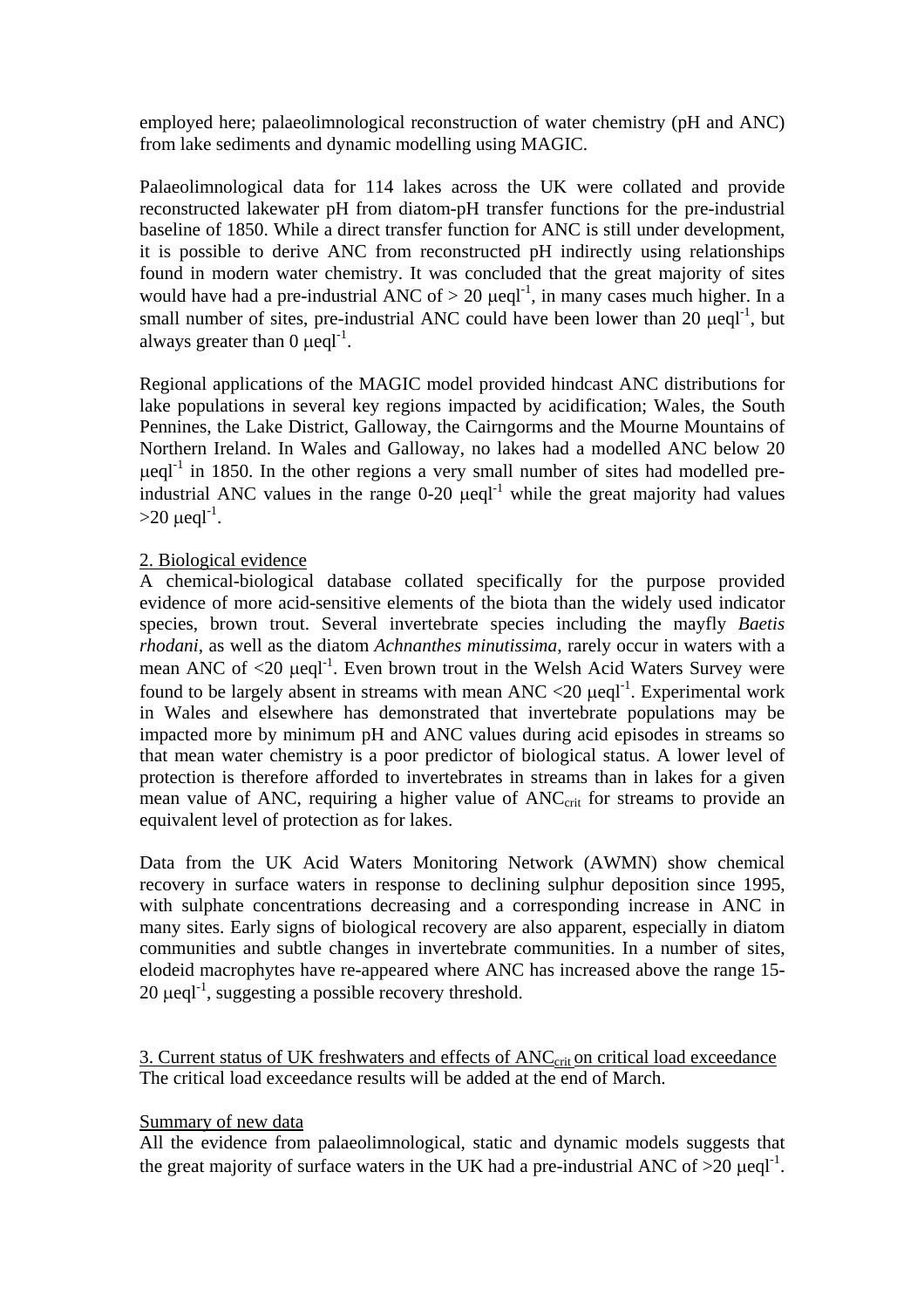Biological data suggest that a number of organisms may be adversely affected when mean ANC declines to 0  $\mu$ eql<sup>-1</sup> but an increase from 0 to 20  $\mu$ eql<sup>-1</sup> represents a major improvement in biological status. Hence  $ANC_{\text{crit}} = 20 \text{ }\mu\text{eql}^{-1}$  may reasonably be considered to provide a defensible threshold for acidity.

It is recognised that in a small number of sites, pre-industrial ANC may have been less than 20  $\mu$ eql<sup>-1</sup> (but greater than 0  $\mu$ eql<sup>-1</sup>) and in such cases ANC<sub>crit</sub> = 20  $\mu$ eql<sup>-1</sup> provides an unachievable critical load.

#### *Discussion and agreement of new ANCcrit*

In the context of the research findings presented above, several options for updating the value of  $\text{ANC}_{\text{crit}}$  employed in the 2004 critical loads submission to CCE were considered.

*1. Blanket value of ANC<sub>crit</sub> = 0*  $\mu$ *eql*<sup>-1</sup> (as used in the February 2003 update) The workshop considered that the weight of evidence no longer supported the blanket use of  $ANC_{\text{crit}} = 0$  µeql<sup>-1</sup> for the UK, given the relatively high probability of damage allowed and the large distance from "good ecological status" implied.

## 2. Blanket value of  $ANC_{crit} = 20 \mu$ eql<sup>-1</sup>

A blanket value of  $ANC_{\text{crit}} = 20 \text{ } \mu\text{eq}^{-1}$  is inappropriate because a small number of sites that may not have had a pre-industrial ANC as high as  $20 \mu$ eql<sup>-1</sup>.

# *3. ANC<sub>crit</sub>* = 20  $\mu$ eql<sup>-1</sup> for streams and 0  $\mu$ eql<sup>-1</sup> for lakes

While the data suggest that  $\text{ANC}_{\text{crit}} = 20$   $\mu$ eql<sup>-1</sup> should be a minimum value for streams the continued use of  $0 \mu$ eql<sup>-1</sup> for lakes was deemed inappropriate as providing too low a level of protection (see 1 above).

# 4. ANC<sub>crit</sub> = 20  $\mu$ eql<sup>-1</sup> with exceptions at 0  $\mu$ eql<sup>-1</sup>

The workshop agreed that this option provides a pragmatic and widely acceptable solution, with a more appropriate level of protection for all sites. Where site-specific modelling work suggests than an ANC of  $20 \mu$ eql<sup>-1</sup> is unattainable through emissions reductions because of a lower pre-industrial (reference) value, then the lower threshold of 0  $\mu$ eql<sup>-1</sup> should be used, ie, naturally acid sites retain a value of 0  $\mu$ eql<sup>-1</sup>.

*5. Site-specific ANCcrit, using reference conditions and/or specific indicator species*  While this option provides the optimal level of protection appropriate for each site, the necessary data are lacking for a large proportion of sites in the mapping dataset, so there are great practical limitations to its application. However, for site-specific assessments at individual sites of high conservation or amenity value, this option is the most appropriate.

## *6. Assign ANCcrit according to typology*

The requirement to assign typologies to surface waters under the EU Water Framework Directive (WFD) would suggest that ANC<sub>crit</sub> based on typologies may bring critical loads modelling into line with WFD approaches. However, it was agreed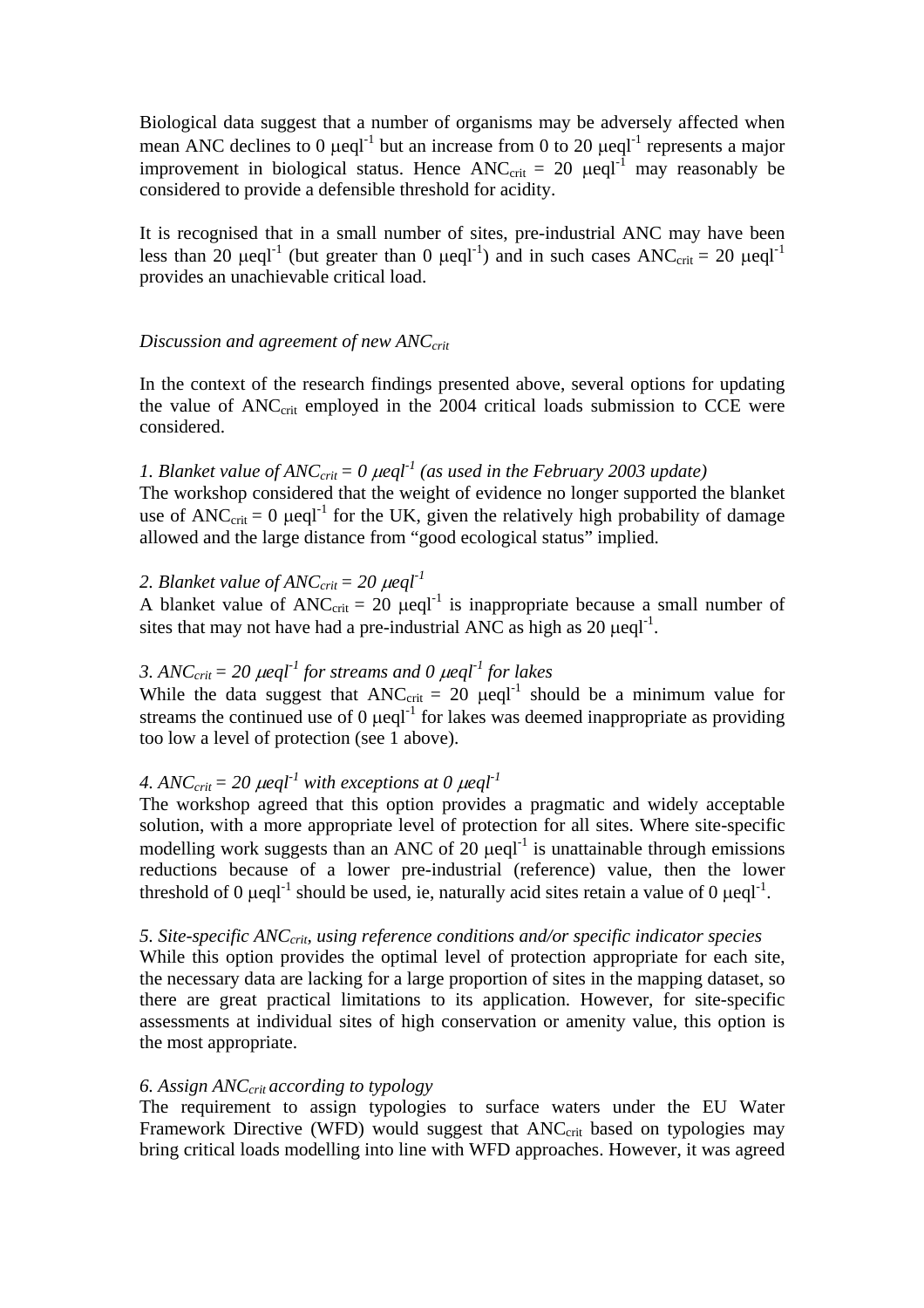that typology definitions were currently too broad and poorly defined to make this option feasible at present.

### *Conclusion*

The workshop supported the adoption of Option  $4 - a$  general ANC<sub>crit</sub> value of 20  $\mu$ eql<sup>-1</sup> except where site-specific data suggest that the pre-industrial value was lower, in which case ANC<sub>crit</sub> =  $0 \text{ }\mu$  eql<sup>-1</sup> should be used.

For the mapping dataset, the criteria for the use of  $ANC_{\text{crit}} = 0$   $\mu$ eql<sup>-1</sup> include any one of the following:

- 4. palaeolimnological reconstruction of pH in 1850 equates to an ANC value of less than 20  $\mu$ eql<sup>-1</sup> for a site;
- 5. MAGIC model hindcast for a site indicates an ANC in 1850 of  $\langle 20 \mu \text{eq} \text{L}^{\text{-1}}$ ;
- 6. FAB model critical loads calculated using  $ANC_{\text{crit}} = 20 \text{ }\mu\text{eql}^{-1}$  return a zero value, suggesting that the pre-industrial ANC value was never this low.

#### **References**

Hall, J., Ullyett, J., Heywood, L., Broughton, R., Fawehinmi, J. & 31 UK experts. 2003. Status of UK critical loads: Critical loads methods, data and maps. February 2003. Report to Defra (Contract EPG 1/3/185). http://critloads.ceh.ac.uk